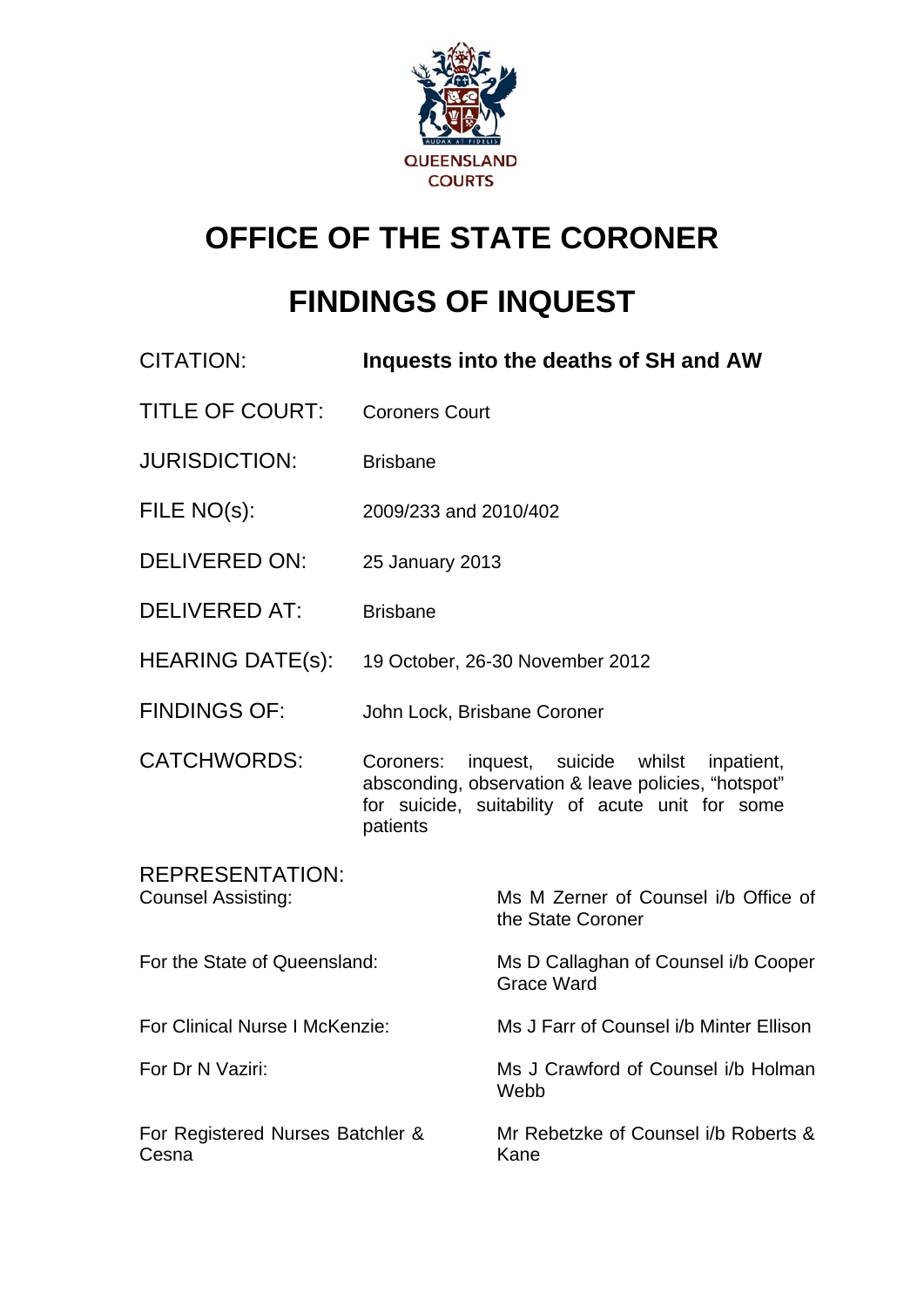# **Table of Contents**

| Internal investigations conducted by Queensland Health in relation to SH27           |     |
|--------------------------------------------------------------------------------------|-----|
|                                                                                      |     |
|                                                                                      |     |
|                                                                                      |     |
|                                                                                      |     |
|                                                                                      |     |
| The adequacy of the supervision of SH and AW whilst in-patients in the PAH,          |     |
|                                                                                      |     |
| The enforcement of orders regarding specific leave requirements made pursuant        |     |
| to the Mental Health Act 2000, which were in place at the time of the deaths of SH   |     |
|                                                                                      |     |
| AW's use of and access to alcohol and drugs whilst an in-patient in the PAH          |     |
|                                                                                      | .32 |
| The steps taken by the PAH to negotiate the erection of safety barriers at the       |     |
|                                                                                      |     |
| The adequacy of the relevant Princess Alexandra Hospital policies and procedures     |     |
|                                                                                      |     |
| The adequacy of the patient handover between staff on the East Wing36                |     |
|                                                                                      |     |
| The appropriateness of accommodation for forensic order patients37                   |     |
| The appropriateness of accommodation for female psychiatric patients following       |     |
|                                                                                      |     |
|                                                                                      |     |
|                                                                                      |     |
|                                                                                      |     |
|                                                                                      |     |
|                                                                                      |     |
|                                                                                      |     |
|                                                                                      |     |
|                                                                                      |     |
| Exercise discretion of the Coroner to refer hospital staff in accordance with s48(4) |     |
|                                                                                      |     |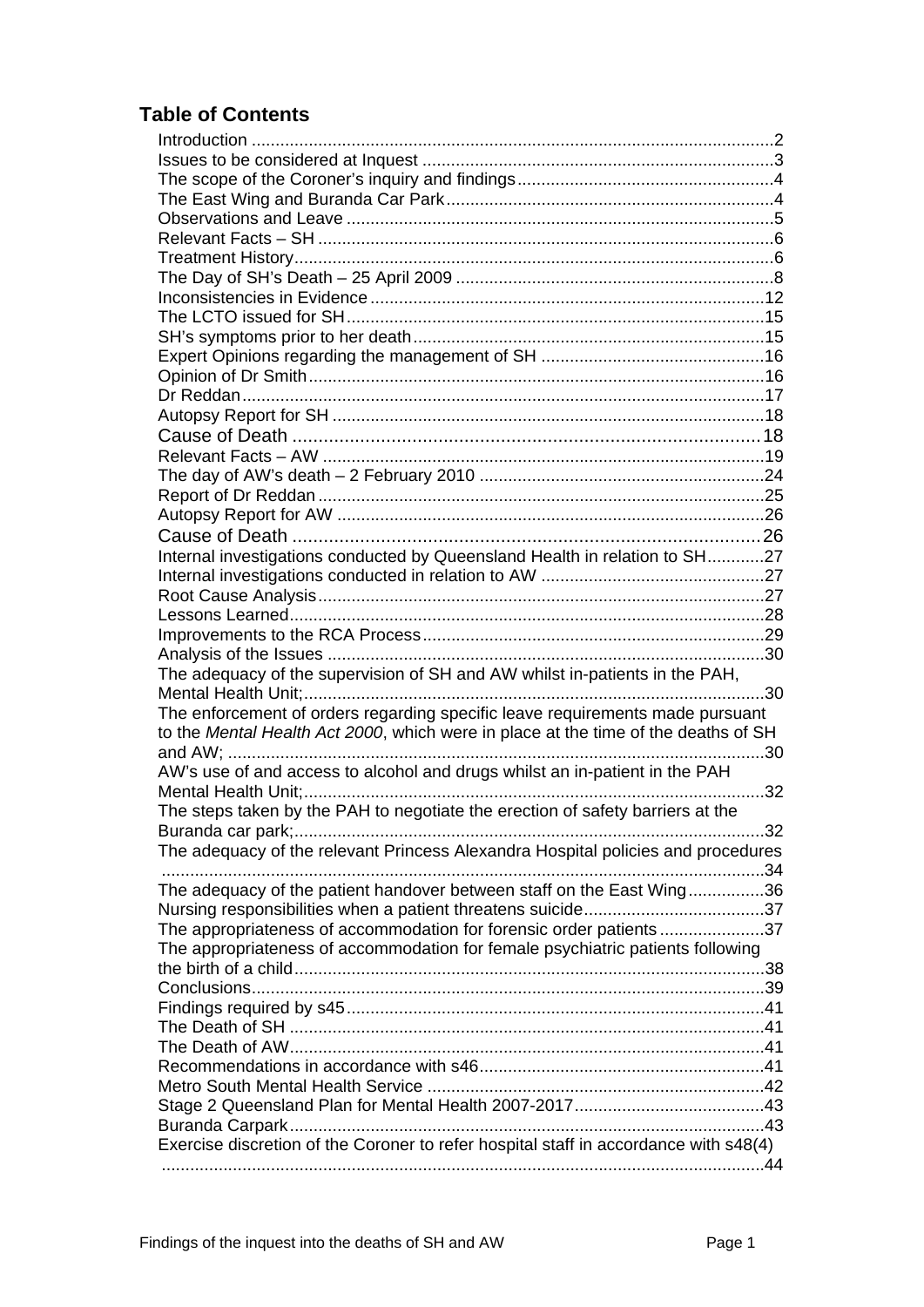# *Introduction*

- <span id="page-2-0"></span>1. On the evening of 25 April 2009, Ms SH, a 25 year old female, was pronounced deceased at the base of the Buranda car park. The car park is located at 250 Ipswich Road, Woolloongabba, opposite the Princess Alexandra Hospital ('the Buranda car park').
- 2. On the morning of 2 February 2010, Mr AW, a 24 year old male was pronounced deceased at the base of the Buranda car park.
- 3. SH and AW had been in-patients in the East Wing ward ('the ward') of the Princess Alexandra Hospital ('PAH') Mental Health Unit. Both had been suffering significant chronic mental health issues prior to their deaths.
- 4. At the time of their deaths, SH and AW were both under an Involuntary Treatment Order ('ITO') and on 15-minute visual observations and not allowed to leave the ward without an escort. Despite these orders, both frequently left the ward unescorted, including immediately prior to their deaths.
- 5. These deaths were not the only cases of deaths occurring in Queensland Health facilities, where patients who were not allowed to leave the ward unescorted, did so and took their own lives. In some of those cases they were on involuntary treatment orders. The deaths of ST and WF were other matters under investigation by me. There have been prior to these deaths other cases known to me where patients left the ward and utilised the nearby Dutton Park Rail line or Ipswich Road to take their own lives. Since these deaths I am aware of two voluntary patients who were on visual observation regimes, left the ward and took their own lives. One jumped from the Buranda car park and the other from the Storey Bridge.
- 6. Suicide is a major public health problem. People who have a mental illness are at greater risk of suicide but even then it is still an infrequent event. It is acknowledged that the task of predicting when someone may commit suicide, even by experienced mental health clinicians, is inherently difficult and is often not possible. Despite the research into known risk factors, individuals who are determined to commit suicide will do so despite the best efforts of mental health workers and/or a supportive family.
- 7. The issue that was of concern to me with these deaths is how such an event can occur when someone is an inpatient in a psychiatric facility and on an observation regime and restricted to escorted leave.
- 8. It is acknowledged that patients who are receiving voluntary treatment are clearly in a different position to those on involuntary treatment orders, although it is still of concern that a voluntary patient on an observation order is able to leave a ward. Assuming there is a clinical basis for the observation order, what is the point of the order if it is not able to be enforced? It is even more problematic when the patient is on an ITO, an observation regime and subject to a Limited Community Treatment Order (LCTO) which do not allow them any unescorted leave. The question that arises was how these tragic events have occurred on the hospital's watch and whether is there anything that could have been done to prevent it. I accept there was never going to be a simple answer to this question.
- 9. After considering the evidence that had been gathered during the investigation in relation to each of these four deaths I decided to seek a response from Queensland Health. On 29 November 2011, I wrote to the Director General of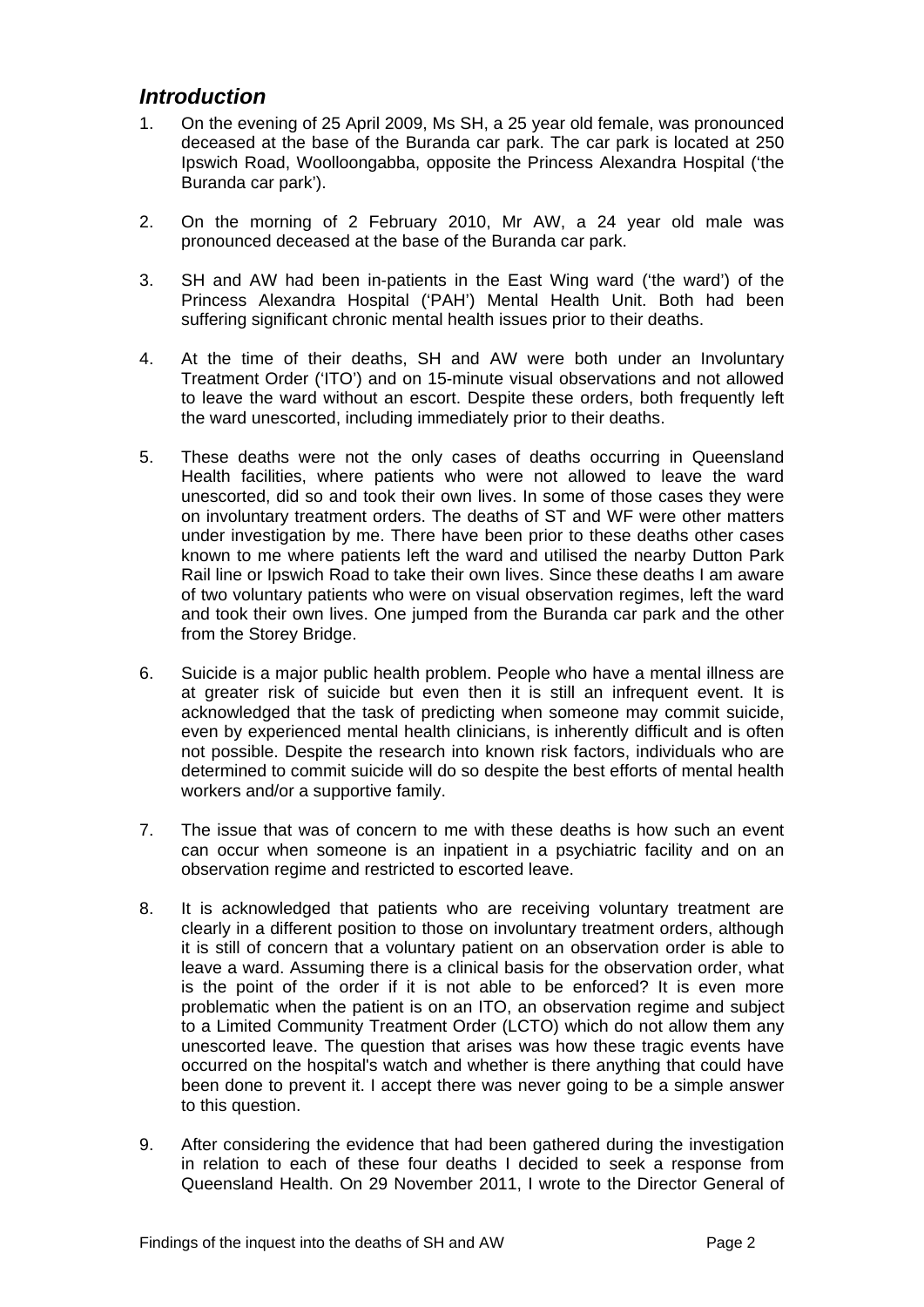Health seeking information concerning the deaths of the four inpatients, including a copy of any incident reports or investigations, a statement from a hospital executive addressing the management/restraint of patients on an ITO/LCTO on 15 minute visual observations who leave the ward or attempt to leave the ward; and risk management strategies implemented since the deaths to avoid similar deaths occurring.

10. It has to be said the response to the request was not particularly comprehensive, nor did it provide me with any assurance or feeling that there would be any changes. Accordingly, I decided to hold an inquest focusing on the deaths of SH and AW to find how the deaths occurred, and consider whether any changes to policies or practices could reduce the likelihood of deaths occurring in similar circumstances in the future. I would also be better informed when considering those other deaths that were also under investigation.

# <span id="page-3-0"></span>*Issues to be considered at Inquest*

- 11. The issues for the inquest were proposed at the coronial pre-inquest conference. No submissions were made concerning the proposed issues. In addition to the findings required by s45(2) of the Coroners Act 2003, namely the identity of the deceased, when, where and how they died and what caused their deaths, the other issues included:
	- a. The adequacy of the supervision of SH and AW whilst in-patients at the PAH, Mental Health Unit;
	- b. The enforcement of orders regarding specific leave requirements made pursuant to the *Mental Health Act 2000* which were in place at the time of the deaths of SH and AW;
	- c. AW's use of and access to alcohol and drugs whilst an in-patient in the PAH Mental Health Unit;
	- d. The steps taken by the PAH to negotiate the erection of safety barriers at the Buranda car park; and
	- e. The adequacy of the relevant PAH policies and procedures.
- 12. During the inquest, a number of other issues were identified. These included:
	- a. The adequacy of the patient handover between staff working on East Wing;
	- b. Nursing responsibilities when a patient threatens suicide;
	- c. The appropriateness of accommodation for a Forensic Order patient; and
	- d. The appropriateness of accommodation for female psychiatric patient's after the birth of a child.
- 13. On 19 October 2012, I made a non-publication order in terms of section 41 of the Coroners Act 2003 prohibiting the publication of the name of, and/or information that identifies or is likely to identify Ms SH, Mr AW, Mr ST and Mr WF.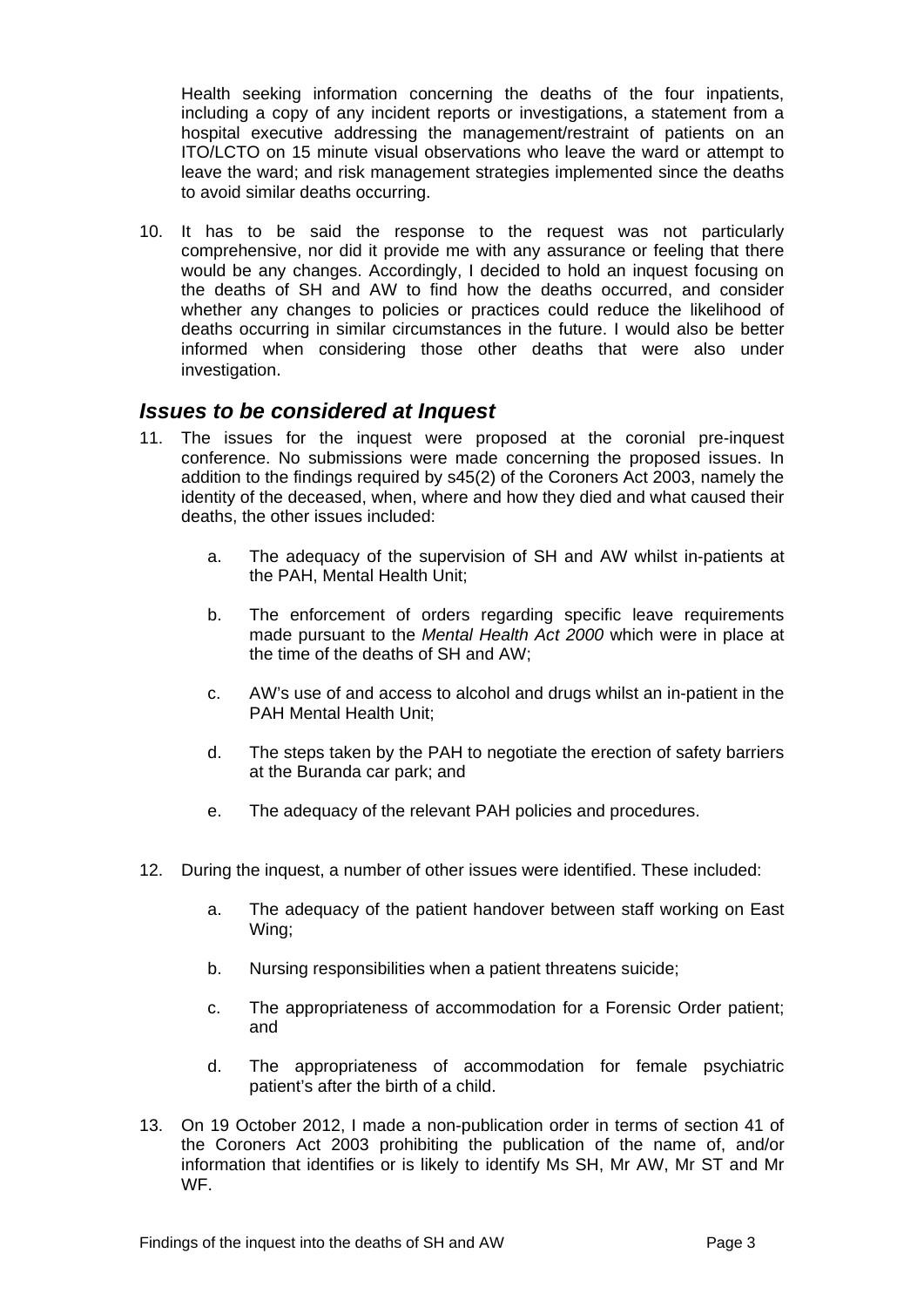14. At the conclusion of the inquest hearings it was proposed I should receive written submissions from Counsel Assisting, Ms Zerner and responses to those submissions from each of the counsel who were granted leave to appear at the inquest. I am particularly indebted to Ms Zerner for the extensive and comprehensive manner in which she prepared this inquest. Her submissions and recommendations were also comprehensive and I have extensively adopted the facts as set out in her submissions in this decision. I also thank each of the other Counsel who appeared in providing very helpful responses in a timely manner.

# <span id="page-4-0"></span>**The scope of the Coroner's inquiry and findings**

- 15. An inquest is not a trial between opposing parties but an inquiry into the death. The scope of an inquest goes beyond merely establishing the medical cause of death.
- 16. The focus is on discovering what happened, not on ascribing guilt, attributing blame or apportioning liability. The purpose is to inform the family and the public of how the death occurred with a view to reducing the likelihood of similar deaths.
- 17. As a result, a Coroner can make preventive recommendations concerning public health or safety, the administration of justice or ways to prevent deaths from happening in similar circumstances in future. However, a Coroner must not include in the findings or any comments or recommendations, statements that a person is or maybe guilty of an offence or is or maybe civilly liable for something.
- 18. Proceedings in a coroner's court are not bound by the rules of evidence but that does not mean that any and every piece of information however unreliable will be admitted into evidence and acted upon. However, it does give a Coroner greater scope to receive information that may not be admissible in other proceedings and to have regard to its origin or source when determining what weight should be given to the information.
- 19. A Coroner should apply the civil standard of proof, namely the balance of probabilities. However the more significant the issue to be determined, the more serious an allegation or the more inherently unlikely an occurrence, then the clearer and more persuasive the evidence needs to be for a coroner to be sufficiently satisfied it has been proven to the civil standard.

# <span id="page-4-1"></span>*The East Wing and Buranda Car Park*

- 20. The East Wing of the PAH Mental Health Unit has 28 beds. It is an open (not a locked) ward between 8am and 8pm and is locked at night. It houses voluntary and involuntary patients. Involuntary patients are generally admitted against their will. The current Nursing Unit Manager, Felicity Morgan advised the split of patients would be around one third involuntary and two-thirds voluntary patients.
- 21. The East Wing is an acute unit. The evidence of a number of witnesses including the Executive Director of Mental Health for Metro South, Dr Crompton was that the average stay of a patient is about 12 days. There are no recreation areas other than a small courtyard. Entertainment facilities are limited with 2 communal televisions and little else. The unit does not have the staff resources to provide long term rehabilitation. The relevance of this to this inquest is that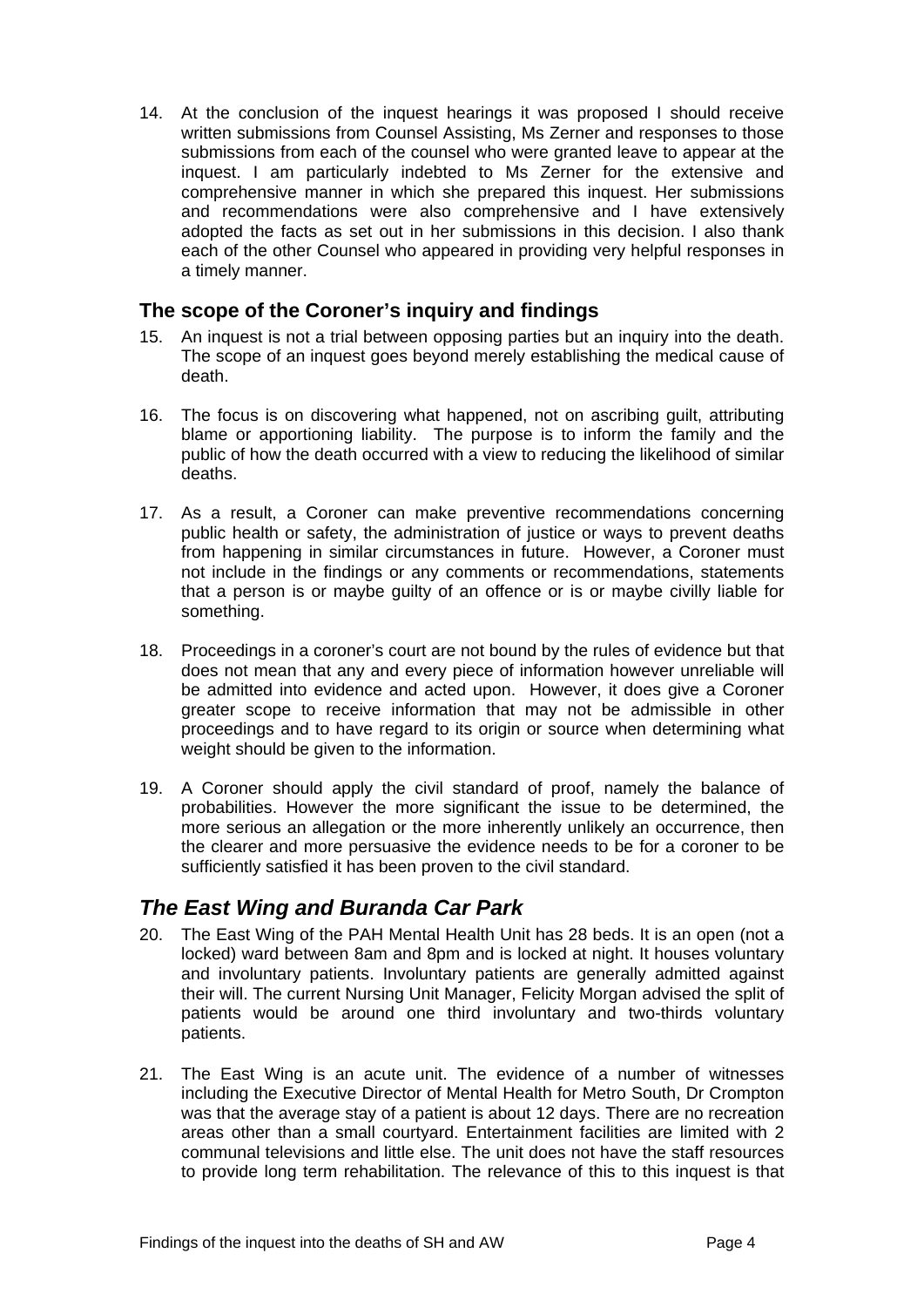AW had been an in-patient for 462 days and the evidence of many witnesses was this was far too long given the confines of the unit.

- 22. I conducted a view of the East Wing unit as well as the West Wing and Acute Observation Area (a secure locked ward) at the conclusion of the inquest in the company of Dr Crompton. The description of it being "confining" is accurate with it feeling crowded with narrow corridors. A number of witnesses described the difficulties in conducting visual observations and that is readily appreciated upon touring the facility. The rooms are basic. The courtyards were relatively open, with little grass areas and would be oppressive for use in even moderate weather conditions. It would be uncontroversial to say that neither the East nor West wings were suitable for long term patient stays.
- 23. A number of nurses gave evidence that it was a frequent occurrence for patients to leave the ward when they were not permitted to. Some witnesses said that to some extent the recent introduction of the policy preventing smoking on the hospital wards or grounds has meant greater absences of patients; given the evidence a majority of mental health patients are smokers. During my brief visit there was a constant progression of patients leaving and entering the facility, often with cigarettes in their hands. I do not intend to enter into a debate or pass judgement about the utility of that policy decision, but clearly it is another factor which makes managing the ward more difficult.
- 24. The East Wing faces Ipswich Road with the Buranda car park immediately across Ipswich Road via an over pass bridge. The East Wing has a direct view across to the Buranda car park. The pathway leading from the unit immediately draws you towards the car park access overpass a short distance away. The Buranda car park is privately owned and is not under the control of Queensland Health. It does not have safety barriers constructed to enclose the car park and provides easy access to those who may wish to jump from it. The carpark is a known "hotspot" for those attempting suicide. An alternative car park at the PAH, constructed more recently is enclosed by outside barriers.

# <span id="page-5-0"></span>*Observations and Leave*

- 25. Every patient on the ward is subject to visual observations for their own safety. The frequency of the observations is decided by the treating team depending on the patient's risk. Nursing staff can increase the frequency of observations but cannot decrease the frequency without consulting a doctor.
- 26. Registered Nurse ("RN") Morgan describes the current observation checking routine was for *a* particular nursing staff member to be allocated to the task of undertaking visual observations for all patients over a specified period of time during a shift. That nursing staff member must observe the patient before marking him or her as 'present', 'pass' (on approved leave) or 'absent with or without leave' on a slip which is carried around on a clipboard and stuck into the patient's chart at the end of each shift*.*. The inquest heard that patients would frequently abscond from the unit.
- 27. Patients on an ITO or a Forensic Order are not able to leave the ward without a Limited Community Treatment Order. The LCTO specifies the nature and duration of leave a patient on these can have, including escorted or unescorted leave, as well as other restrictions. Escorted leave means the patient is allowed leave with a staff member. Unescorted leave means either leave without an escort, or escorted leave with a nominated responsible adult. Details of a patient's LCTO were contained in a folder held in the office area.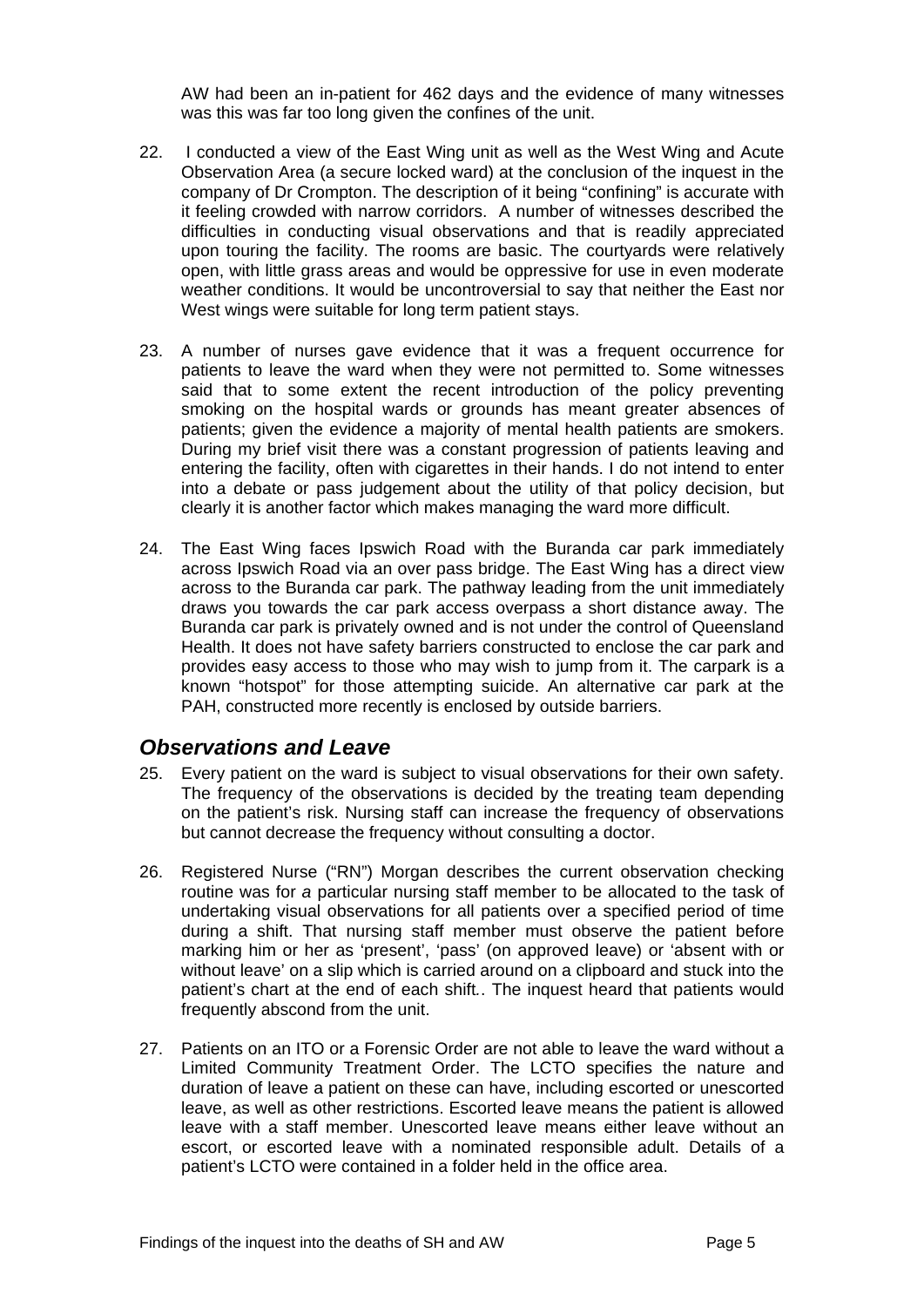- 28. Patients are made aware of the conditions and the impact that breaking them might have on future leave entitlements.
- 29. In the case of a Forensic Order made by the Mental Health Court, under the *Mental Health Act 2000* any change to leave conditions under a LCTO had to be approved by the Mental Health Review Tribunal ('MHRT'), which review must occur at least every six months, although patients can request an earlier review.
- 30. The Mental Health Review Tribunal held any hearings relating to patients in a room near the main entrance to the East Wing.

# <span id="page-6-0"></span>*Relevant Facts – SH*

# <span id="page-6-1"></span>**Treatment History**

- 31. SH was first diagnosed with schizophrenia complicated by polysubstance abuse including heroin, cannabis and amphetamines in 2001. She had experienced recurrent episodes of psychotic episodes and had ten previous admissions to the PAH prior to her most recent hospitalisation. She was managed in the community through the Inala Mental Health Services.
- 32. SH was poorly compliant with her medication and erratic in her engagement with those who attempted to provide her with treatment and support. SH had struggled with drugs for a number of years and had consistently taken illicit drugs. Her mother was of the opinion SH took drugs to counteract the side effects of her antipsychotic medication.
- 33. In or around July 2008 SH fell pregnant. At the time she was free of positive signs of psychosis and was being treated with depot flupenthixol. After she fell pregnant, SH not unreasonably expressed concerns to her treating psychiatrist about the potential adverse effects of her medications on her baby. As she was free of positive signs her wish to cease the medication on a trial basis was respected.
- 34. However, in February 2009 SH began to relapse with persecutory ideation, disorganised thinking and disorganised behaviour. She was advised that she should recommence antipsychotics and it was recommended that she take haloperidol in a low-dose. Unfortunately she did not comply with this advice and she relapsed into a florid psychotic state. She continued with intermittent substance-abuse. She was admitted to PAH for 4 days and then discharged.
- 35. There were concerns with respect to her health and safety and that of her unborn baby .The Department of Child Safety was notified of the concerns for the unborn child. SH was returned to hospital as an involuntary patient on 26 March 2009 where she was to remain until the birth of the baby. She was placed initially on constant and then on 15 minute visual observations.
- 36. PAH did not have a mother and infant care unit for psychiatric patients and accordingly her obstetric and birth needs were managed by Mater Mothers. A meeting was held between PAH treating staff and Mater staff. Detailed notes for the planned birth were documented.
- 37. Over the next period leading up to the day of her death there was a constant pattern of SH leaving the unit when she was not meant to but then returning. This occurred most days and often for hours at a time or on multiple occasions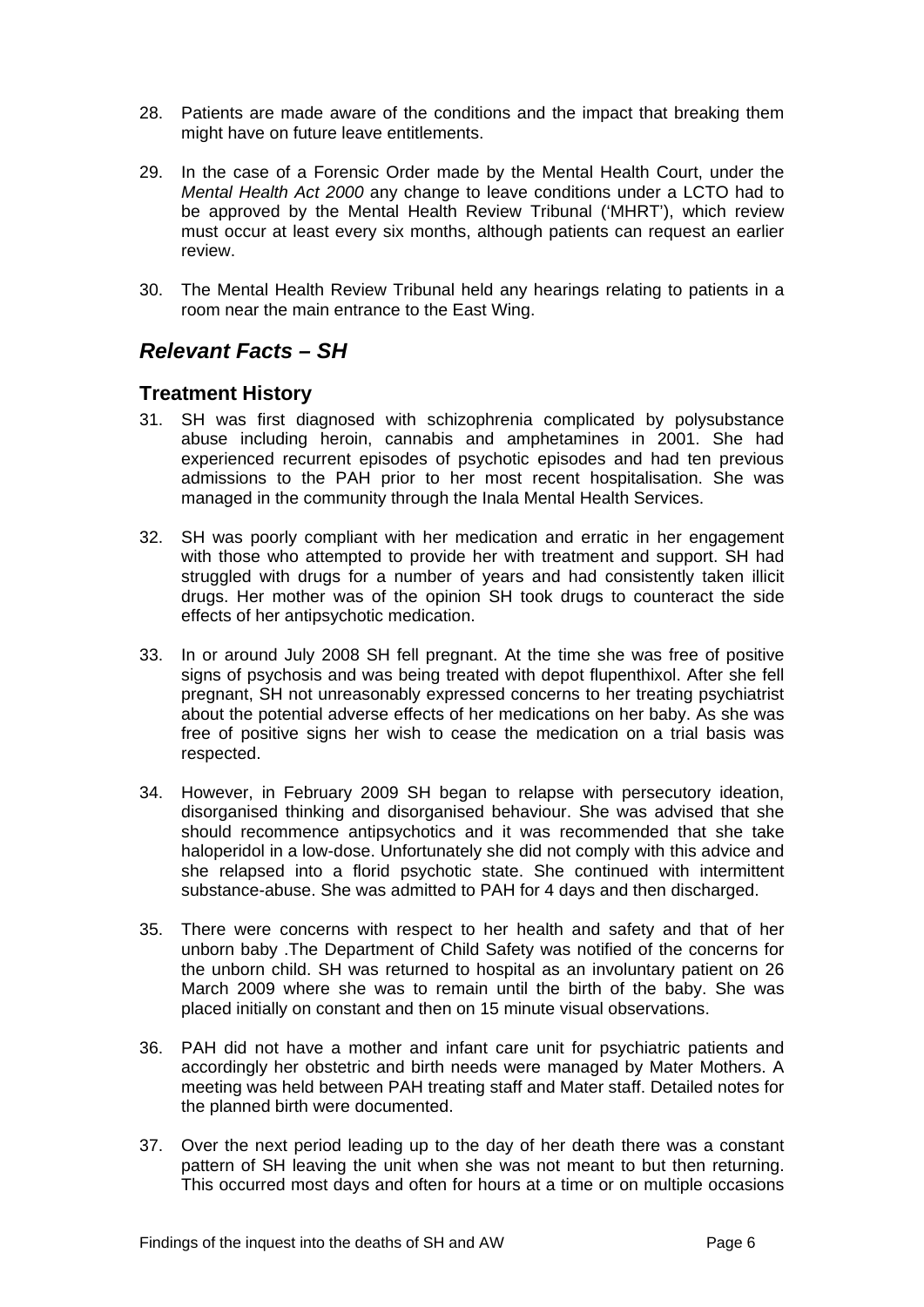during a day. Her absences were generally noted in the visual observation chart. Sometimes "absent without leave" paperwork was completed and signed when she had been absent for more than 2 observation periods but generally SH returned before it was sent out for enforcement.

- 38. Her absences were noted on 28, 29, 30 March 2009. On 31 March a decision was made that SH was not to have any unescorted leave. She went missing on 1, 2, 3 and 4 April.
- 39. On 5 April 2009, SH was noted to have a puncture wound to her right elbow and was then absent from the ward from 12.30 to 2pm. On her return SH was transferred to the Acute Observation Area ('AOA') and was nursed one on one.
- 40. On 6 April 2009, SH was transferred back to the open ward subject to being placed on constant observations until the doors of the ward were shut at 8pm. On 7 April 2009, constant observations were ceased. A Limited Community Treatment (LCTO) form was completed. Under the heading 'Period of limited community treatment', both Escorted day and Unescorted day are ticked. The comments include, "*4hrs/day; only with her mother 2hrs/day*" and "*Please not by herself*".
- 41. On 9 April and 10 April 2009, SH was absent from the ward on multiple occasions and when she returned to the ward of her own accord she was abusive towards nursing staff. She was assessed by Dr Vaziri as remaining disinhibited and perplexed; guarded and hostile; high risk of AWOL and vulnerability. She concluded SH remained psychotic. This diagnosis did not change.
- 42. On 14 April 2009 SH was noted to be absent from the ward from 3.15 to 6pm. The psychiatric registrar was notified and the paperwork forwarded. The Queensland Ambulance Service ("QAS") returned SH to the Emergency Department. SH was not able to say why, and where she went, or why she called the ambulance.
- 43. On 15 April 2009 at 1.45am, SH was assessed to be in labour. The Mater Mothers was consulted and it was decided she would be transferred when her contractions were three minutes apart.
- 44. On 16 April 2009 at 10.30pm, SH was transferred to the Mater Mothers hospital and gave birth to her son JH at 2.13am. Her mother and sister were present for the birth. SH was transferred back to the PAH at 5.35am. The baby stayed at the Mater to be monitored. SH was irritable saying to staff she had been promised once her baby was born she would be discharged with her baby.
- 45. SH's mother said she and SH had understood SH would stay at the Mater after the birth of her child and they were surprised when she was discharged straight away and returned to the PAH.
- 46. On 17 April 2009, SH visited her son with her community social worker. On 18 and 19 April 2009, SH went on leave for a few hours with her mother and sister. On 19 April 2009, SH expressed anger after endeavouring to telephone her exboyfriend. It seems she was also angry when her mother had said she could take her to the nursery and that she could not attend a family meeting, the following day.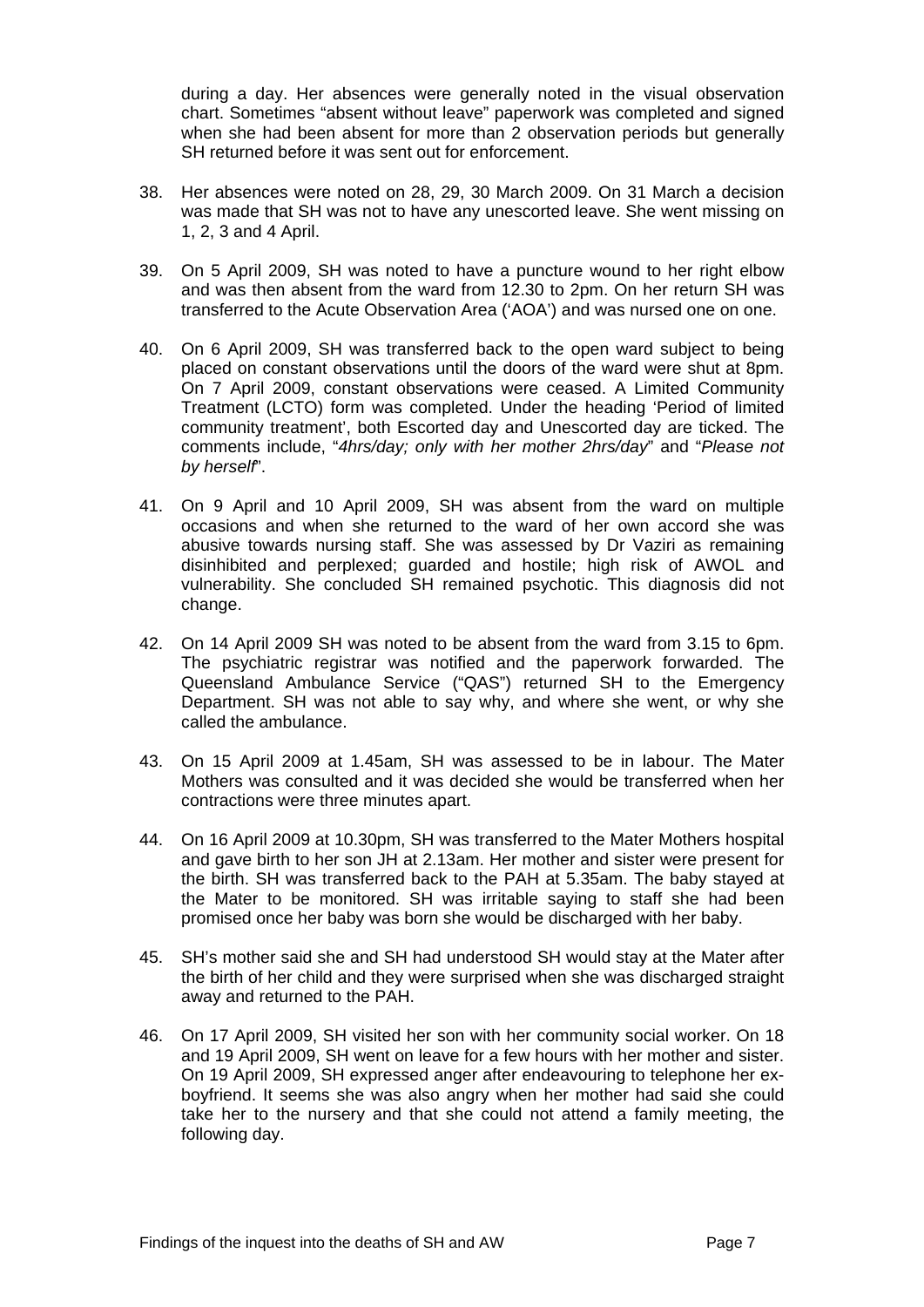- 47. On 20 April 2009, Dr Leggett and the medical team reviewed SH. The notes record Child Safety had informed SH's mother that the baby was to be under her care and that the plan was for SH to go and stay with her mother. Further, the notes record Dr Leggett was of the opinion SH could have access to her baby under her mother's supervision. SH's medications were reviewed. Haloperidol was ceased and she was to receive IM Risperdal Consta 25 mg and 2mg Risperidone orally. The plan was for SH to be discharged at the end of the week and that she could have four hours leave from the following day. It is noted that at this time her LCTO was not formally varied.
- 48. On 21 April 2009, SH went on leave with her mother and baby from around 2pm to 4pm. The notes record SH spoke to her mother on the phone and ended up smashing the phone but said "sorry". SH's mother says when they were on leave SH was imagining people talking about a person she knew. She says she told staff to let the doctor know she was concerned about taking SH out again as she had the baby with them.
- 49. On 22 April 2009, SH was heard to be abusing her mother on the phone and then was noted missing from the ward but later returned.
- 50. Dr Leggett says he briefly saw SH in the corridor at her request. He says on neither 20 April 2009 nor 22 April 2009, nor at any other time in the course of his involvement in her care did he observe SH to be in any way depressed or complaining of depression. Dr Leggett says SH was eager to be discharged to be involved in her baby's care.
- 51. On 23 April 2009, SH was absent from the ward from 11.15am to 1.30pm. SH's mother says she saw SH in hospital that day and she was still imagining things.
- 52. Dr Leggett says whilst the plan was that SH would be discharged into her mother's care on 24 April 2009, SH's mother requested SH remain in hospital until her mental state had improved somewhat. It was considered she should be kept in hospital over the weekend to allow sufficient supports to be put in place to enable her to be discharged, either to her mother's house or to her own unit. When told of this decision SH became angry and started punching the doors, walls and windows. She was given sedation and settled.
- 53. Later that day SH advised the nurse caring for her that she would like her mother to have a meeting with the treating team. She also asked that her belongings be put in storage because she alleged people were stealing her belongings.

# <span id="page-8-0"></span>**The Day of SH's Death – 25 April 2009**

- 54. In the early afternoon of the day of her death SH was heard to say she was going to go across the road and throw herself off the car park. Given the outcome the significance of this statement is obvious. There were inconsistencies in the versions of events of a number of witnesses as to who was told or knew about this conversation. Those inconsistencies became even more contentious as the inquest approached, as a number of addendum statements were produced in the weeks before the inquest. The inconsistencies raise questions as to the veracity of the witnesses and unfortunately have to be dealt with in some detail in this decision.
- 55. On the day shift of 25 April 2009, Enrolled Nurse (EN) Wendy White had been allocated to care for SH.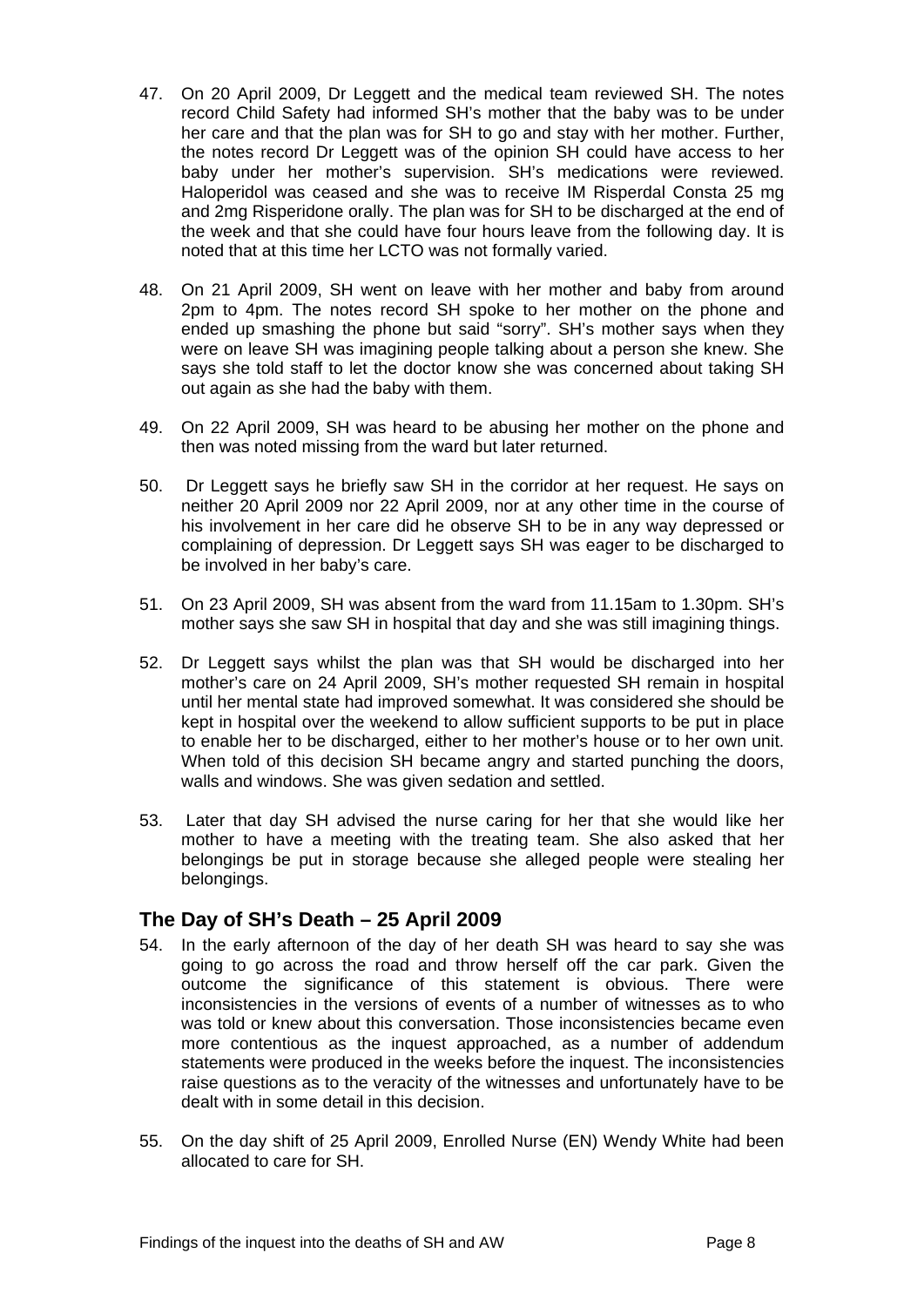- 56. EN White says at around 1.15pm she overheard SH say during a telephone call to her mother, words to the effect, *'I'm going to go across the road and throw myself off the building'.* EN White believes this was in response to a request for money, which her mother refused. EN White says she interpreted SH's statement as a very angry outburst in the context of not getting what she wanted. She did not interpret SH's words, or the tone in which she said them, as indicating a wish to self-harm. She says she allowed SH some time to settle, which SH did. She did not ask SH any questions in relation to what she had said and had not heard SH make a threat like this before.
- 57. SH's mother does not recall the specific threat from SH, however remembers her saying "*may as well*…" and asked SH to repeat what she said but she would not. In oral evidence SH's mother said when SH did not get her own way, sometimes in anger she would threaten to take an overdose of heroin but SH had never mentioned the car park before. She also said SH had no previous suicide attempts history.
- 58. SH's mother, Mrs H, says she had received 10 12 phone calls throughout the day of SH's death and this was unusual. Mrs H is of the opinion SH was desperate to obtain illicit drugs to counter the side effects of the medication she was taking. She did not think SH was suicidal and said SH had made plans for the following day for her sister to bring the baby up to the ward. Further, Mrs H said on the Thursday before her death SH was not normal and highly drugged and had started to imagine things again. Mrs H says she told SH's case manager that SH's medication needed to be corrected because she was hearing things and that her discharge needed to be delayed until Monday to get her medications fixed.
- 59. Mrs H is critical of the staff as she considers she was not listened to regarding the change in SH's medication and alleges the male nurse who telephoned her about SH's death laughed when he advised SH had been hearing things from the television. Acting Clinical Nurse ("CN") McKenzie does not recall calling Mrs H.
- 60. EN White also recalls receiving a phone call around 2.50pm from Mrs H informing her that SH had suggested to her sister there was a person on East Wing who could supply her with illicit drugs and suggesting EN White keep a close eye on SH. EN White does not recall that request but I accept this is what Mrs H said. In any event EN White says she observed and monitored SH closely and SH made no attempt to leave the ward and mostly sat quietly in the foyer for the remainder of the shift.
- 61. Of significance is EN White wrote progress notes in the records as follows:
	- 13.15pm *SH has slept most of this shift in the TV room. When awake SH is elevated loud & delusional. Stating "the Doctors are discussing my heart condition with all the other patients". Overheard on the phone to her mother stating 'I'm going to go across the road and throw myself off a building'. Abusive to her mother when she refused to give SH money today*.

Addit

13.30pm *SH has phoned her solicitor to help her be released from hospital.*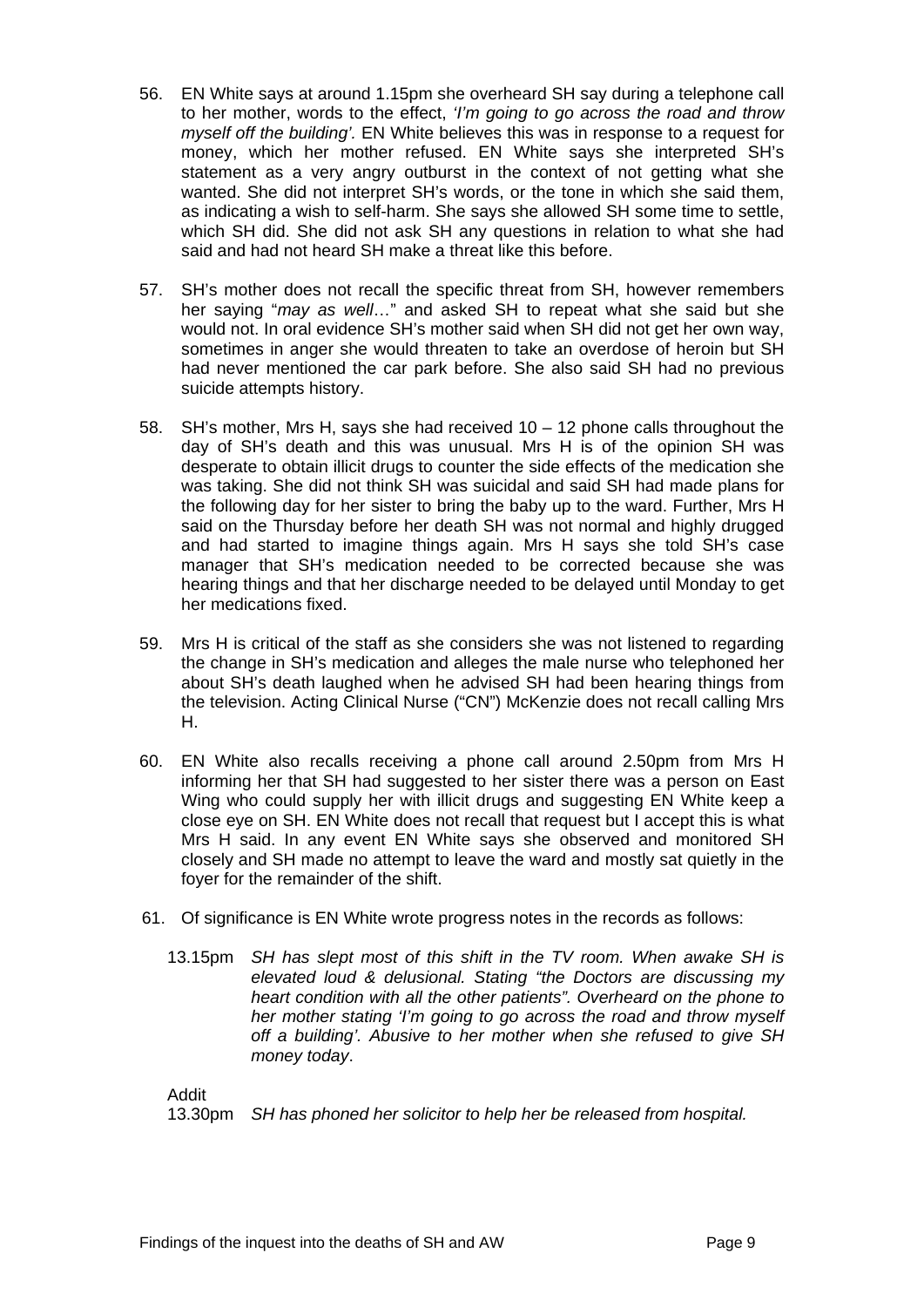- 14.50pm *Phone call from SH's mother. SH phoned her sister Mandy asking for money as there is someone on East Wing who can supply her with illicit drugs.*
- 62. EN White did not consider the threat needed to be escalated to the Nurse Unit Manager. She did not consider SH's mental health had deteriorated, or that she was depressed or a risk of suicide. She did not conduct a Risk Assessment. She did not recall having any discussion about these events at the handover to incoming staff.
- 63. On the evening shift commencing at 2.30pm, RN Jacqueline Cesna was allocated to care for SH. She had previously been allocated SH and knew her. RN Cesna says she recalls SH was displaying psychotic symptoms and paranoid thoughts and had offered her some quiet time and PRN medication, which SH refused. In her statement she said SH "*seemed the same as usual, if anything, less psychotic than I had seen her before. She did not seem depressed or express any concerns about her baby to me*". In oral evidence RN Cesna conceded she was concerned about SH's condition.
- 64. RN Rendell-Goodhew was part of the permanent nursing pool. She did not work in the Mental Health Unit on a regular basis. She attended on SH for the first time whilst also working the evening shift, and says she recalls at the handover that SH was considered a high flight risk. She completed the visual observations from 4.45pm to 5.45pm and recalls having some difficulty in locating SH during her initial visual observation at around 4.45pm.CN McKenzie gave evidence that pool staff had to rely on patients and other staff to inform them of who the patients were in the ward and it was difficult for a pool nurse to complete the 15 minutes visual observations as they were not familiar with the patients.
- 65. RN Rendell-Goodhew in her first statement signed on 19 January 2012, says that "whilst it is not documented in the PAH clinical chart" when she located SH, she told SH she had trouble finding her, and that SH responded by saying, 'I might have gone across the road to jump off the car park building'. RN Rendell-Goodhew says this was said in a 'smart alec' manner given the tone of her voice and facial expression. RN Rendell-Goodhew says she questioned SH on this and said words to the effect, 'You would not want to do that, would you?' and that SH replied to the effect 'Yes, I would'. In oral evidence Ms Rendell-Goodhew said SH had a slight change in tone when she said 'Yes, I would', which made her think SH may not be joking.
- 66. Accordingly, RN Rendell-Goodhew says she raised SH's comments with the team leader, (who at the time was Acting CN McKenzie) as she was concerned as the ward was unlocked and SH may have had a suicide plan and was at risk of following through with it. RN Rendell-Goodhew says the nurse in charge dismissed her concerns. CN McKenzie denies this information was passed on to him.
- 67. In her second statement signed in November 2012 RN Rendell-Goodhew she says she made a ¾ page note of these conversations and inserted a fresh page in the progress notes.
- 68. It is evident from the statements of two witnesses that SH was seen at about 4.50pm walking over from the Woolworths car park of the Buranda Shopping Centre. The 15 minute visual observation chart does not have SH recorded as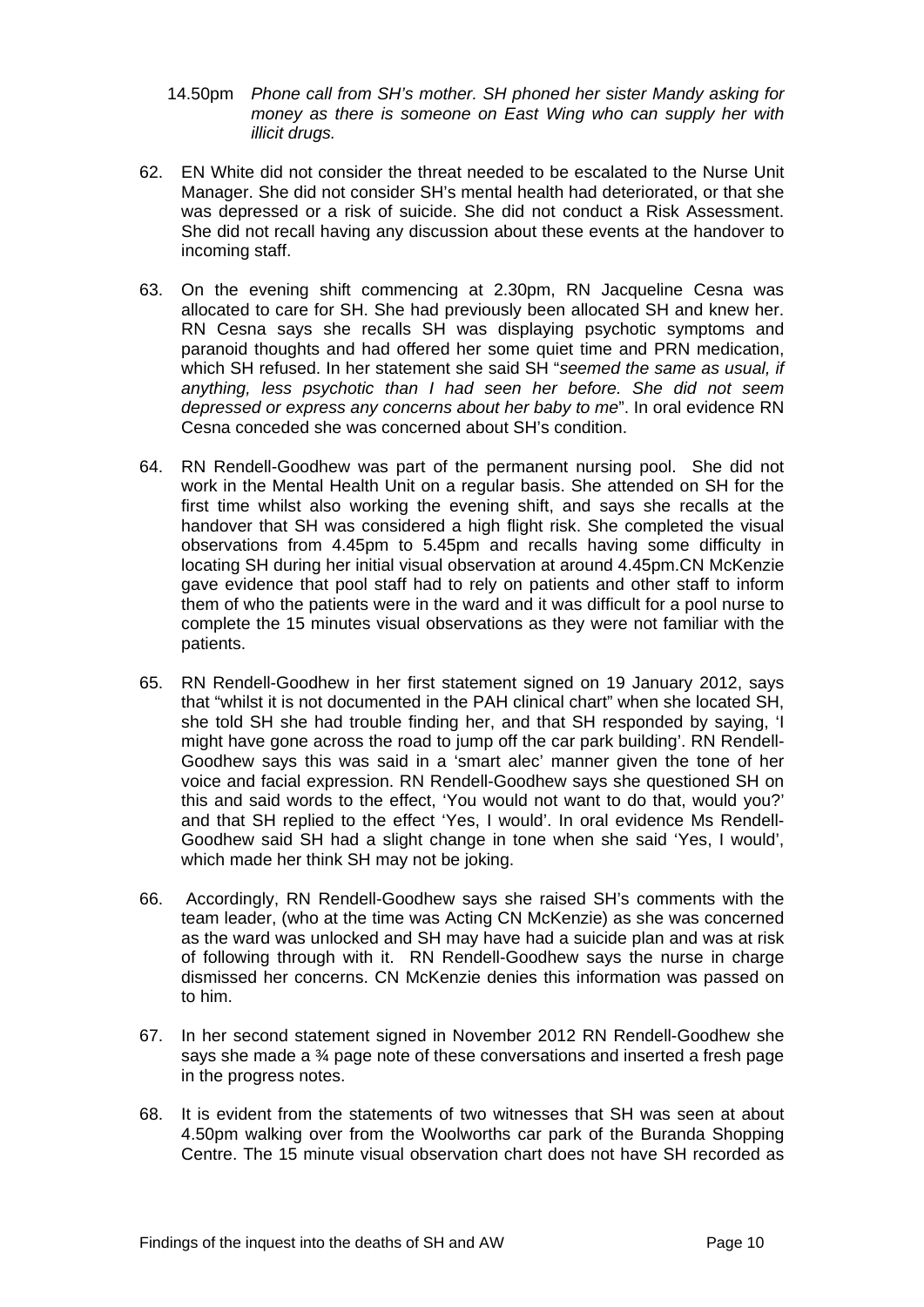absent during this time and it is probable this was at the time RN Rendell-Goodhew was trying to locate SH.

- 69. RN Cesna wrote in the progress notes at 5.40pm, and says she noted the entry from the morning shift which stated "*overheard on the phone to her Mother stating,* "*I'm going to go across the road and throw myself off a building*"". It is unclear as to why RN Cesna had not looked at the records before this time, although it needs to be said the previous threat was not mentioned at the handover.
- 70. RN Cesna says she mentioned to Acting CN McKenzie that SH had threatened to harm herself that morning and had refused PRN medication. In oral evidence RN Cesna said when she told CN McKenzie about SH, he shrugged his shoulders. She asked him what to do, and he suggested she give her a few moments and then try the PRN again. RN Cesna says this is what she did. Acting CN McKenzie denies he was told about any threat by SH to throw herself of the carpark.
- 71. RN Tepairi was allocated to complete the visual observations from 5.45pm to 6.45pm. She does not recall speaking with SH but has some general recollection of observing her at times throughout the shift. She says she recorded that she observed SH at 5.45, 6, 6.15 and 6.30pm intervals but recalls SH leaving the ward for brief periods. She recalls Acting CN McKenzie had said he had seen SH out the front of the ward talking to a man on a motorbike, although CN McKenzie denies this. Further, RN Tepairi says at around 6pm she observed SH ask RN Cesna for her wallet and that RN Cesna gave SH her wallet, which had been kept in the safe. She says she is fairly confident she had observed SH in the courtyard at 6.30pm. RN Tepairi says after completing her round she recalls SH walking down the corridor past the open door to the TV room and heard her shout 'Why does the fucken television keep saying my name?'. She says SH sounded angry and distressed.
- 72. Acting CN McKenzie says at 6.15pm he recalls a nurse advising him that she could not locate SH and that he was involved in a search for her. He says SH had returned prior to 6.30pm because this was the next time the visual observations were due and she was present for those. It is likely Acting CN McKenzie is mistaken about the times. Acting CN McKenzie recalls SH being agitated and distressed when she returned to the ward and that she was speaking loudly to her attending nurse. He recalls being asked his opinion and that he suggested the nurse administer the PRN medication.
- 73. RN Cesna says shortly after speaking with Acting CN McKenzie about SH expressing suicidal ideations, she offered the PRN medication again to SH and she accepted it at or around 6.30pm. RN Cesna recalls after giving the medication to SH she returned to her room and slammed the door in her face.
- 74. Acting CN McKenzie says at or around 6.30pm he recalls SH approaching him whilst he was in the nurse in charge's office asking for her key card out of the safe. He says he reminded SH it was ANZAC Day and that the shops were closed. CN McKenzie says he advised SH of this, as he was concerned she would be frustrated if escorted leave could be arranged, and then the shops weren't open. He recalls SH then storming away walking back to the main section of the ward and that this was not unusual for SH. He says it is not possible to see the door to the ward from the nurse in charge's office.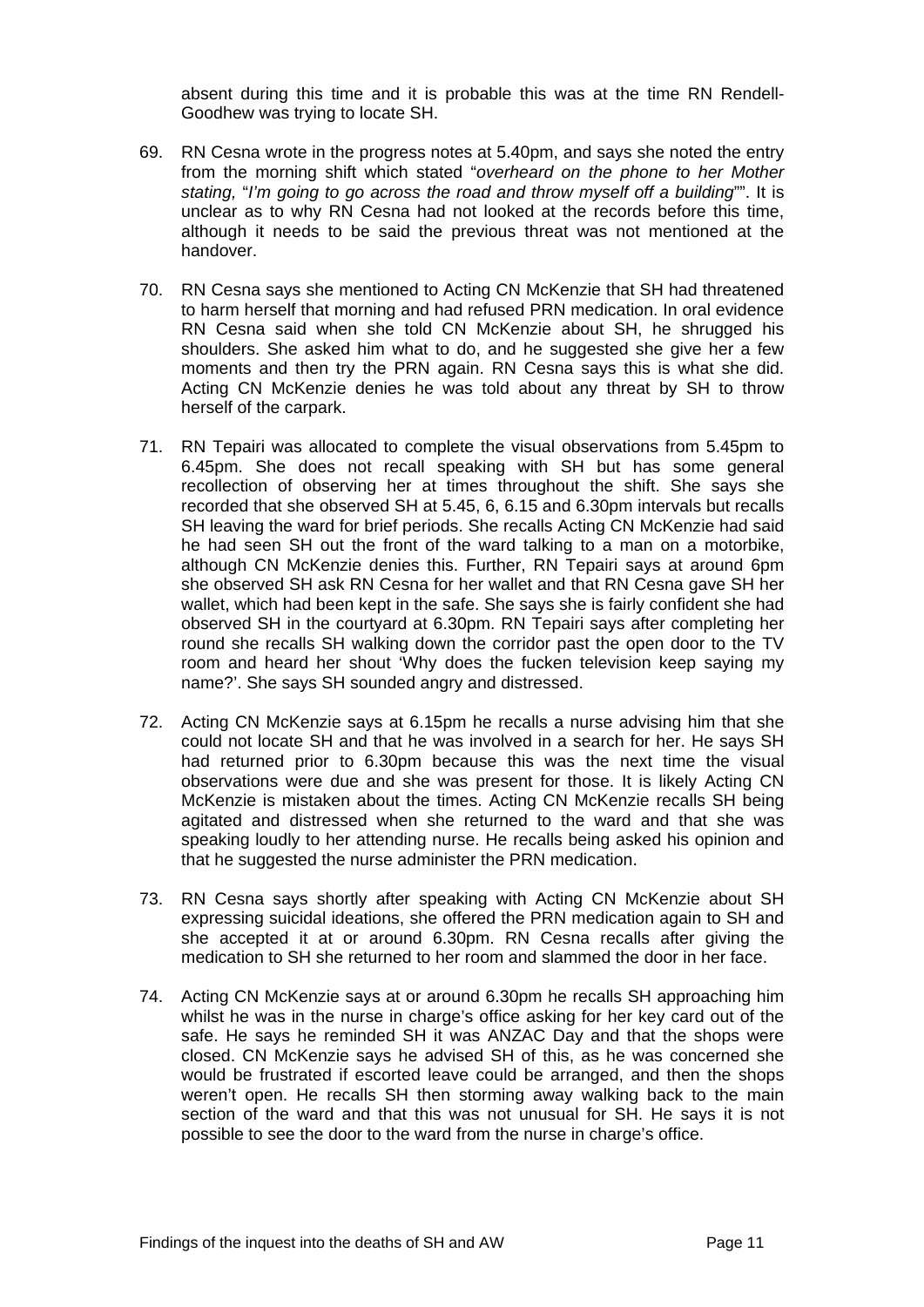- 75. CCTV footage from the Buranda car park reveals SH entering the lift of the car park alone at 6.34.41pm although for technical reasons the accuracy of this time cannot be confirmed.
- 76. At around 6.40pm, RN Cesna says she signed off all patients but was not able to locate SH. Acting CN McKenzie says sometime between 6.30 and 6.45pm he was advised SH was not able to located. He directed staff to complete the AWOL paperwork.
- 77. RN Cesna says she went outside to try and locate SH. At around 6.50pm, a visitor approached her and informed her that a blonde pregnant lady had jumped from the car park. RN Cesna says after speaking with the visitor she immediately returned to the East Wing to inform Acting CN Ian McKenzie and then she and some other colleagues ran over to the car park.
- 78. SH was found by visitors to the PAH who had been walking through the car park. They rang 000 and were provided instructions from the QAS regarding CPR which they commenced. No direct witnesses to the fall have been identified.
- 79. The QAS arrived to the scene at approximately 6.55pm and attempted resuscitation but this was not successful.

# <span id="page-12-0"></span>**Inconsistencies in Evidence**

- 80. Acting CN McKenzie says he is certain he was not advised by any staff member of SH having expressed suicidal ideation on 25 April 2009. He says this is because he would have taken steps to arrange a psychiatric review and would have had a higher level of involvement in her nursing care. Acting CN McKenzie does not recall having any interactions with SH or being made aware of any issues of concern prior to 6.15pm.
- 81. In a subsequent statement, Acting CN McKenzie advised he has a clear recollection the first time he was told SH had made threats to self harm was after her death. This occurred in the office area with RNs Cesna, Tepairi and Williams, whilst Dr Pun reviewed SH's notes in preparation for speaking with her family. Acting CN McKenzie recalls Dr Pun reading aloud from SH's record the entry about throwing herself off a building. Acting CN McKenzie says he was shocked by the information and that nobody else present said anything. Acting CN McKenzie recalls speaking with other nursing staff later in the medication room and nobody indicated they had been aware of any threat of self-harm earlier that day. Acting CN McKenzie says had he been aware, he would have had a higher level of involvement in SH's care, including:
	- a. locking the doors to the Mental Health Unit and liaising with the Director of Mental Health;
	- b. asking nursing staff to keep a particularly close eye on SH;
	- c. revising SH's medical records to get some context for the making of the threat;
	- d. notifying the on call Psychiatrist; and
	- e. providing the patient with appropriate PRN medication.
- 82. Specifically Acting CN McKenzie denies RN Rendell-Goodhew advised him of her conversation with SH or raised any concerns with him regarding SH. RN Rendell-Goodhew was of the view the person she spoke with was dismissive of her.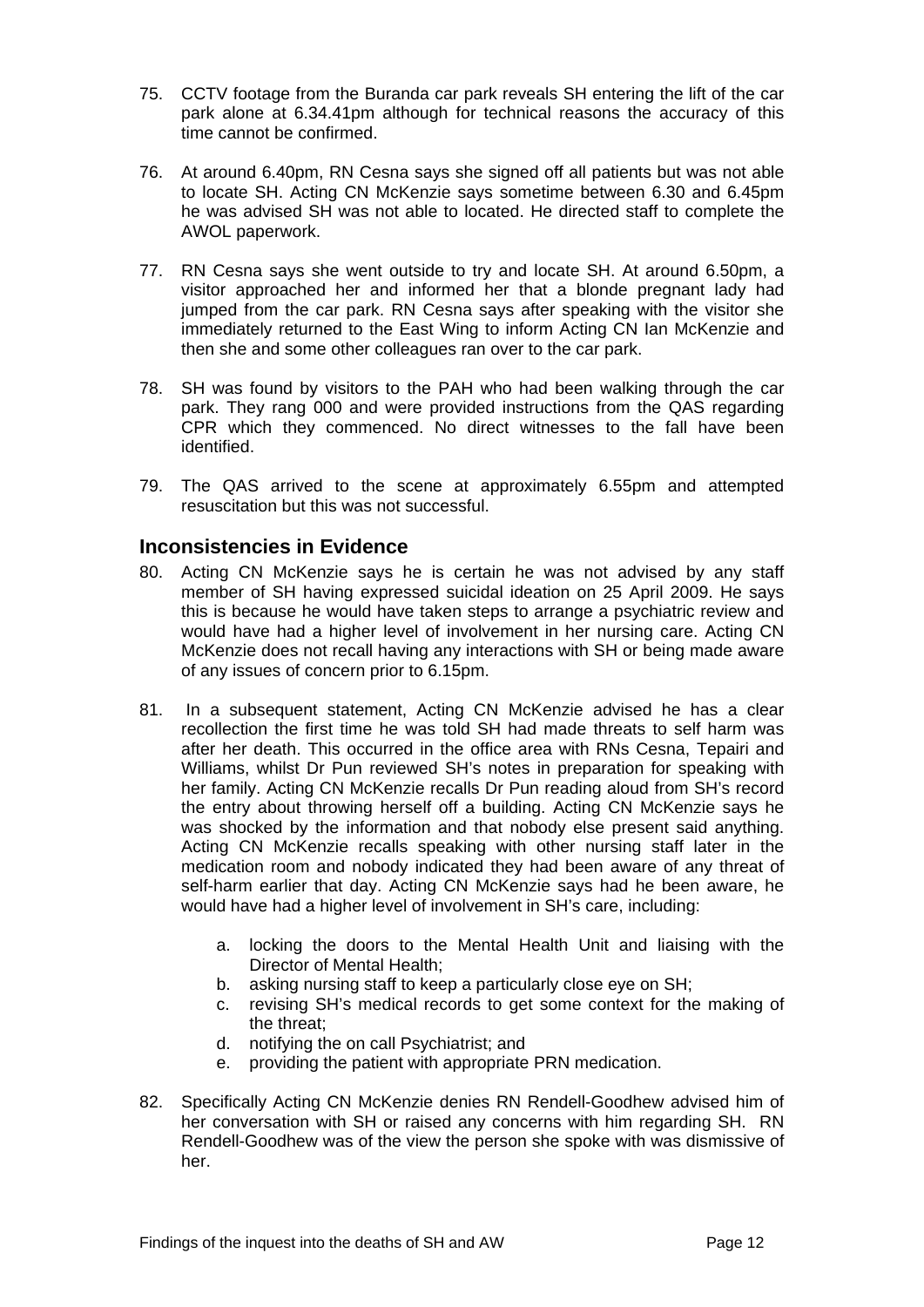- 83. RN Rendell-Goodhew was adamant shortly after speaking with CN McKenzie that she recorded her conversation on a new progress note page and inserted it into the chart. The alleged progress note has not been located.
- 84. The progress notes as they were copied and ultimately provided in original form to the Coroner have an entry by EN White at 2.50pm. There is a line struck through the last 4 lines of the page. The entry on a next page is that of RN Cesna at 5.40pm. RN Rendell-Goodhew said it is not her usual practice to strike through the bottom of a progress note prior to going to a new page. However, she advised it was her usual practice to file a new progress note in the file at the time she writes the progress notes. She said she is confident she wrote the note because she wanted to cover her backside at the time. She recalls getting another page from a filing cabinet and inserting it in the chart such that it was not loose.
- 85. EN White advised it was not her normal practice to put a strike through the progress notes when there were lines remaining on the previous page. RN Cesna does not recall putting a strike on the page following EN White's notes. RN Cesna is adamant that she wrote her entry at 5.40pm and they were contemporaneous. She does not recall having to put a new progress note page into the chart. RN Tepairi says she does not recall reading the progress notes prior to SH's death but that she did read RN Cesna's last recordings after SH's death and does not recall seeing any notes completed by RN Wendell-Goodhew.
- 86. RN Rendell-Goodhew does not recall seeing her notes when she photocopied the record for the police and says she had no reason to think or believe that her notes would not be there. RN Rendell-Goodhew says she raised the issue of her progress note with her legal representatives when she completed her first statement in January 2012 and was advised not to worry because the document could not be located.
- 87. RN Rendell-Goodhew's legal representatives subsequently provided a statement attaching the file notes from her previous legal representatives recording her instructions. The file notes record that RN Rendell-Goodhew was convinced she had documented in the chart but then later says she still wonders if she wrote in the chart. It reports RN Rendell-Goodhew thought she wrote in the chart after doing the visual observations and she had raised the issue with the level 2 nurse. It was decided to leave any reference to the progress note out of her statement if it could not be located.
- 88. I accept RN Rendell-Goodhew raised the conversation with Acting CN McKenzie. It is consistent with the facts as they were recorded earlier in the day and she has nothing to gain by making up such a conversation. In fact if she had wanted to absolve herself of any responsibility she would not have said anything about the conversation at all. Furthermore given she was unfamiliar with the unit she took what would be considered a normal course of action to speak to the person in charge.
- 89. What is difficult to reconcile is did she write a note, and if so, what happened to it? There are a number of possibilities. I consider on balance RN Rendell-Goodhew is mistaken and she either did not document her conversation with Acting CN McKenzie, or if she did she is mistaken about placing it in the medical records. There is no evidence the note was deliberately removed.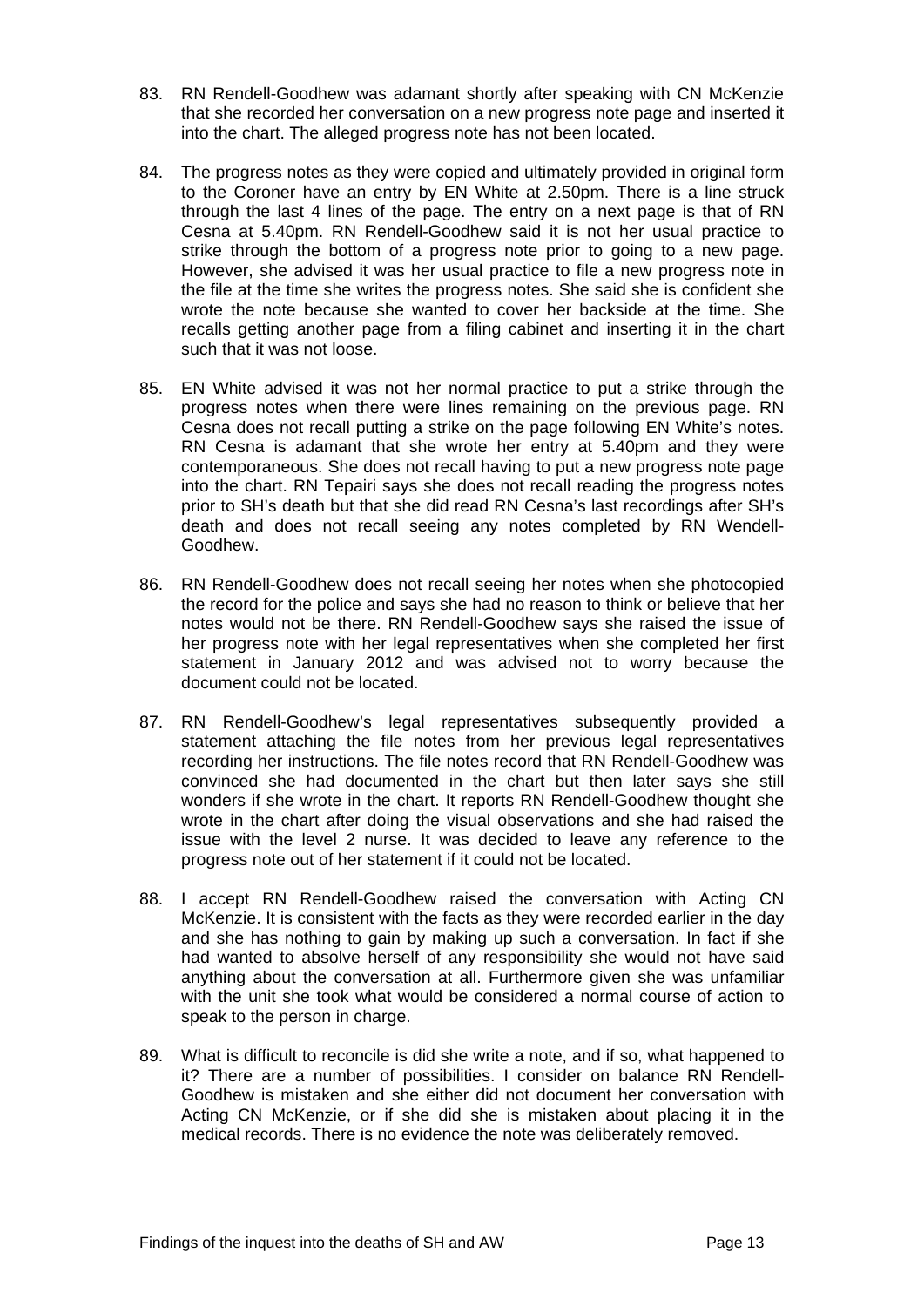- 90. RN Tepairi was adamant Acting CN McKenzie had told her SH had been speaking with a male out on a motorbike at around 5.30pm and that this conversation occurred before SH's death. Acting CN McKenzie has a different recollection.
- 91. It is uncertain as to the importance of this issue other than as a collateral issue related to credit and I do not consider it necessary to determine it.
- 92. I am more certain about RN Cesna having a conversation with CN McKenzie after she wrote her progress notes at 5.40pm. She is adamant, and I accept she told him of SH's earlier threat to EN White about throwing herself off the car park, SH's psychotic symptoms, and that SH was refusing her PRN medication. She says she first became aware of SH's earlier threats when she wrote in the progress notes at 5.40pm. RN Cesna said she reported this to Acting CN McKenzie along with her concerns about SH and that Acting CN McKenzie shrugged his shoulders and suggested she wait and retry administering PRN.
- 93. RN Cesna says after SH went missing she did not raise her concerns with Acting CN McKenzie because she had already raised them with him. She conceded she should have documented her conversation with Acting CN McKenzie in the progress notes.
- 94. Acting CN McKenzie recalls having a conversation with a nurse who was concerned about SH because SH was anxious and distressed. He recalls suggesting the administration of PRN medication. He does not recollect any specific conversation he had with RN Cesna.
- 95. Neither RN Tepairi nor RN Cesna recalls speaking with Dr Pun after SH died. However, both recall speaking with Dr Crompton. Whilst RN Tepairi recalls a conversation in the medication room with other staff after SH's death she does not recall anyone saying, "I didn't know", "why not handed over".
- 96. Acting CN McKenzie recalls being shocked when Dr Pun reviewed the chart and mentioned EN White's entry. He says there were three other nurses present at that time. He does not recall having a conversation with Dr Crompton. Acting CN McKenzie did not raise his recollection of the discussion with Dr Pun until he provided his supplementary statement of 16 November 2012. He said it came about following clarification from his legal representatives and that could be one explanation.
- 97. Dr Crompton advised he arrived to the ward, as he was the executive staff member on call. He did know any of the nursing staff on duty. He says he would have spoken to staff but does not recall what he said. He does not have any recollection of looking in the medical records and that would not be something he would usually do.
- 98. Dr Pun advised in a statement obtained during the course of the inquest that he did not know the nursing staff in the PAH Mental Health Unit as he did not usually work there. He does not recall discussing the progress notes with the nursing staff. However, he recalls it was a highly charged atmosphere.
- 99. I accept it is more likely than not that Dr Pun did not read aloud from the progress notes as CN McKenzie suggests.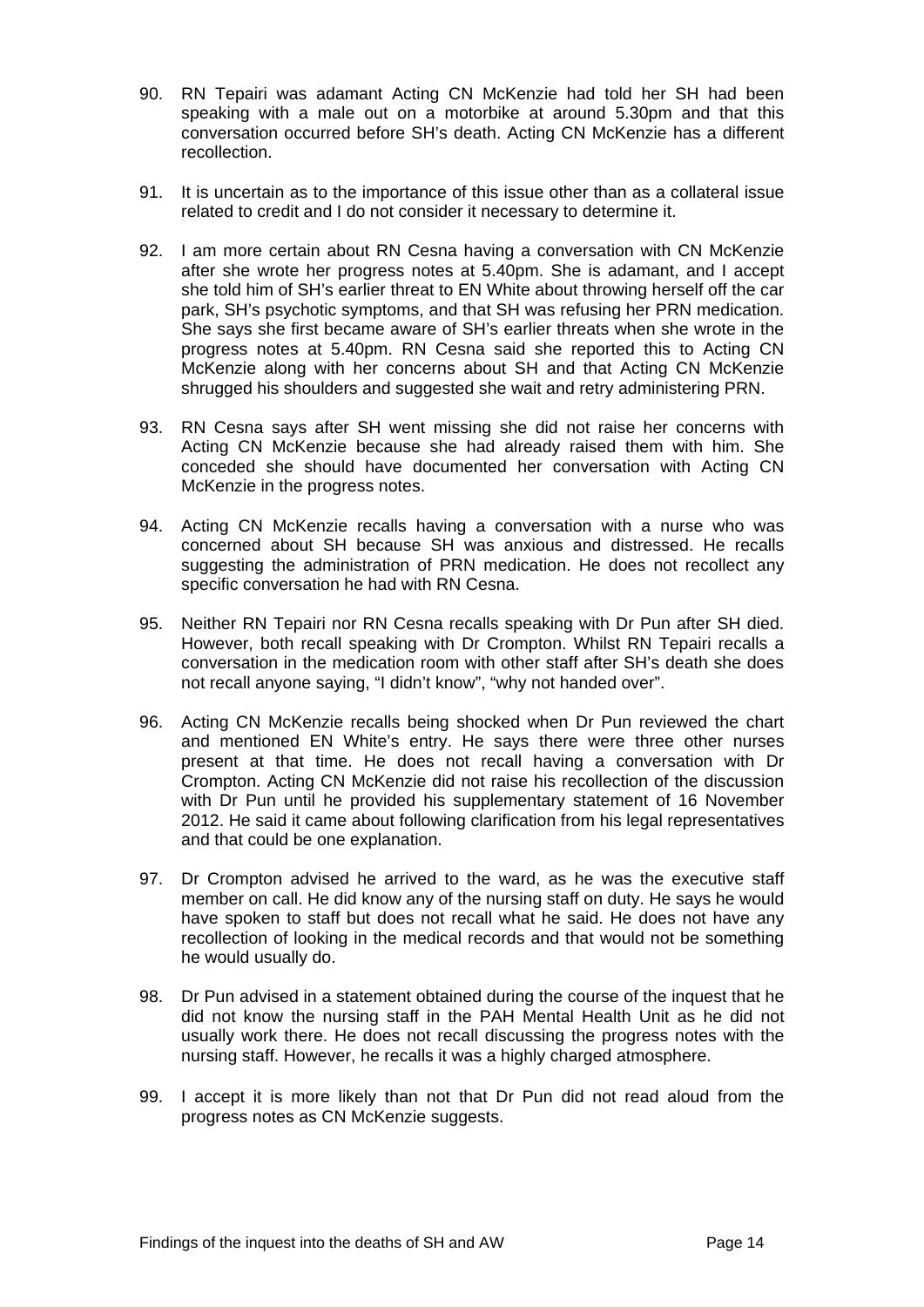# <span id="page-15-0"></span>**The LCTO issued for SH**

- 100. The utility or indeed the futility of the LCTO in force for SH was the subject of some comment.
- 101. Dr Leggett says the leave restrictions documented on SH's LCTO were not something that he would have ordered for a sustained period. Dr Leggett was of the view SH's LCTO was an irrational order if it could not be complied with due to SH's continual absconding. He said it was not an order he would have made and saw it as a futile order. Dr Leggett agreed SH's leave entitlements and visual observations were incongruent with her planned discharge.
- 102. Dr Leggett said he expected the registrar to lead discussions concerning patients and to advise him of the LCTO and any changes to the LCTO. Dr Leggett advised he did not recall SH's leave being discussed with him. Dr Leggett was of the view a lower amount of visual observations would have been appropriate, particularly towards the end of SH's hospitalisation.
- 103. Dr Vaziri said the responsibility for LCTO's was the consultants and they ordered the leave and the registrar wrote it up. Dr Vaziri says she did not initiate or change SH's leave as it was Dr Leggett's responsibility. Dr Vaziri conceded she should have completed a new LCTO when the order was changed on 17 April 2009 to provide 4 hours escorted leave.
- 104. The Multidisciplinary Team Review Meeting of 22 April 2009 has the visual observations status changed to hourly. Despite this documented change, the visual observations remained at 15 minutes and the original LCTO made by Dr Vaziri remained in place. Dr Vaziri was on leave but someone should have made the adjustment.
- 105. The evidence supports a conclusion there was clearly a break down in communication concerning the roles and responsibilities between the consultant and registrar on this and I suspect other issues. Dr Leggett agrees the LCTO's in place for SH were somewhat illusory given her continual absconding and whatever is or should be the position regarding responsibilities for review of the LCTO, the inevitable conclusion is the ultimate responsibility rests with the consultant.

# <span id="page-15-1"></span>**SH's symptoms prior to her death**

- 106. Since SH's death, her mother has consistently believed that there was a deterioration in her condition following the change of her medications on 20 April 2009. Mrs H says SH was desperate to get money to buy drugs to counteract the symptoms she was experiencing from the drugs. She did not consider SH was suicidal or that there were any signs of suicide.
- 107. It is not difficult to conclude there was SH's mental state deteriorated by or on 25 April but it is difficult on the basis of the evidence before me to necessarily link that to any change in medication. It is just not that clear. In this respect, Dr Smith disagrees with Dr Reddan who both reviewed the circumstances of SH's death and provided reports. Dr Smith considers it cannot be said that the change in SH's medication made no difference. Dr Reddan was of the view the change in SH's medication leading up to her death was of minimal significance, if any, to her ultimate suicide.
- 108. There is evidence SH was or had become delusional by the day of her death. That is based on her mother's evidence as well as that of nursing staff who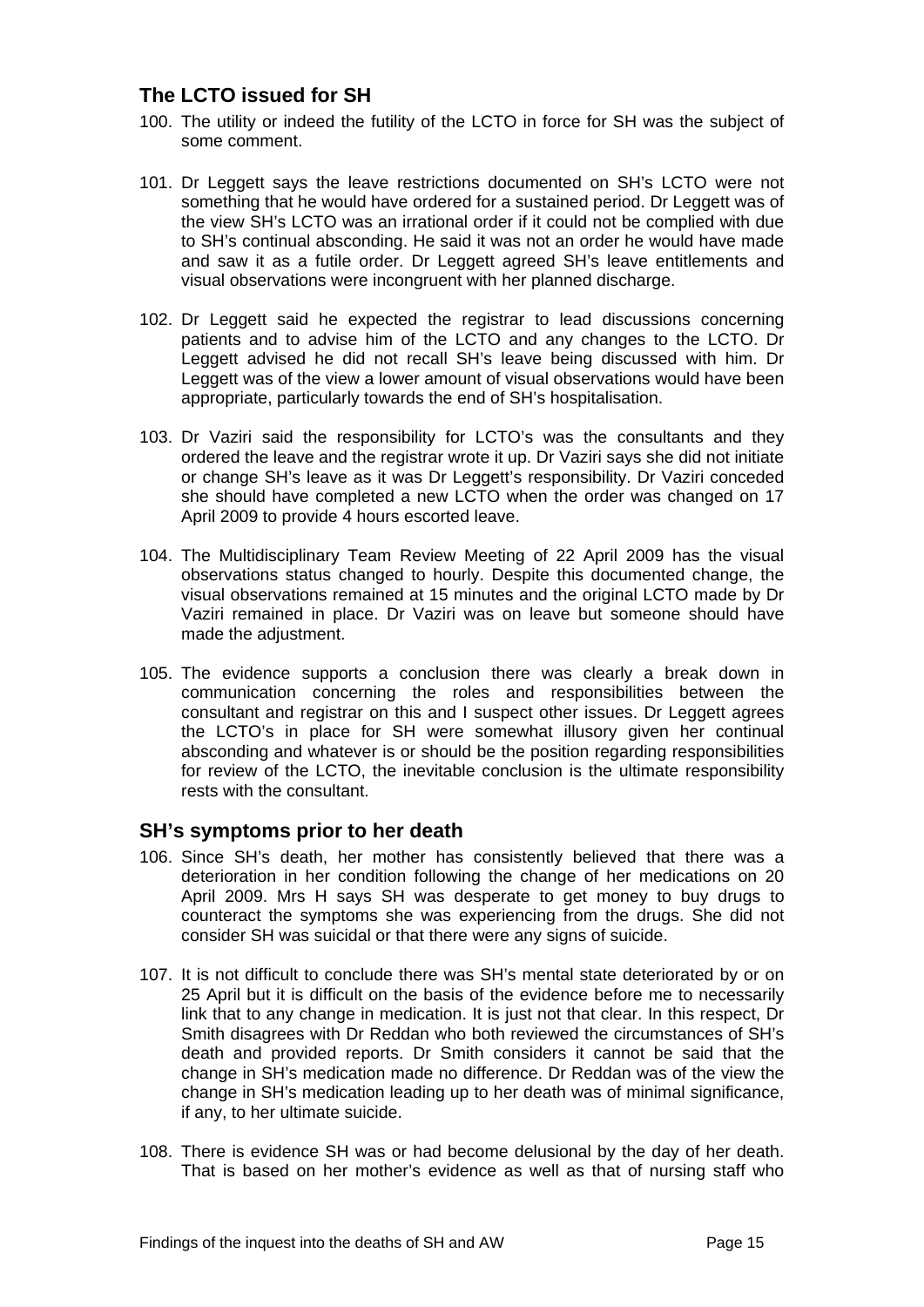were concerned she was more unwell. She was angry and distressed as well as hearing messages from the television. Drs Leggett, Smith and Reddan generally agree on this point.

- 109. Dr Leggett was not informed of SH's reaction to not being allowed to be discharged nor the need for the administration of intramuscular Haloperidol on Friday 24 April 2009. He says a doctor should have been called to review SH. That is even more evident after she made the threat to jump off the car park to her mother. He said the threat in the context of her transient exacerbation of delusions would have added weight to the need to review SH. On this aspect Dr Leggett agrees with Dr Smith who considered qualified psychiatric staff should have been involved. Dr Reddan considered the nursing staff at least should have engaged with her to find out what was going on and what she was thinking.
- 110. Dr Leggett noted SH could manifest delusional thinking from day to day and that she had a fluctuating illness even if it was well controlled. Dr Leggett did not consider there had been deterioration in SH between the week prior to and up until the morning of her death. However, he acknowledged there was deterioration on the Saturday.
- 111. Dr Leggett is of the view SH should have been reviewed on the afternoon of 25 April 2009 when she was reported as floridly delusional. Dr Leggett was of the opinion that SH not being allowed to go home may have been a determining factor in her deterioration but says nobody can know what was in SH's mind and that impulsive suicide is common. Dr Reddan agrees with this view.

# <span id="page-16-0"></span>**Expert Opinions regarding the management of SH**

112. Dr Reddan was retained by the Office of State Coroner to provide her expert opinion concerning the management of SH, AW, and WF. SH's family retained Dr Selwyn Smith to provide an expert report in relation to civil proceedings they have commenced against the PAH.

# <span id="page-16-1"></span>*Opinion of Dr Smith*

- 113. Dr Smith says the possibility of a postpartum psychiatric disorder and in particular postpartum psychosis was not raised as a diagnostic possibility within the documentation he reviewed. However, he says it is not possible with any degree of certainty to establish whether SH had experienced post-partum psychosis that would have placed her at increased risk of harm to herself or her newborn child.
- 114. Dr Smith says SH's conversation with her mother regarding throwing herself off a building may have been precipitated by her learning that she would not have custody of her child and that she also could not be with her child on her own. He states, "*Despite such a significant remark there is no recording that senior personnel including senior nursing staff or her treating psychiatrist was made aware of the potential for self harm. The level of monitoring and in particular the implementation of constant nursing care was not increased. SH was also not removed to a more secure unit where the risk of absconding would be significantly reduced*". Dr Smith is of the opinion the conversation SH had with her mother and her desire to obtain money to obtain illicit drugs are factors which qualified psychiatric staff should have been concerned with and acted upon.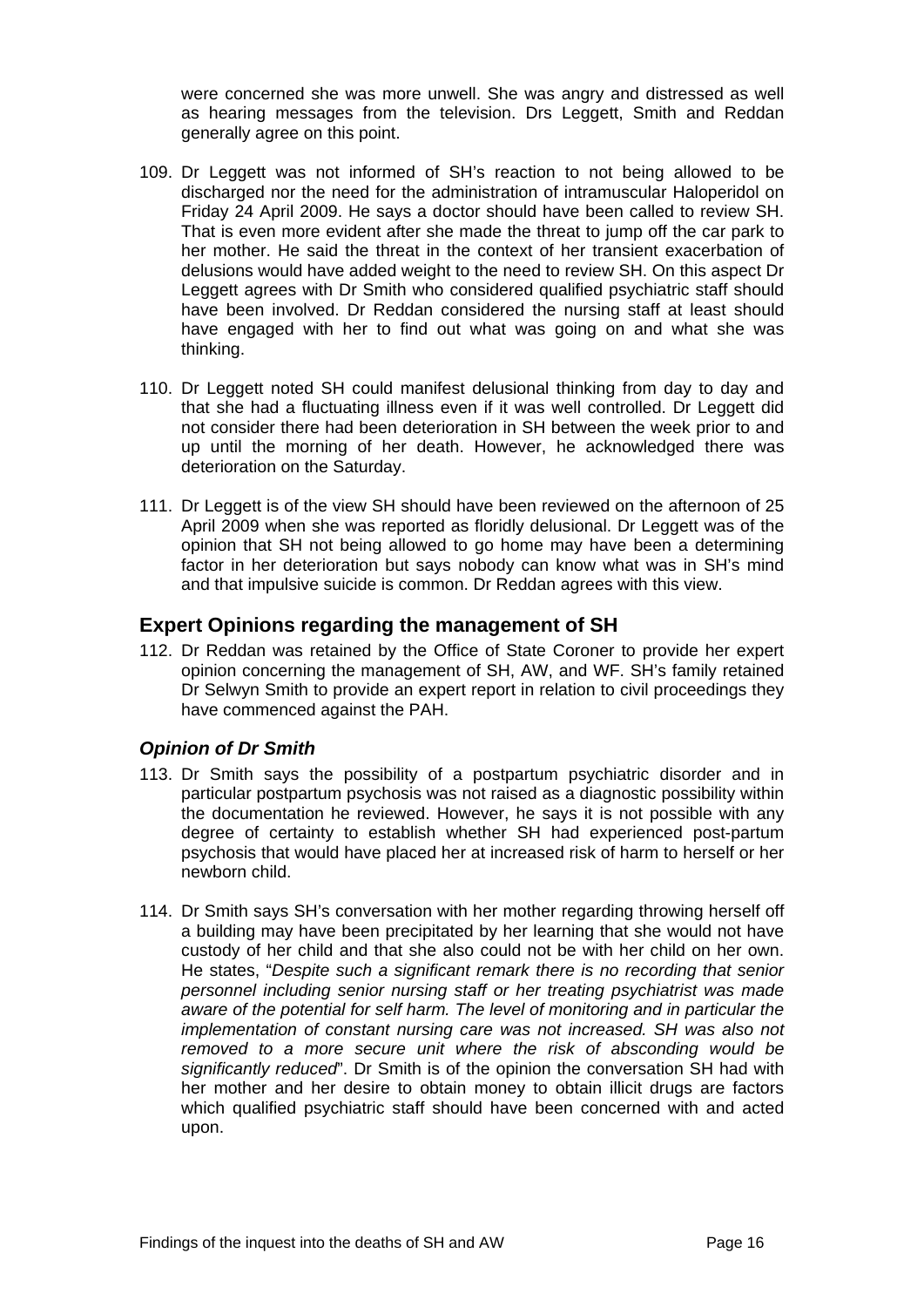- 115. Dr Smith is of the opinion "*there was a failure to meet an appropriate standard of care in providing medical services to SH and in particular preventing her from absconding from hospital on 25 April 2009 and entering the building opposite and jumping to her death*". Further, he states there was a "*Failure to meet the appropriate standard of care in implementing constant nursing care and modification to her pharmacotherapeutic regime and the engagement of closer one to one interaction with SH in my opinion substantially contributed to her absconding from the unit and her resultant fatal injur*y".
- 116. Dr Smith said that schizophrenia may relapse at any time. He considered SH was subject to a number of psychological blows. These included childbirth, limited access to her child, and that she was told she would have to stay in hospital on 24 April 2009. Dr Smith believed SH should have been reviewed after her medications were changed on 20 April 2009 to assess for positive and negative effects. He is of the view the discharge plan should have been undertaken with less haste. Dr Smith is of the view that the symptoms SH exhibited on 24 and 25 April 2009 should have meant closer supervision including one on one interaction with SH with an experienced nurse, social worker, psychologist, or psychiatrist, constant observations and that her medications be reviewed.

### <span id="page-17-0"></span>*Dr Reddan*

- 117. Dr Reddan notes SH had only grudgingly co-operated with treatment and never developed a good therapeutic alliance with mental health services. She considered this was likely to have been due to a number of factors including, but not limited to, SH's lack of insight into the severity of her condition and its underpinnings and to her disinterest to give up drug use. Dr Reddan notes she was aggressive and abusive and would have caused considerable concern and frustration to her mother.
- 118. Dr Reddan notes the constant observations and placement of SH in the AOA presented difficulties in themselves as SH was very resistant to such manoeuvres. Dr Reddan is of the opinion there is no evidence SH had developed a depressive disorder or even transient baby blues immediately prior to her death. She considered SH's angry reaction to not being discharged on 24 April 2009 was not surprising. She considered an experienced nurse would be able to handle the situation and the reaction in itself did not mean a doctor should have been called. She reiterated that the psychiatric registrar would have usually reviewed the patient at least three times per week.
- 119. Dr Reddan opined it is easy to be clear in hindsight concerning the statements SH made to the nursing staff about jumping off the PAH car park on the day of her death. Dr Reddan considers it is likely the nursing staff did not take SH's conversation with her mother as a serious threat of planned suicide. Further, she says this is evidenced by SH's mother who on ringing back an hour later did not mention the threat but was concerned about SH's drug seeking. Dr Reddan says whilst understandable that the staff did not interpret the statement as a clear threat of suicide, it would have been advisable for the staff member to have approached SH and ask her about the statement. She says this may have opened up a dialogue about her frustrations and enabled a more detailed assessment of any risk of suicide to be made. Dr Reddan, states: "*It is highly unlikely however that such a conversation would have led to any deepening therapeutic rapport as it might with other patients in view of SH's longitudinal history and her manifest hostility towards the mental health staff*".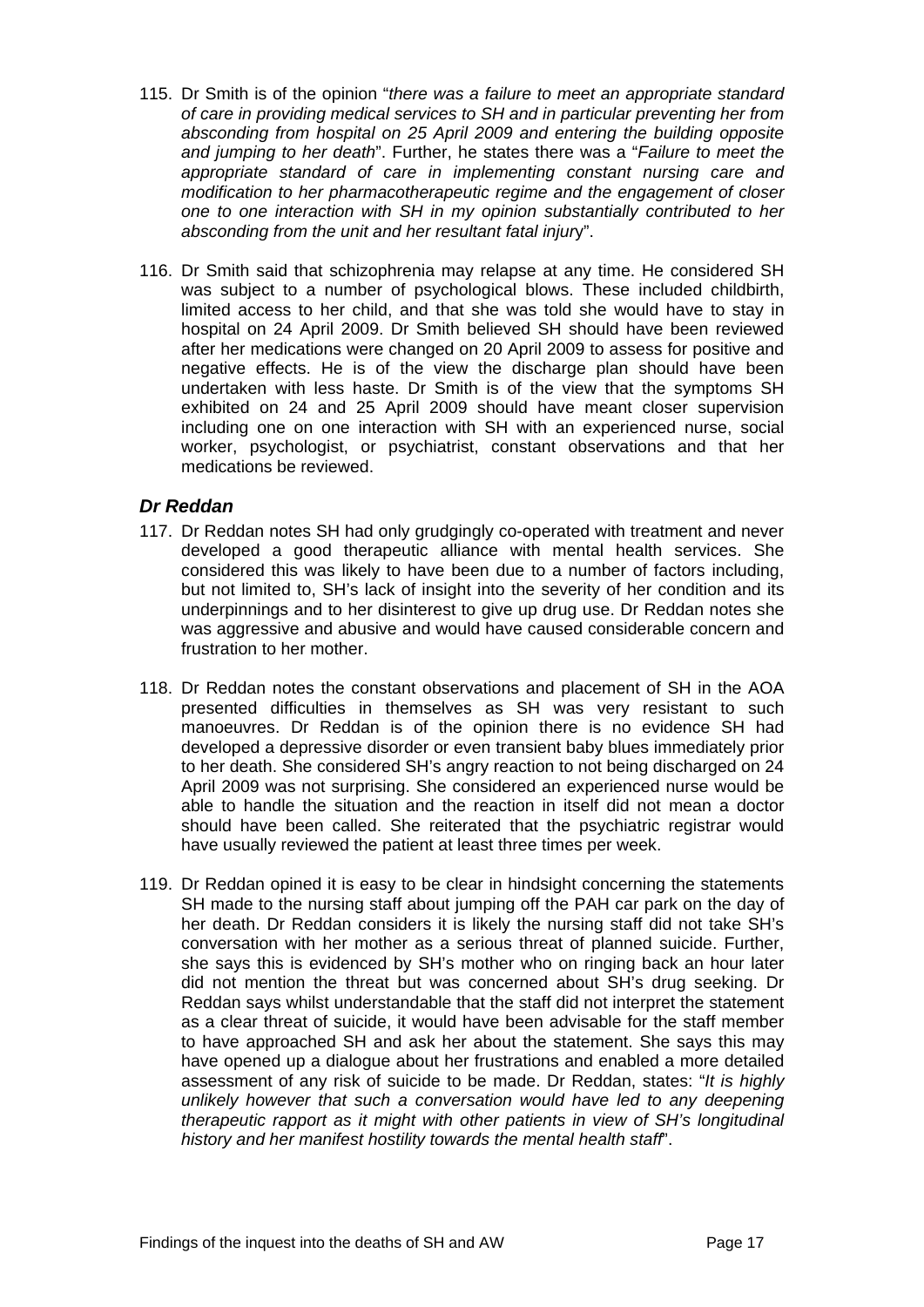- 120. Dr Reddan says until what was seen as essentially a throw away conversation between SH and her mother there had been few threats of self-harm and there had been no escalating or substantial self-harming behaviour.
- 121. In oral evidence Dr Reddan was of the opinion the hallucinations or other psychotic phenomena noted on 25 April 2009 were opportunities for nursing staff to engage with SH and find out what was going on and what she was thinking. She said there is no substitute for reaching out to a patient and discussing with the patient what he or she is thinking or feeling and that that is the most important aspect of the therapeutic relationship. She believes staff may have dismissed what SH had said because of her history of unreliability. Dr Reddan agreed there was deterioration in SH's condition in the 24 hours prior to her death. Dr Reddan said it was difficult to establish what destabilised SH and that it could have been a combination of factors. Dr Reddan was of the opinion nursing staff should have been able to manage the ups and downs of a patient's mental state and it may have been difficult to get a medical review if there is only one registrar on for the whole of the service on a Saturday (which in this case was also a public holiday). However, this seemed to be on the basis the psychiatric registrar would have *seen SH on the Friday morning, which did not occur.*
- 122. Dr Reddan did not consider SH required daily psychiatric monitoring but said it was usual for a patient to see a psychiatric registrar at least three times per week, for example Monday, Wednesday and Friday and SH would normally have been reviewed on the Friday. Dr Reddan did not believe it was unusual to administer Risperidone PRN.
- 123. Dr Reddan is of the opinion SH's absconding was primarily driven by her dissatisfaction with being readmitted at all and thus her desire for autonomy. Dr Reddan states, "*Absconding is what could be expected when patients do not want to be an inpatient and want some personal autonomy*". Dr Reddan says it is unclear as to what extent it was driven to attempt to seek of drugs. She states: "*In my opinion the management of her absconding was reasonable given the overall circumstances. Most of the time when SH absconded it was for short periods and nothing dreadful necessarily happened but the fear of the staff was that if she absconded after the baby was born was that she could represent some harm to the baby rather than a fear that she would harm herself. Given her longitudinal history, those expectations and priorities were reasonable*".
- 124. Dr Reddan said SH manifested impulsivity at times which would cause her to think and act quickly. She said nobody will ever know if she had been thinking about suicide before she left the ward on 25 April 2009.

# <span id="page-18-0"></span>**Autopsy Report for SH**

- 125. Dr Beng Ong performed an autopsy and provided an Autopsy report. He found SH had suffered extensive injuries, which included bilateral pneumothoraces, ruptured heart and lacerations and contusions to the lungs. Further, there were a number of fractures to her limbs.
- <span id="page-18-1"></span>126. The report concludes: "*the injuries sustained and pattern of fractures especially of the lower limbs were in keeping with a fall from height*".

# *Cause of Death*

1(a) Chest injuries, *due to, or a consequence of*,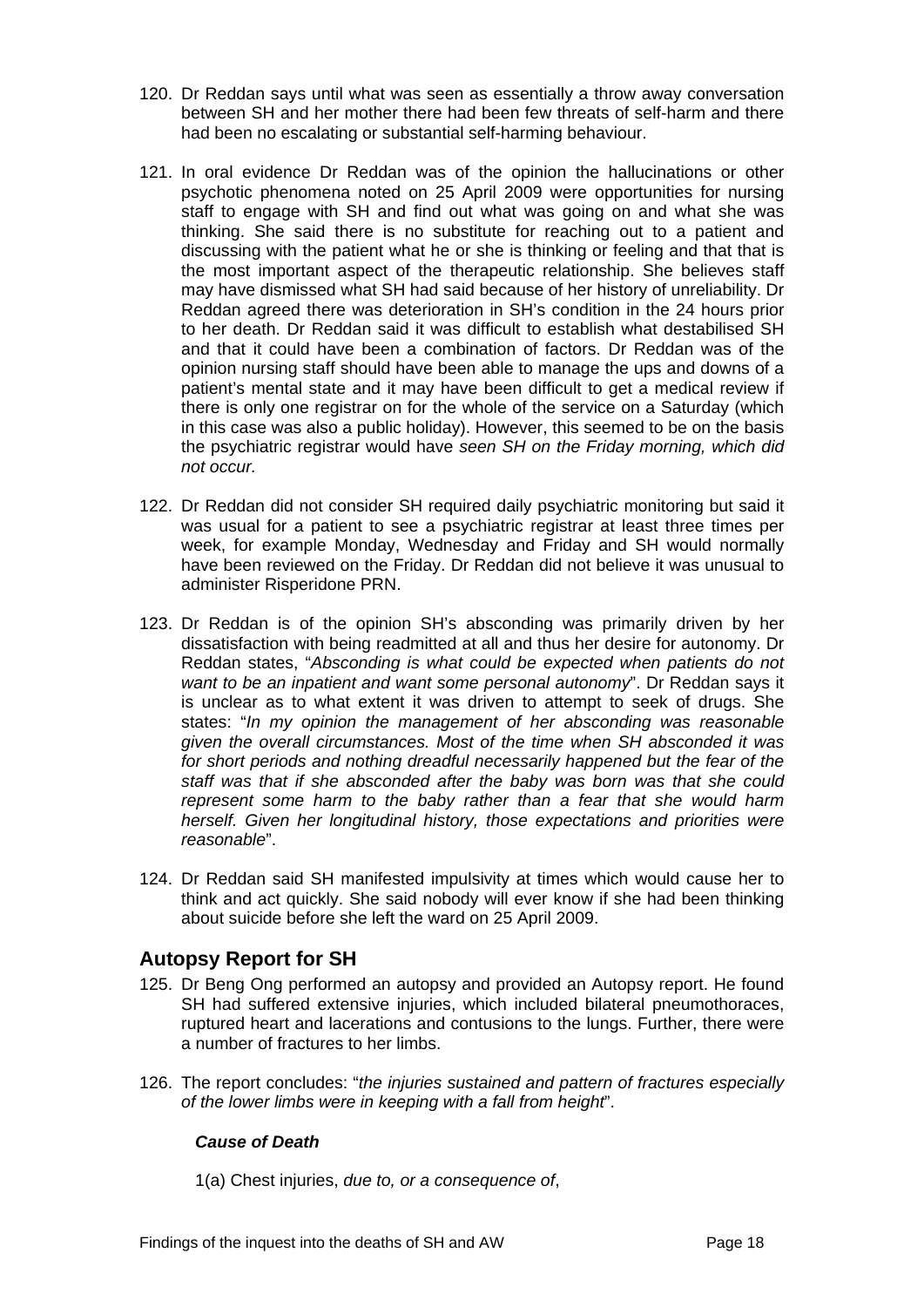1(b) Fall from height."

127. The toxicology report confirmed a number of psychiatric drugs were detected in SH's system. Neither alcohol nor illicit drugs were detected.

# <span id="page-19-0"></span>**Relevant Facts – AW**

- 128. AW first presented to the PAH in 2003 but was not assessed as overtly mentally ill. He again presented in August 2006 following concerns about his behaviour over the preceding 18 months. The deterioration in his mental health occurred in the context of him abusing cannabis and amphetamines. He was diagnosed with Schizophreniform Psychosis and commenced on an antidepressant, Valium, and a small dose of an antipsychotic medication.
- 129. From August 2006 to October 2008, AW was admitted to the PAH on eight occasions.
- 130. Dr Motamarri was AW's psychiatrist from 27 October 2008 until 20 January 2010. Dr Hlincikova took over his care from 28 January 2010 some four days prior to his death.
- 131. On 1 September 2008, AW was admitted to the PAH under an Authority to Return issued by Dr Leggett. AW was non-compliant with his medication and had been involved in an altercation with his father. He was discharged on 15 September 2008 and was not overtly psychotic but on 20 September 2008, AW assaulted his father. He was taken to the PAH for assessment but the psychiatrist assessing him revoked his Involuntary Treatment Order and he was released into the custody of the Queensland Police Service where he was charged with assault and remanded in custody.
- 132. On 1 October 2008, AW was transferred from a correctional facility to PAH Mental Health Unit due to concerns over his mental state and safety. He was admitted to the AOA. Dr Motamarri says AW's behaviour was bizarre with frequent nudity, shadow boxing, defecating on the floor, and threatening and assaulting others. He describes AW as being irritable, hostile, and aggressive with a blunted and fatuous affect and thought blocking. Dr Motamarri found AW to be guarded and difficult to engage with and thought his judgment was impaired. AW was placed on an ITO.
- 133. Whilst AW was in the AOA he began to express the belief that his right eye was evil. Subsequently, on 29 October 2008, AW gouged his right eye, resulting in emergency enucleation surgery, which was not able to salvage his eye.
- 134. After several months of treatment AW's mental state improved with him denying experiencing psychotic symptoms, his mood was euthymic and he was substantially more settled in his behaviour.
- 135. On 19 March 2009, Dr Motamarri completed a 'Request for approval for limited community treatment'. The treating team was concerned that continued longterm inpatient status would impede AW's recovery. The team proposed a graduated leave plan that could culminate in discharge on a very strict monitoring schedule.
- 136. In June 2009, the treating team agreed to develop a behavioural plan to deal with a number of identified recurrent behaviours which required addressing including violence/aggression/swearing; leaving the ward; smoking; PRN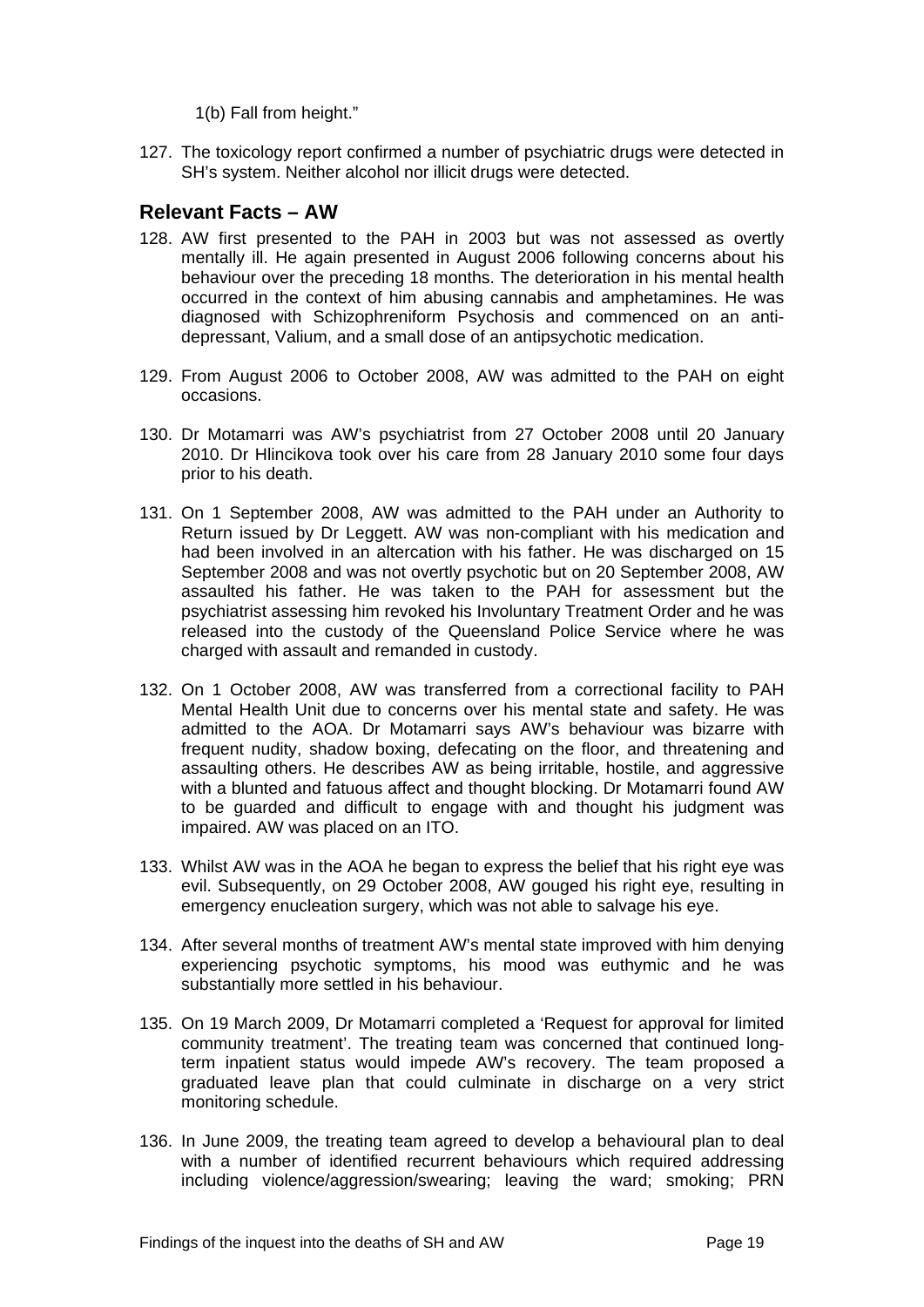medication; bullying; alcohol on the unit; playing 'possum' suicide; and sexual activity. Alcohol was not a significant problem at this time with only one episode of an alcohol related incident noted.

- 137. On 21 July 2009, Dr Motamarri wrote to the Director of Mental Health for an upcoming Mental Health Court hearing. He raised concerns about AW's frustration with remaining an in-patient. Further, he noted AW was experiencing depressive ideations and anxiety about his long stay on the ward. It was considered further improvement in AW's mental state and living skills would be best achieved living in the community. Further, he recommended the continuation of the ITO and the Forensic Order as AW remained at risk of relapse or exacerbation of his psychosis if he were to use illicit recreational drugs.
- 138. On 28 July 2009, the Mental Health Court made a Forensic Order which the treating team were required to abide by. The charges relating to the assault of his father were discontinued. The Order stipulated AW was to be detained for involuntary treatment or care in the "*Authorised mental health service THE PRINCESS ALEXANDRA HOSPITAL AHMS*". Further, the Mental Health Court issued a Notice of Limited Community Treatment Plan. The conditions state:

Unescorted (on and off grounds of the hospital):

- a. That he be accompanied by a responsible adult nominated by the authorised psychiatrist;
- b. That he comply with the requirements of the authorised psychiatrist in relation to taking of prescribed medication and other treatment;
- c. That he refrain from using alcohol and illicit drugs and cooperate fully in random medical tests for those substances as required by the authorised psychiatrist; and
- d. That he return to the ward at the time specified by the authorised psychiatrist.
- 139. The evidence suggests order (c) regarding abstaining from the use of alcohol or illicit drugs is a relatively standard order. It should be noted that although there is reference to "unescorted leave" this is distinct from escorted leave with mental health staff. Any "unescorted leave" was leave whilst in the company of a responsible adult.
- 140. AW expressed extreme frustration with the restrictions placed on him and on the limited leave conditions of his Forensic Order. Dr Motamarri said AW was a young person who would display his frustration and anger by not doing what he was asked to do, including taking his medication. Further, he would become irritable and aggressive and revert to his old habits of drugs and alcohol and had poor insight into his condition.
- 141. Dr Motamarri says the possibility of AW's care being transferred to the medium secure unit at The Park was discussed with AW and his family in around August and September 2009. Dr Motamarri says he personally did not have any discussions with The Park about transferring AW there.
- 142. Dr Motamarri says in the end, the multidisciplinary team decided to keep AW at the PAH with the option left open for referral to The Park and for the matter to be reviewed again at a further date. He says this was due to the long waiting period at The Park; the graduated leave option being trailed for AW; the familiarity of AW's care being provided at the PAH; and having a more or less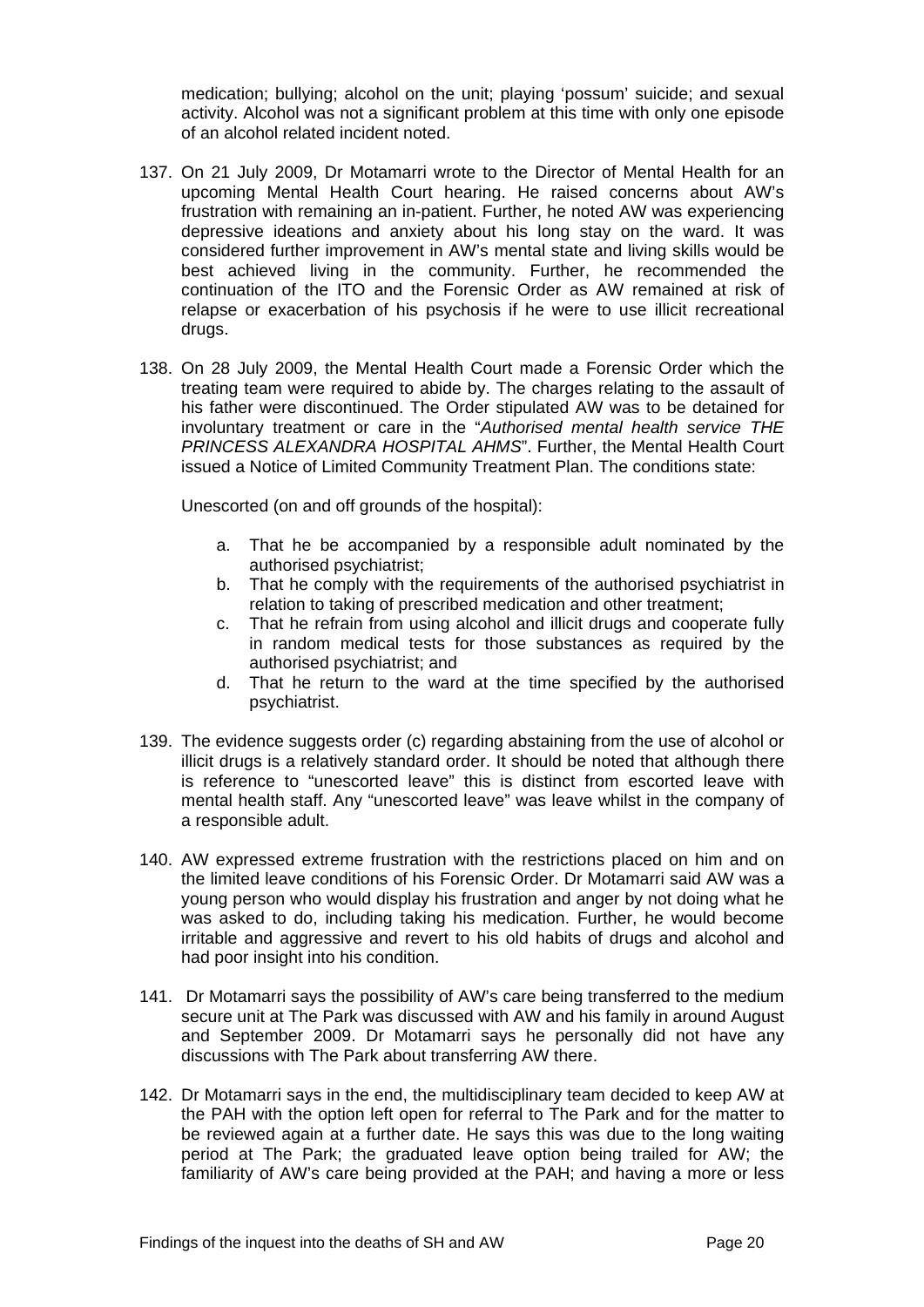consistent pattern of low risk of harm to others and low to moderate risk of harm to self.

- 143. On 15 September 2009, a 'Clinical Recovery Planning' meeting took place and amongst a number of initiatives, the plan included commencing weekly urine testing and random checks, as well as physical searches of AW and his room on a weekly and random basis.
- 144. Dr Motamarri conceded at the time the behaviour management plan was implemented in September 2009, alcohol was not a big issue as there had only been one incident at that time. The recovery plan of 24 September 2009 was reflective of the behavioural plan and Dr Motamarri said he would have expected that it would have been updated. The nursing witnesses who had cared for AW did not readily recall a behaviour management plan for AW and there was no evidence of a documented or formal plan concerning AW's escalation in alcohol usage.
- 145. Dr Motamarri said they had serious challenges to implement a behaviour management plan for AW because they were limited by the "carrots" which could be offered as an incentive due to the restrictions in place because of the Forensic Order. It is evident that whatever behavioural management plan was in place in September 2009, it had not been updated to address AW's increasing alcohol usage.
- 146. The evidence does not indicate there was much else happening to address AW's escalating non-compliance and use of alcohol, other than with leave restrictions, and although it is accepted it was difficult for staff due to the restrictions in place by the Forensic Order and the difficulties in managing access to alcohol in an open ward, more could have been done.
- 147. As noted by Dr Reddan, a much more structured behavioural program with more clear boundaries and consequences for specific, identified behaviour should have been implemented. She felt the plan needed to be simpler and that it needed more immediate consequences and more "carrots" as there was too much focus on "sticks". She considered the behavioural management plan was not helpful for staff regarding AW's alcohol problem, which developed after the behaviour management plan was implemented and that it could have been amended.
- 148. On 24 September 2009 after repeatedly breaching leave conditions and disruptive, threatening and un-cooperative behaviour, members of the treating team met with AW to discuss progress in relation to the behavioural management plan. He was transferred for a period to the AOA and then back to an open ward in October.
- 149. Full day leave with his family commenced but he continued to abuse alcohol and cannabis and this behaviour escalated from the end of October 2009. From this time until January 2010, AW was reported to be visibly intoxicated on 7 occasions.
- 150. On 3 January 2010, a patient reported AW and co-patients smoking marijuana in the East Wing courtyard. A search of his room was undertaken. It revealed a partially full bottle of vodka and empty bottles of beer, rum and vodka.
- 151. On 4 January 2010, Dr Leggett completed a 'Clinical report forensic order review'. He recommended AW should remain on a Forensic Order to ensure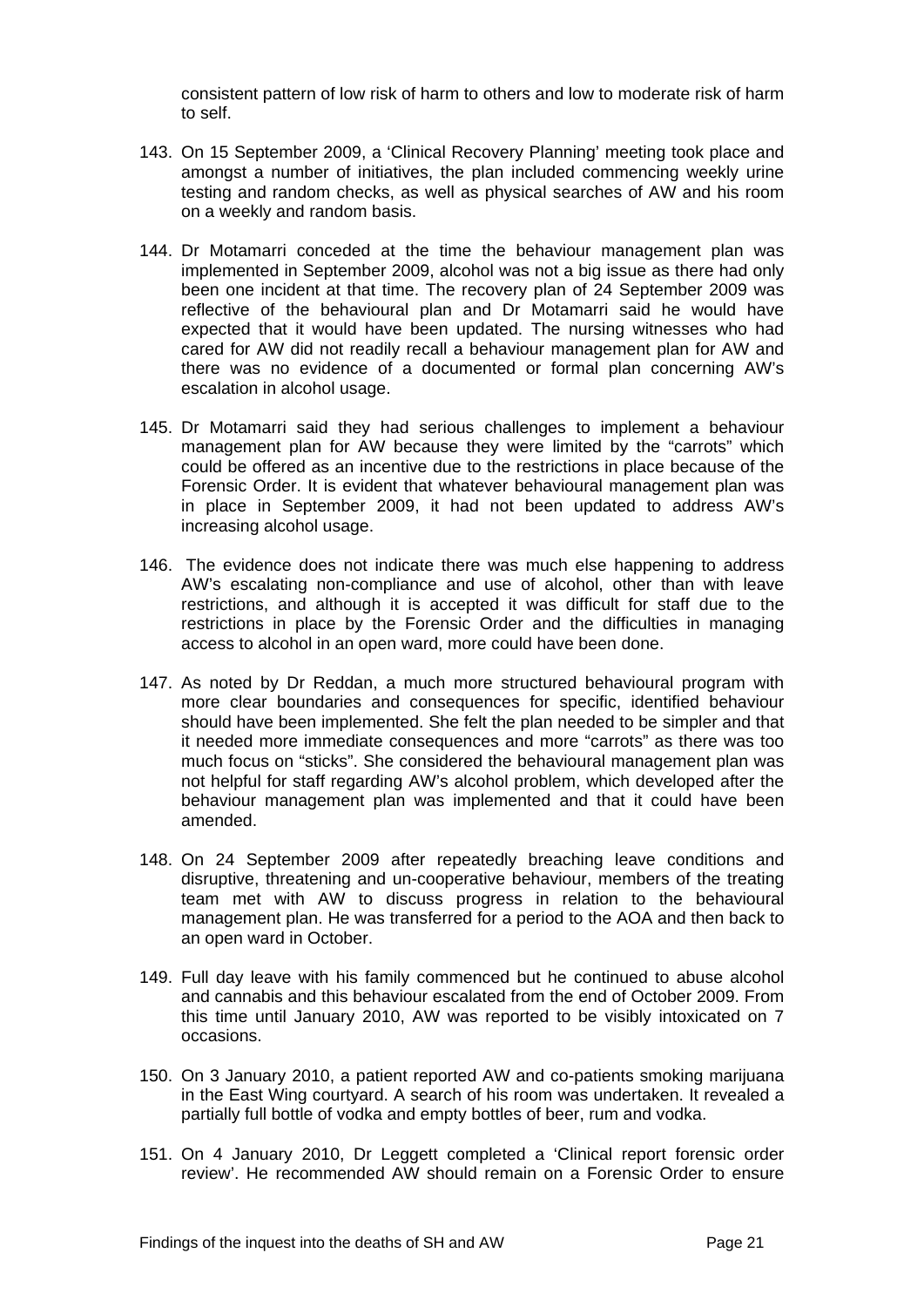AW's mental state could be monitored and for his compliance with ongoing treatment but suggested, amongst the standard restrictions, that AW be permitted to reside at a place approved in advance in writing by the treating psychiatrist. Dr Leggett says the aim was for AW to make some progress to give him hope of rehabilitation.

- 152. On 8 January 2010, AW's Limited Community Treatment Plan was updated and to be in effect until 17 January 2010. He was allowed up to 3 hours a day escorted leave with staff and unescorted leave of 3 hours a day with relatives and friends during the week, and 5 hours a day on the weekends with family members.
- 153. On 8 and 10 January 2010, AW was suspected of being intoxicated.
- 154. On 11 January 2010, AW was approached concerning suspicions he was intoxicated. AW admitted to drinking alcohol and "*produced 3 x 350ml Bourbon bottles and 1 x 750ml Vodka bottle on encouragement*".
- 155. On 11 January 2010, the Limited Community Treatment Review Committee supported Dr Leggett's recommendations of increased leave to full community leave but that AW could not be referred to transitional housing until such housing was approved by the Mental Health Review Tribunal.
- 156. On 12 January 2010, AW was noted to be drinking alcohol around 12pm. He was breathalysed with a reading of 0.102. He was dismissive and reluctant to answer questions but said he was drinking due to boredom.
- 157. On 13 January 2010 three bottles of vodka were found in his bathroom. He later admitted he had been drunk for five days. He was transferred to the AOA for 15 days and his leave was cancelled for this period. AW voiced hopelessness/helpless themes regarding transfer to AOA and wished he was dead. He said if he had been on the open ward he would have jumped off the car park across the road. He stated he was turning into an alcoholic and blamed it on the length of his hospitalisation. It is my opinion, he was correct in this assessment.
- 158. On 15 January 2010, AW's Limited Community Treatment Plan was revised to escorted leave, 30 minutes with staff every 24 hours.
- 159. Despite the initial plan to remain in AOA, AW was released back on to the open ward on 18 January 2010 as a result of bed shortages.
- 160. On 19 January 2010, Dr Motamarri ordered six hours unescorted leave by the end of the week and to move up to 12 hours unescorted leave the next week. Dr Motamarri explained in his evidence that restricting AW's leave was increasing his frustration and they had to attempt to demonstrate that AW could meet the requirements of the MHRT.
- 161. On 22 January 2010, AW admitted to his case manager he was drinking up to three bottles of vodka per day over about a five-day period. On 23 January 2010, AW had leave with his father from 8.10am to 2.10pm and returned with slurred speech. His leave was revoked.
- 162. On 24 January 2010, AW's mother was expressing numerous concerns and requested a family meeting to discuss her concerns. She wrote to Dr Motamarri but it is evident he did not receive the letter until 16 March 2010. On 29 January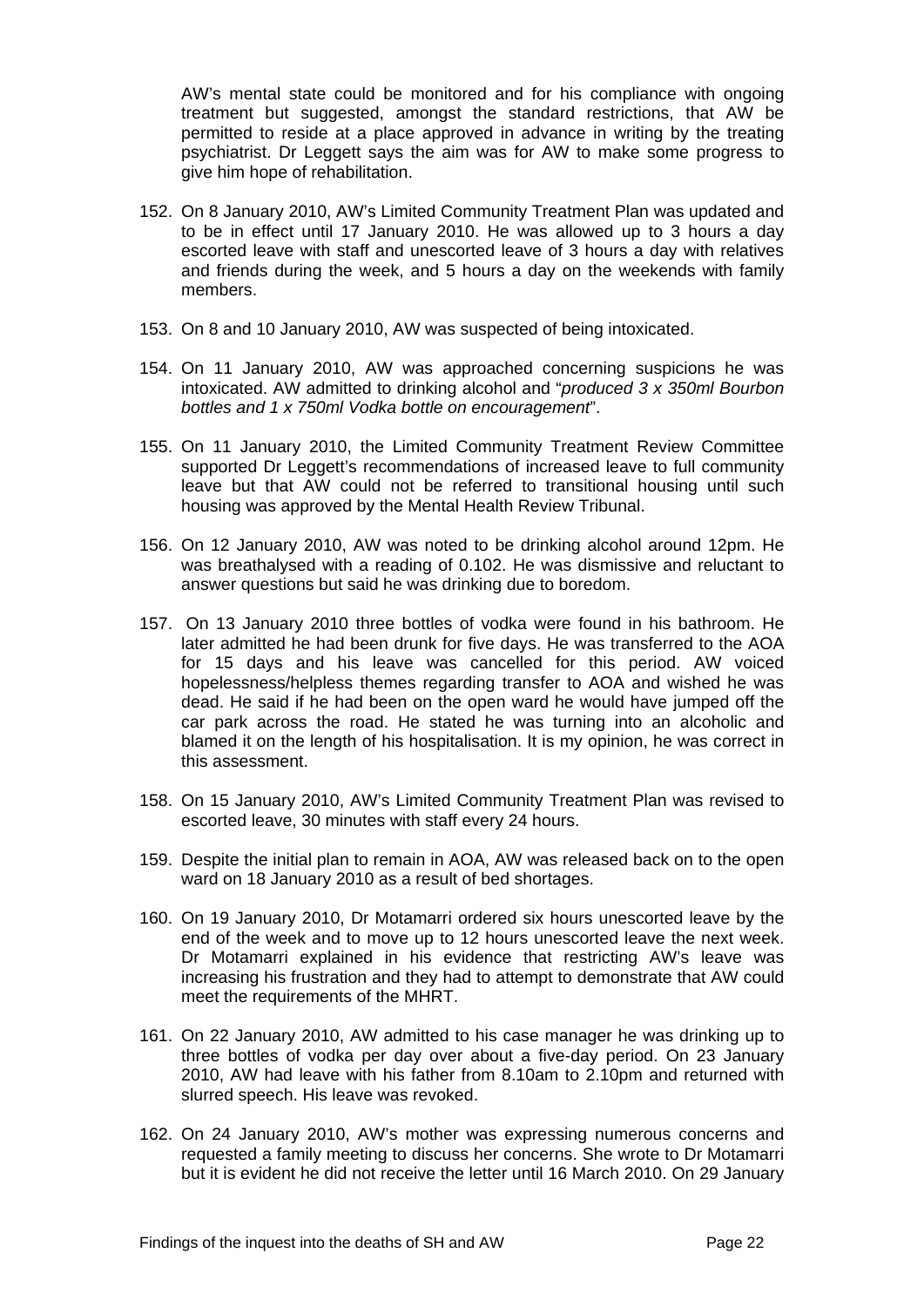2010 Mrs W voiced concerns about a new consultant taking over AW's care and requested a meeting with Dr Hlincikova and Dr Motamarri.

- 163. Dr Hlincikova advised she had an informal handover of AW with Dr Motamarri and Dr Jensen (the psychiatric registrar). She had planned to meet with Mrs W and had asked for such a meeting to be arranged although events a few days later took over.
- 164. Although a changeover in consultants was not desirable for continuity of care reasons, it would be unreasonable to expect that changes would not eventually occur. That said, given Mrs H's concerns had been expressed and noted in the medical records, better communication was desirable prior to the changeover particularly in light of the escalation in the use of alcohol and the scheduled MHRT review. This is reflected as a lesson learnt in the Root Cause Analysis ("RCA").
- 165. On 24 January 2010 at 6.15pm, AW went missing but returned 30 minutes later and appeared to have an altered state of mind, mild slurred speech and unsteady gait. AW admitted to smoking half a joint. AW was expressing bizarre themes but denied any suicidal or aggressive thoughts. He was assessed by a psychiatric registrar as having a deterioration of his mental state in the context of smoking marijuana.
- 166. As a result, on 25 January 2010, his leave was revoked. The notes record, "*Voicing vague suicidal ideation relating to if sent to AOA or ongoing behaviours*". Despite his leave being revoked he continued to leave the ward and was ambivalent concerning all nursing advice to refrain from doing so.
- 167. On 26 January 2010, AW was suspected of consuming alcohol. Later he told a nursing staff that he was planning to go back to AOA to control his alcohol abuse. He handed over \$50 and his bankcard to the team leader. Dr Motamarri saw this as a potential breakthrough. At this stage his leave was for 'escorted leave', half-hour with nurse every 24 hours.
- 168. On the afternoon shift of 31 January 2010, AW was observed to go out and later come back to the ward. He was subsequently observed to be drowsy and unsteady on his feet. On 1 February 2010, he was remorseful about drinking the night before but his speech was still slurred and he was unsteady on his feet.
- 169. Later in the shift Dr Hlincikova reviewed AW who still appeared to be affected by the alcohol he had consumed and was 'clowning around' throughout the assessment by Dr Hlincikova. The consultation was terminated prematurely due to the degree of AW's intoxication. She says he denied consuming alcohol and that they briefly discussed the MHRT meeting scheduled for the following day advising that even if he was not granted full discharge they would aim toward getting him discharged from hospital. She says she does not recall AW being distressed or angry. She denied saying to AW that 'if he continued drinking he was never going to get out of hospital'.
- 170. AW was breathalysed which revealed a reading of 0.132. His room was searched and an empty 375ml bottle of vodka was located. AW was apparently very angry, antagonistic and verbally abusive towards the security staff whilst this occurred.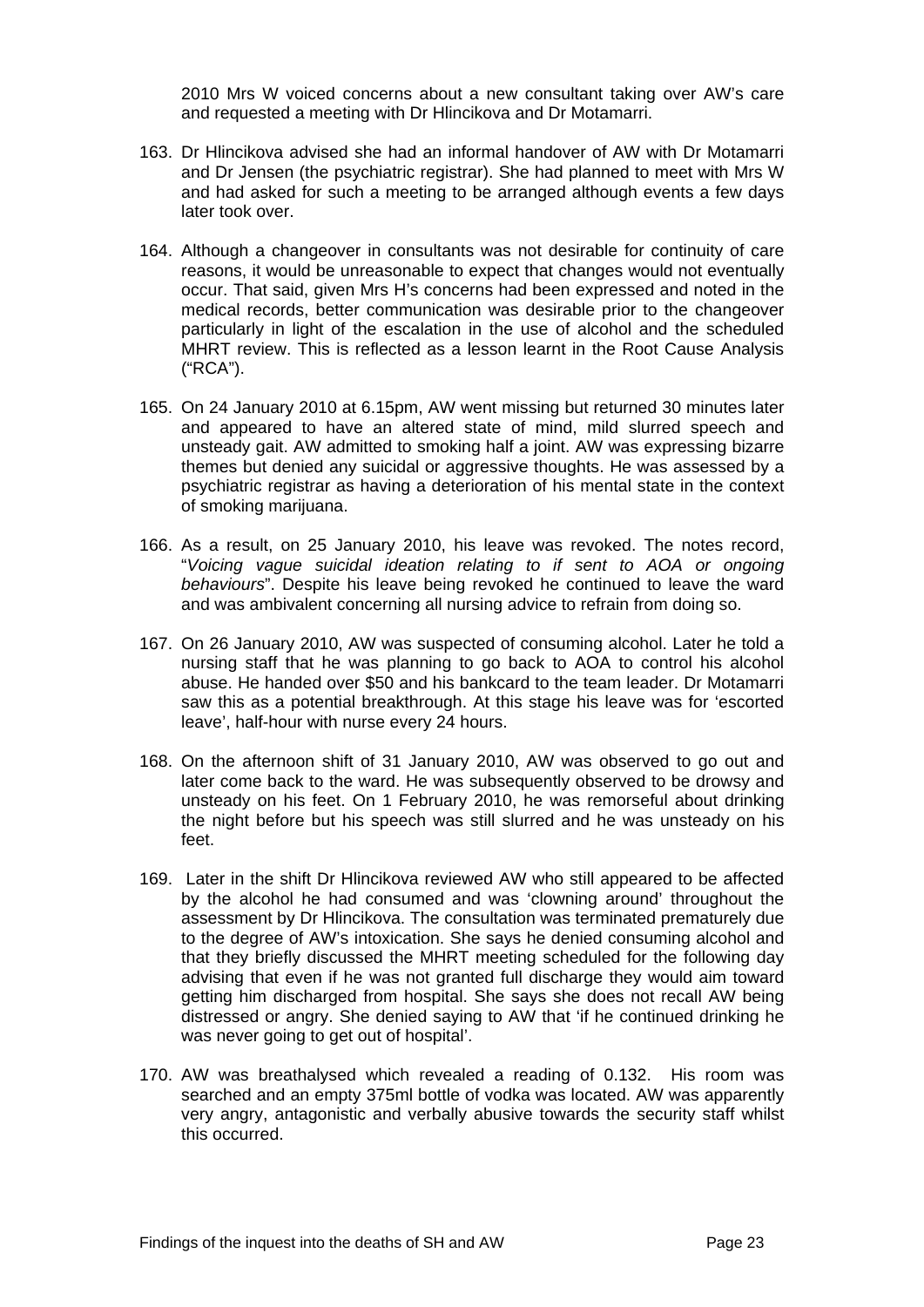- 171. Although nursing staff do not recall AW being particularly anxious or expressing any concerns about the scheduled MHRT the following day, Dr Motamarri said AW had been anxious in the past about MHRT reviews which he attended. He expected the orders made by the MHRT would be impacted upon due to AW's recent alcohol use. Dr Motamarri was of the view the MHRT would have been a big concern for AW as they would be looking at his alcohol usage and may have restricted his leave.
- 172. Dr Leggett was of the opinion AW's recent alcohol issues prior to his death would have been detrimental to his chances of obtaining leave from the MHRT. Dr Leggett agreed it was a conundrum, as the PAH was not a good place for AW however, he could not be discharged as he had not progressed due to his alcohol and behavioural issues.

# <span id="page-24-0"></span>**The day of AW's death – 2 February 2010**

- 173. According to the medical records, AW verbalised thoughts of suicide by jumping from the PAH car park on 4 May 2009; 1 July 2009; 25 August 2009; 5 October 2009; 4 December 2009; and 13 January 2010. AW knew SH and there is some evidence he may have given her a sip of an alcoholic drink on the day of her death. He was aware of how she died.
- 174. RN Batchler was the nurse in charge of the morning shift and says she does not recall any concerns being reported about AW at handover from the night shift. She says she was not aware the MHRT was scheduled for that day.
- 175. RN Hammond was allocated to care for AW at the commencement of the morning shift at 7am. He says he recalls there was mention about AW's drinking and the MHRT that afternoon. Early into the shift AW knocked on the door of the medication room. He says this surprised him because AW would normally sleep until midday. He recalls AW saying he was anxious/stressed and asking for some Valium. RN Hammond says he put AW's early rising and anxiety down to his appointment with the MHRT later that day. He recalls administering the Valium and advising AW to go and sit in the courtyard to have his breakfast and that he would come and talk with him after he had eaten. RN Hammond was of the opinion AW was a little flat but otherwise says there were no obvious changes. He says he intended to follow up with AW after he had finished administering the medications but did not get the chance.
- 176. RN Maestrado was allocated to undertake the visual observations from 7.15am to 8.15am on the ward. RN Maestrado could not locate AW at 8.15am and recalls giving AW 15 minutes because it was not unusual for AW to leave the ward for short periods and return. RN Maestrado was not aware AW's leave had been revoked.
- 177. Angela Breust, the administration reliever, recalls seeing AW at approximately 7.40am sitting down with his back against the wall against the office both with his head in his hands, and shaking, visibly upset, and unsettled. She thought the behaviour was odd but saw a nurse who she now knows is RN Batchler talking with AW.
- 178. RN Batchler says as she was writing up on the 'consumers board' at around 8am, AW walked past her and did not acknowledge her greeting. She recalls he turned the corner and heard him drink from the water fountain.
- 179. Whilst RN Batchler has confirmed the CCTV footage of the front entrance of the ward shows AW leaving the ward and that a few seconds later she appears to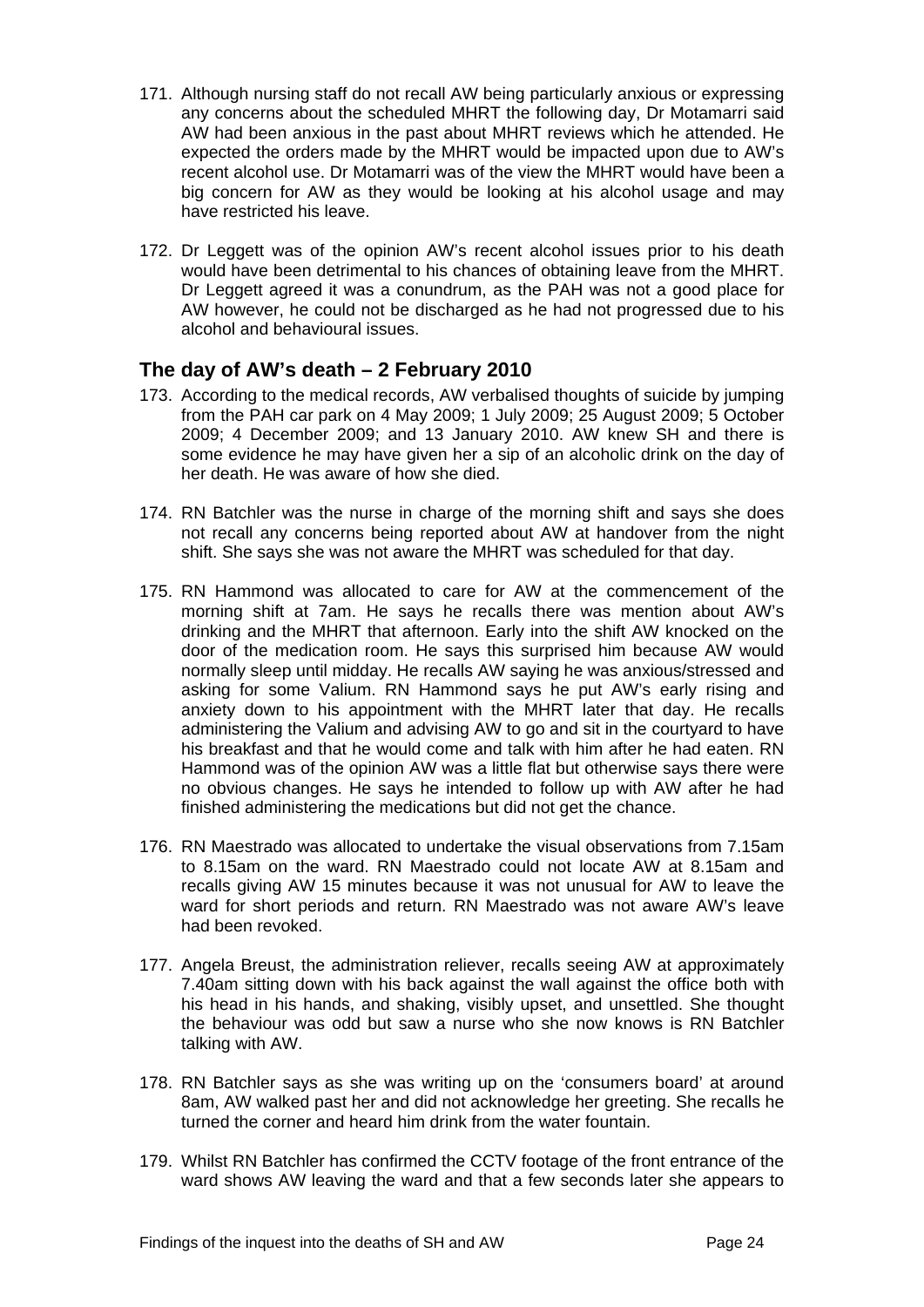have walked down the same hallway and looked outside in the same direction that AW had travelled, she has no independent recollection of AW leaving the ward.

- 180. RN Hammond says he continued to get organised in the medication room and that shortly after AW left, RN Batchler advised him AW had just taken off out the front door. RN Hammond says they agreed AW would probably return to the ward shortly as he had previously done on many occasions. They decided if he did not return in 30 minutes they would reassess the situation.
- 181. The CCTV footage clearly shows RN Batchler following AW out and given the evidence of Ms Breust and RN Hammond it is most likely RN Batchler did speak to AW, saw him leave and followed him to the door. It is unclear why she does not recall this event.
- 182. A Year 10 student saw a man fall from the car park. A doctor arriving for work came across AW, established the person did not have a pulse, and called for police and ambulance assistance at approximately 8.07am. QAS arrived at 8.16 but AW was clearly deceased.

### <span id="page-25-0"></span>*Report of Dr Reddan*

- 183. Dr Reddan reports AW was suffering a major mental disorder, although during the latter part of his admission his condition had improved considerably, despite his continued abuse of cannabis and alcohol. Dr Reddan notes AW threatened to jump off the car park on numerous occasions, most recently on 4 December 2009 and 13 January 2010. She considers there would have been major difficulties for staff in assessing the imminence or otherwise of suicide in AW's case.
- 184. Dr Reddan is of the opinion AW was at a higher risk of suicide than the general population. He was also prone to threatening aggression and to manipulative threats. She advised she would not be surprised if staff saw AW as very unreliable in his self-reports and says there is always the risk that a patient can cry wolf once too often, but says with the benefit of the precision that hindsight affords, "*AW had probably fantasised about suicide from the car park but is likely that the final decision to suicide was made close to the time he did so*".
- 185. Dr Reddan notes AW had been commenced on an antidepressant on 11 November 2009 but the autopsy report indicates no Fluvoxamine was detected. She says this suggests it is likely AW had been non-compliant with taking his prescribed medication without staff being fully aware.
- 186. Dr Reddan thought AW probably knew the medical staff view was to transfer him to the Medium Secure Unit at The Park and he is likely to have interpreted this very negatively and it would have been demoralising news. She states, "*It is clear that AW took little responsibility for his behaviour but it is also clear that he felt helpless and hopeless in the face of the capacity of others to determine his life. It is quite apparent that his mood tended to improve with some leave*  from the ward but then on the other hand, leave was often difficult because of *his behaviour*."
- 187. Dr Reddan states, "*AW was an extremely disturbed young man. Suicide was always a risk with him from early on but the difficulty would have been in predicting when it would occur as even in the most disturbed patients, suicide is still a low-frequency event. It is difficult balancing up the prevention of suicide*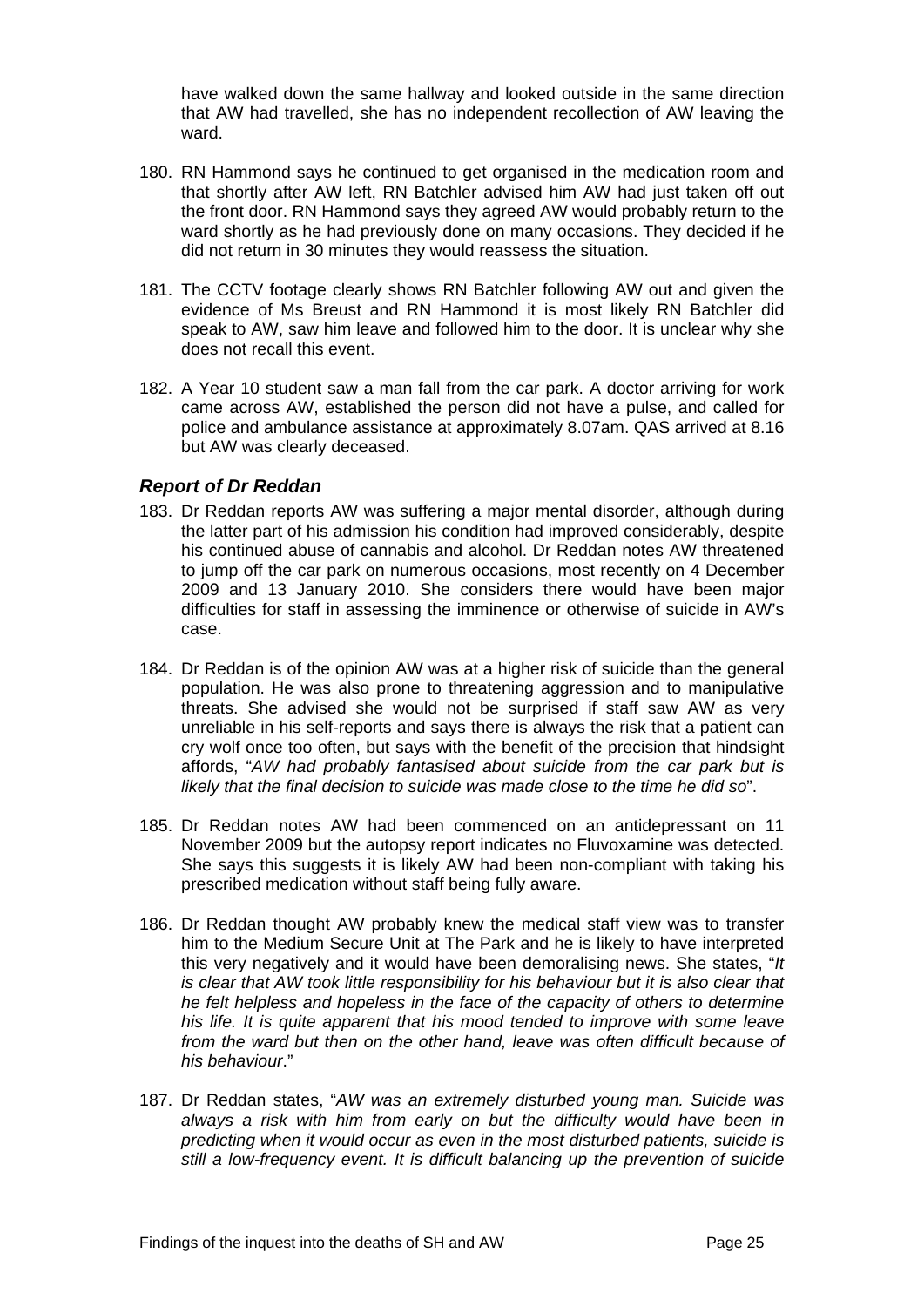*with also helping the patient to have some quality of life, some enjoyment of their life and some autonomy, which is a critical aspect of being human*".

- 188. In regards to AW leaving the ward immediately prior to his death, Dr Reddan is of the opinion staff were probably aware that AW was very unhappy about still being in hospital and that it is likely the nurses expected he would just return again so some complacency had probably developed. Dr Reddan said she thought the staff had become demoralised and powerless along with AW.
- 189. Dr Reddan raised the issue of AW's access to money to buy alcohol. Further, she said the problem with monitoring visitors and searching any bag AW bought back from leave was it would have been time consuming and probably offensive to his visitors.
- 190. Dr Reddan says whilst there is no evidence AW was intoxicated with alcohol at the time he suicided, it is likely to have exacerbated any depression or feelings of hopelessness and helplessness he was already experiencing. Therefore, the influence of alcohol in his outcome was indirect.
- 191. Dr Reddan is of the opinion AW's management was largely reactive rather than proactive or preventative. In regards to AW's alcohol and cannabis use and behaviour generally, Dr Reddan is of the opinion AW may have benefited from a much more structured behavioural program with clearer boundaries and consequences for specific, identified behaviour. She says in her view it might have been more prudent for AW's leave to be more closely tied to expectations around his behaviour to reduce inconsistency and to prevent inadvertent variable reinforcement of his behaviour. Behavioural programs need a balance of sticks and carrots for them to be effective but it can be expected that initially, the patient will escalate the acting out in response to the programme and staff need to hold their collective nerve.
- 192. She says, however, one of the difficulties for staff is that the provision of leave was not entirely in their hands. Dr Reddan appreciated the staff were hamstrung about the conditions placed on AW by the MHRT but considered a frank discussion with the MHRT was warranted after AW's psychosis receded. Further, she is of the opinion it is debateable whether ongoing inpatient care was really contributing much to AW's progress because his psychosis had receded.
- 193. Dr Reddan was of the opinion it was not a coincidence that AW suicided on the day of the MHRT review. She considers AW had become demoralised.

# <span id="page-26-0"></span>*Autopsy Report for AW*

194. Dr O'Brien and Dr Williams have provided an Autopsy report. They found AW suffered extensive internal injuries and multiple fractures. The report concludes:

*In my opinion the cause of death is multiple injuries due to fall from height. This is based on both the circumstances surrounding death, review of his medical record and post-mortem examination with associated testing*.

### <span id="page-26-1"></span>*Cause of Death*

1(a) Multiple injuries, *due to, or a consequence of*,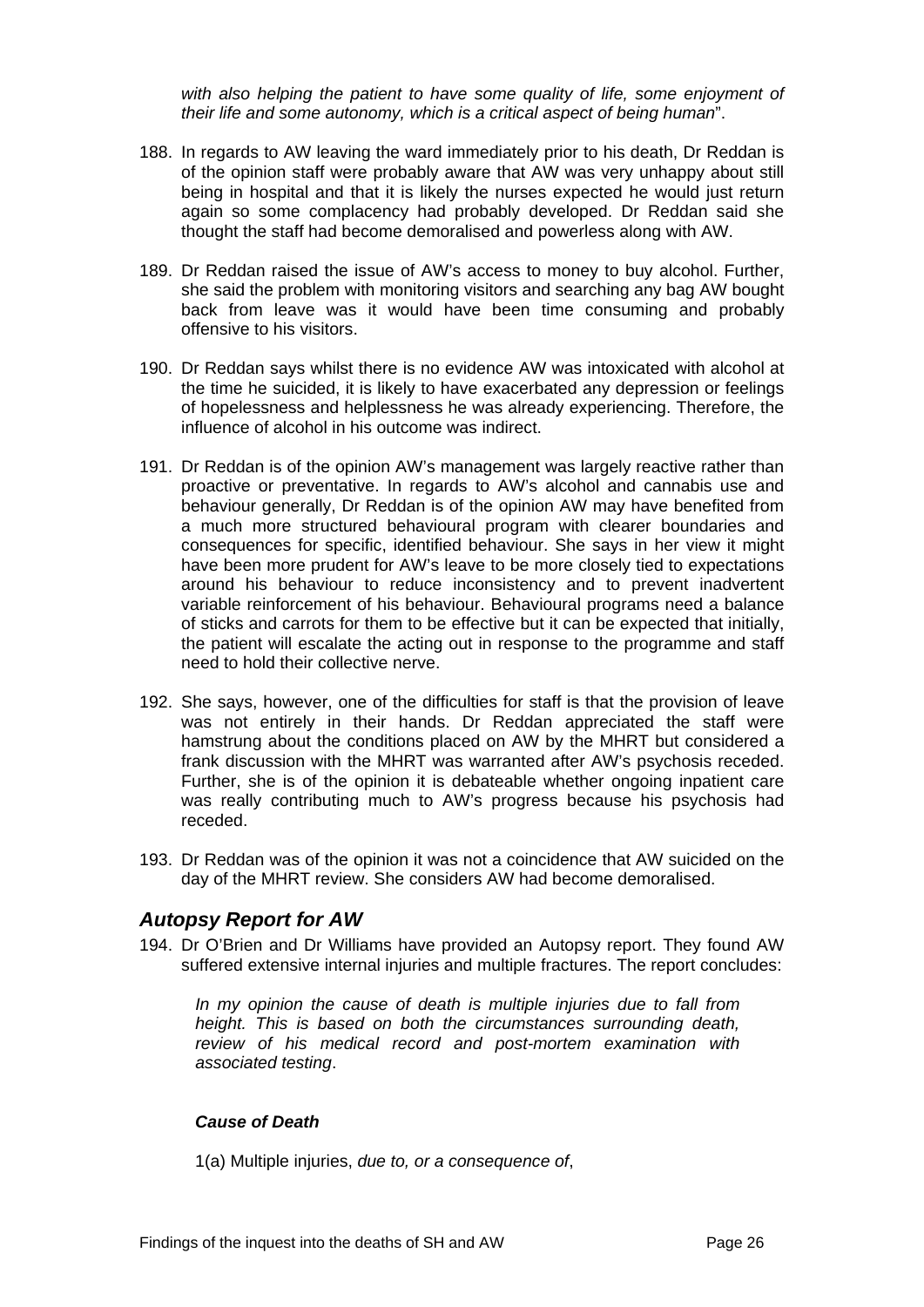1(b) Fall from height."

195. The toxicology report confirmed a number of psychiatric drugs were detected in AW's system. Further, the sample was positive for cannabinoids. Alcohol was not detected.

# <span id="page-27-0"></span>*Internal investigations conducted by Queensland Health in relation to SH*

- 196. A PRIME incident report was completed immediately following the death of SH. Under the heading 'Incident Analysis' it describes the type of analysis as a Root Cause Analysis and says this commenced on 21 January 2010 but that it was stopped on 9 December 2011 due to a coronial investigation. Dr Crompton signed the Prime Report on 14 December 2011.
- 197. The Director General subsequently advised an RCA was not undertaken due to the Coroner investigating; an external review being undertaken; and Metro South Health Service District being advised that a claim under the *Personal Injuries Proceedings Act 2002* had been lodged.
- 198. The Obstetrics, Retrieval Services Queensland and Chair, Queensland Maternal and Perinatal Council also had conducted an external review. This report was not available and disclosure was denied due to privilege.
- 199. A Mental Health Mortality Report was completed by Dr Leggett on 28 May 2009.
- 200. Dr Crompton advised Patient Safety were responsible for completing the RCA process, which was a separate department within Queensland Health. There was a long delay in RCAs being completed at the time of SH's death. Dr Crompton said when he received correspondence from my office around December 2011 he discussed the situation with Patient Safety and it was agreed as the inquest was not too far away it would be preferable to receive the findings of the inquest as it would be a broader evaluation of what occurred. Dr Crompton advised he was never provided with the draft RCA or any information concerning the proposed findings of the RCA.
- 201. Neither Dr Leggett nor Dr Crompton was aware that the Obstetrics, Retrieval Services Queensland and Chair, Queensland Maternal and Perinatal Council had conducted an external review into SH's death. Neither could they provide any details as to what the review would have examined.
- 202. Dr Crompton conceded that given the RCA was not completed, there was no completed investigation into SH's death of which he was made aware.

# <span id="page-27-1"></span>*Internal investigations conducted in relation to AW*

203. A Mental Health Mortality Report was completed by Dr Hlincikova on 1 March 2010.

# <span id="page-27-2"></span>**Root Cause Analysis**

204. An RCA was commenced on 10 February 2010 and completed on 21 October 2010. However, Dr Crompton did not sign the RCA Report until 14 December 2011. On 5 January 2012, the Coroner was provided with a copy of the RCA report into AW's death.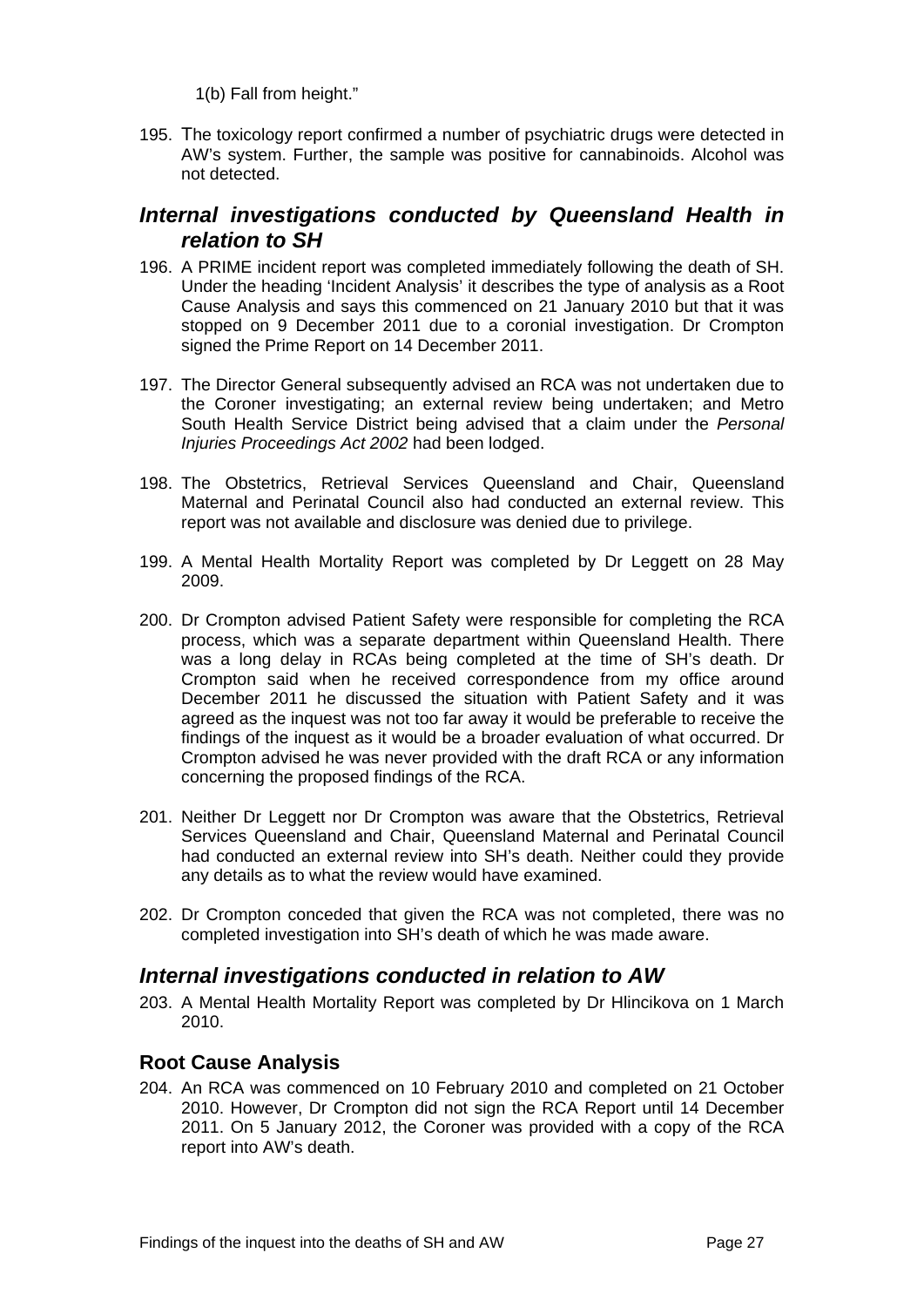205. The RCA concluded: "*There were nil identified direct root causes that could be identified by the team in the death of this young client. There were however a number of lessons learned*".

# <span id="page-28-0"></span>**Lessons Learned**

#### **Lesson Learned statement One:**

The client was admitted to the East Wing of the Mental Health Services for continuing management of his mental health. The proximity of the car park building to the Mental Health Unit provided the client with immediate proximity to a means of self harm (i.e. the car park is clearly visible from the East Wing Unit). The client also had knowledge that a self harm attempt from the car park building in the past, had ensured a lethal outcome.

#### **Recommendation Number 1:**

It is acknowledged that previous lobbying by Metro South Mental Health Services for the fencing of the private car park facility has been unsuccessful on a number of occasions thus far. It is recommended that the Metro South Mental Health Services escalate the negotiations to the Mental Health, Alcohol and Other Drugs Directorate to eliminate the risks identified.

#### **Outcome Measure 1:**

Escalation of negotiation to the Mental Health, Alcohol and Other Drugs Directorate.

#### **Lesson Learned Statement Two:**

The client was chronically moderate-high risk of suicide during his mental health history particularly in the context of his serious self harm attempt in 2009, but in the context of no plan (i.e. the client had a consistently high suicide risk, but when questioned about his intent did not state a plan of self harm). Recurrent abuse of alcohol impacted on his impulsivity and impeded his full recovery.

#### **Recommendation Number 2:**

It is acknowledged that substance misuse is a risk in Mental Health Service in-patient Hospital Units, with clear policies about the management of these practices in place. It is also acknowledged that these policies were instigated and followed in the management of this client. The Unit design does however create challenges in the monitoring of substances on the ward. It is recommend that any future re-design of the inpatient unit allow for a more design-specific, purpose built facility in an effort to reduce/manage clients who misuse substance in the hospital setting.

#### **Outcome Measure 2:**

In future planning, designs should allow for a specific purpose built facility that incorporates Mental Health risk reduction strategies.

#### **Lesson Learned Statement Number 3:**

The current adult inpatient unit accommodates both acute and chronic conditions from the ages of 18-65 years old. The Unit was designed for acute clients with an intended stay of 21 days maximum. In practise, clients are maintained far beyond that time. This client had a length of stay of 490 days. This exposure of a young client to adult clients with a long standing mental health condition, may have given the client potential insight into his likely long term future and may have adversely impacted on his hope for the future.

#### **Recommendation Number 3:**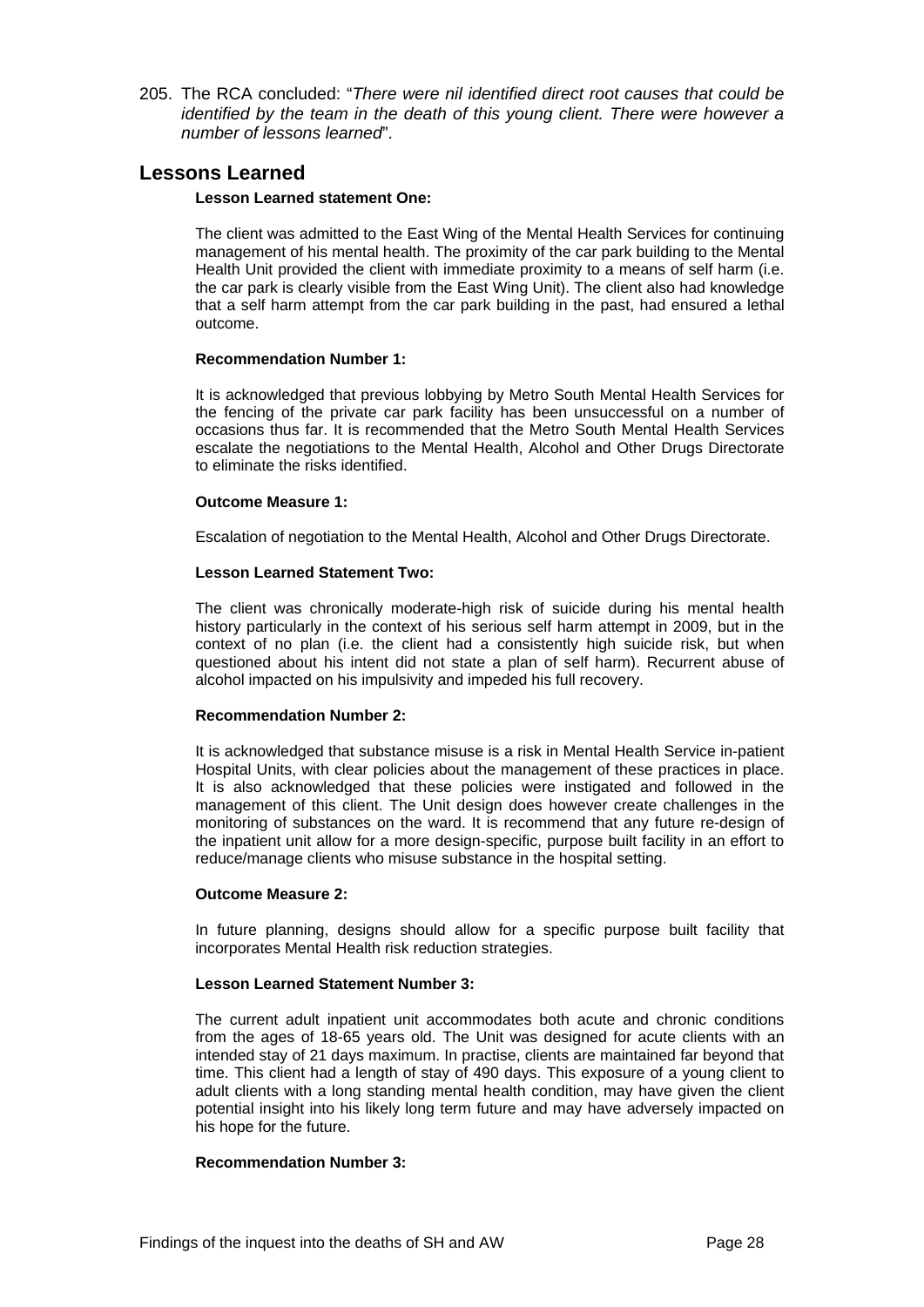It is recommended that a process be developed for young-adult clients who require a mental health hospital admission to be admitted to an age-appropriate, criteriaspecific, facility that supports and provides age-appropriate interventions and networks.

#### **Outcome Measure 3:**

Future Planning

#### **Lessons Learned Statement Number 4:**

It is acknowledged in this client's case; that communication between Mental Health Service and interested family members (Mother, Sister, and Father) was complicated further by acute changes in the client's mental status. The client's consent for either inclusion or exclusion of family members in his care changed on a frequent basis. This was frustrating for family wanting information about their loved one, and hindered staff's ability to provide information to the family in periods of his care where the client requested that they not be informed.

#### **Recommendation Number 4:**

It is recommended that a care plan about communication with next of kin and other relatives is negotiated with clients when they are well. This agreed level of information about a client's care will then be used in cases where a temporary desire to have the family excluded or not informed about changes in their care is a symptom of the client's illness.

#### **Outcome Measure 4:**

Documentation of a client's wishes re communication plan should be incorporated into the clients' mental health plan, particularly in long term clients.

### <span id="page-29-0"></span>**Improvements to the RCA Process**

- 206. Dr Crompton agreed the RCA delays were not ideal. He advised that the completion of a RCA had been returned to Mental Health Services and that there is now a governance section, which includes patient safety. Dr Crompton said that they are now on schedule for the completion of a timely RCA.
- 207. In addition to Mental Health Services taking over the responsibility for the RCA process, Dr Crompton said he had implemented independent reviews of some critical incidents. This involved engaging an expert, for example a professor of psychiatry from interstate to investigate incidents. The process includes interviewing staff.
- 208. Dr Crompton agreed it would be helpful to obtain recollections from staff through a brief note following the unexpected death of a patient, as the longer time goes by, recollections change and may be modified by the thinking of others. He said this is why it was important to get the RCA completed as soon as possible.
- 209. Dr Crompton stated nursing staff were not interviewed for either RCA, which I do not consider ideal. I have been critical in a number of inquests about the quality, timeliness and process of conducting RCAs and do not need in this case to repeat the recommendations made as a result. It seems to be an endemic issue for Queensland Health.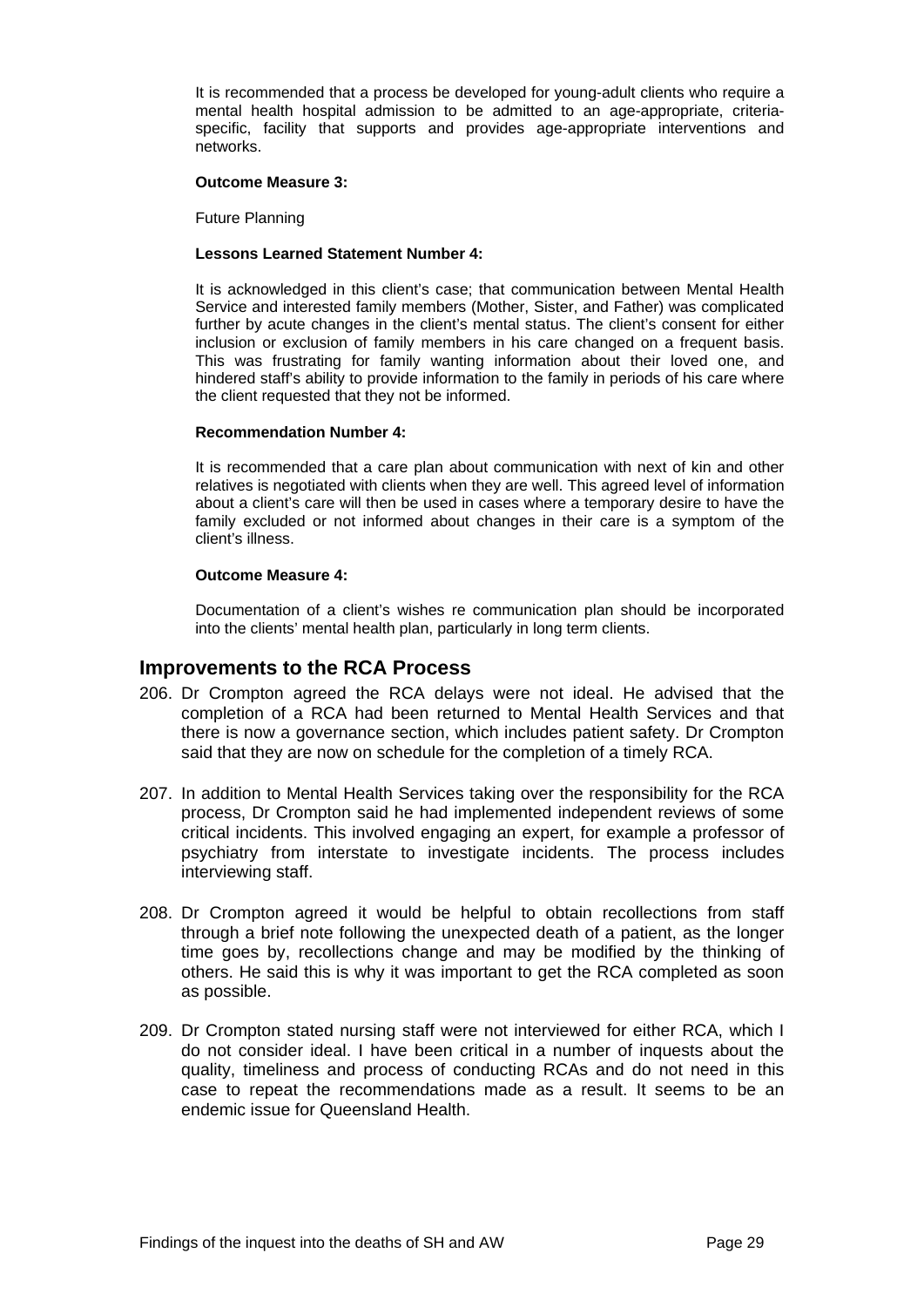# <span id="page-30-0"></span>*Analysis of the Issues*

# <span id="page-30-1"></span>*The adequacy of the supervision of SH and AW whilst in-patients in the PAH, Mental Health Unit***;**

- 210. The supervision of SH and AW was through visual observations in an open ward. They were largely on 15 minute visual observations with occasional circumstances when they were on constant observations or in the AOA.
- 211. If nursing staff were concerned about a patient they had the ability to increase the observations and if necessary lock the doors to East Wing and/or seek to have the patient reviewed for transfer to the locked AOA.
- 212. When an involuntary patient absconds a resource intensive process required a number of persons to be notified if the patient is not located within one visual observation check.
- 213. SH and AW were frequently leaving the ward despite not being allowed unescorted leave. On a number of occasions the respective paperwork was completed for it to be sent to the Police for them to be returned, but on each occasion they returned by their own means.
- 214. Despite many previous absences without leave, AW and SH both appear to have left the ward shortly after they had been sighted for the preceding 15 minute visual observation.
- 215. The problem in both cases is not so much related to the adequacy of the observations regime as a principle. Given they were not on constant observations the observation process was adequate to the extent it recorded their absences as they occurred. The problem relates more to the fact that the ward was not a locked ward, they were not on constant observations and they were simply able to leave. That improvements can be made is undoubted and this is considered in the recommendations.

# <span id="page-30-2"></span>**The enforcement of orders regarding specific leave requirements made pursuant to the** *Mental Health Act 2000***, which were in place at the time of the deaths of SH and AW;**

- 216. Involuntary patients are only allowed to leave when they have a LCTO.
- 217. There is a policy in place for when a patient absconds. Whilst it sets out specific requirements for notification, the evidence demonstrated there is some discretion by the nursing staff and the treating psychiatrist as to the steps required and it is a judgment call on how urgent is the matter after considering how high risk the patient is.
- 218. RN Morgan, the current Nursing Unit Manager, advised that due to the East Wing not being a locked ward it is very difficult to restrict patients who are not permitted to leave the ward from doing so. She states, "*The only way we are able to monitor the whereabouts of consumers is by undertaking visual observations*". The recently introduced non-smoking policy has made things more difficult. Absconding takes up nursing time to undertake searches, and complete paperwork.
- 219. Dr Crompton is of the view that, "*It is unrealistic and impractical to expect that patients can be prevented from absconding from an open ward*". He considers the only way to decrease the prospect of patients with restricted leave from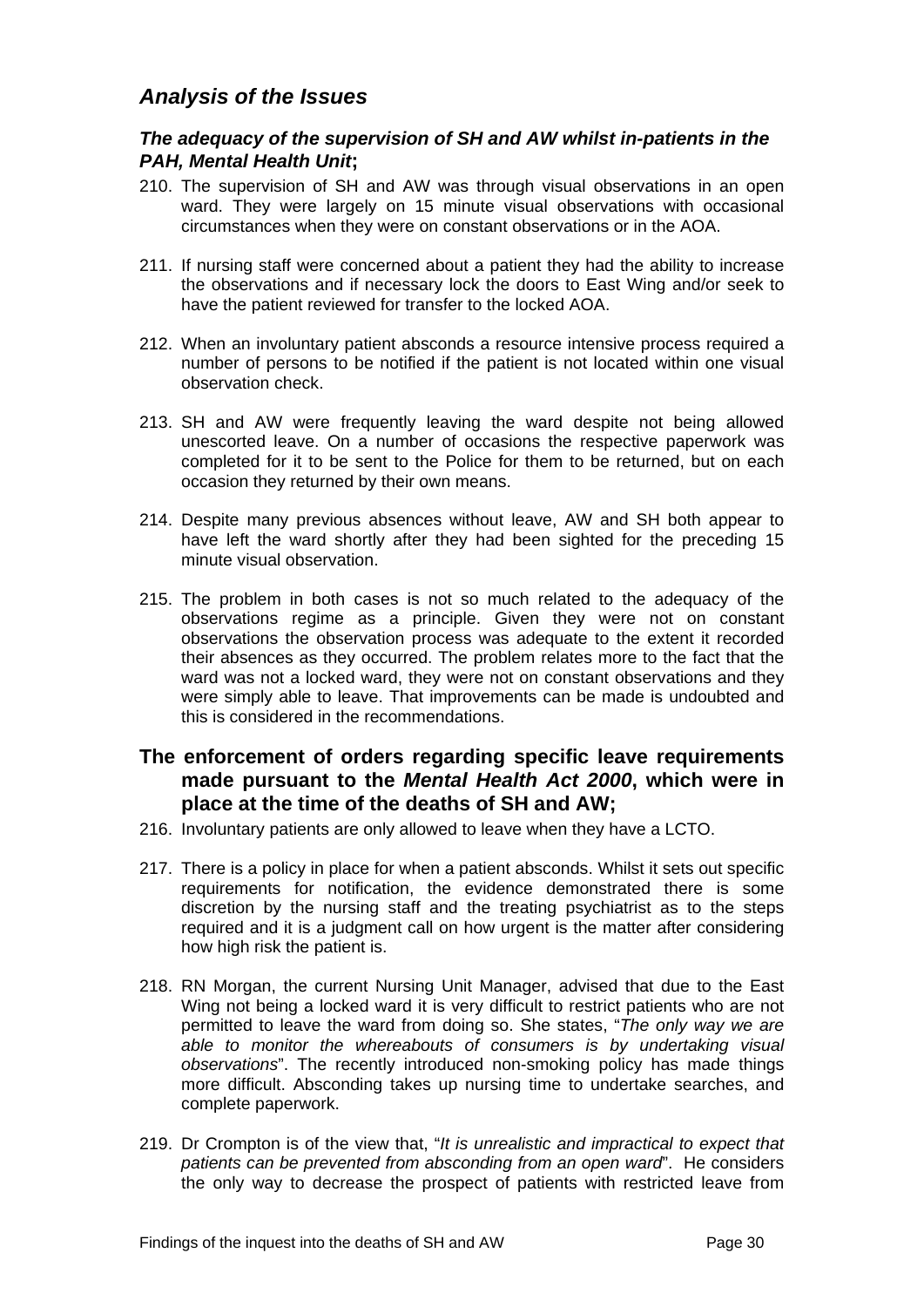going outside the ward is to build a better and more suitable building. Further, he says the management of frequent absconding is through a behavioural management plan, the success of which is limited by the insight and cooperation of the patient, and also relatively limited by potential positive and negative consequences, which can be utilised.

- 220. Dr Motamarri says in making a decision to lock an entire ward, the team needs to balance the risk of the particular patient concerned with the risk to the other patients in the ward. He says it is contrary to mental health principles of least restrictive practices and to patients' rehabilitation to completely remove them from the outside world and is generally considered to be unlikely to prevent people from leaving if they decide to do so. Further, Dr Motamarri says locking wards is conducive to feelings of entrapment which lead to anxiety, anger and frustration.
- 221. Dr Leggett opines for many patients, locking them in a ward is completely inappropriate from a therapeutic perspective and is likely to cause exacerbation of behavioural problems.
- 222. Dr Crompton and RN Morgan advised unless the patient is on constant observations the only way to monitor a patient on an ITO with leave restrictions on the East Wing is through 15 minute visual observations.
- 223. Dr Crompton, the Executive Director of Mental Health says the East Wing is not locked because:
	- a. the current philosophy of recovery within mental health adopts a least restrictive practice for mental health patients;
	- b. it is more difficult to reintegrate patients into society from a locked environment;
	- c. patients who are in units which are continuously locked express the view that they feel caged in and may experience a loss of freedom/control;
	- d. relatives and friends need to be "swiped" in; and
	- e. a locked unit does not stop people escaping. It may in fact create a reason for patients to want to abscond if they feel caged and trapped. It may also escalate other behaviours such as aggression.
- 224. Both AW and SH had a habit of absconding from the East Wing despite their LCTO's. Their absences were noted and given the past history there was an expectation they would return. The usual practice was that after two observations periods being missed the absconding procedures would be put in place. An earlier implementation of those procedures would have made no difference in these cases as SH and AW both took their lives within a few minutes of leaving the ward.
- 225. The evidence supports absconding from the ward is a frequent if not daily event for multiple patients and is ongoing. It is certainly apparent the PAH acute wings were not suitable for long term rehabilitation clients such as AW and the building is unsuitable to adequately manage the supervision of patients who frequently abscond. A more suitable building is required for those patients. Notwithstanding the practical difficulties in preventing patients absconding from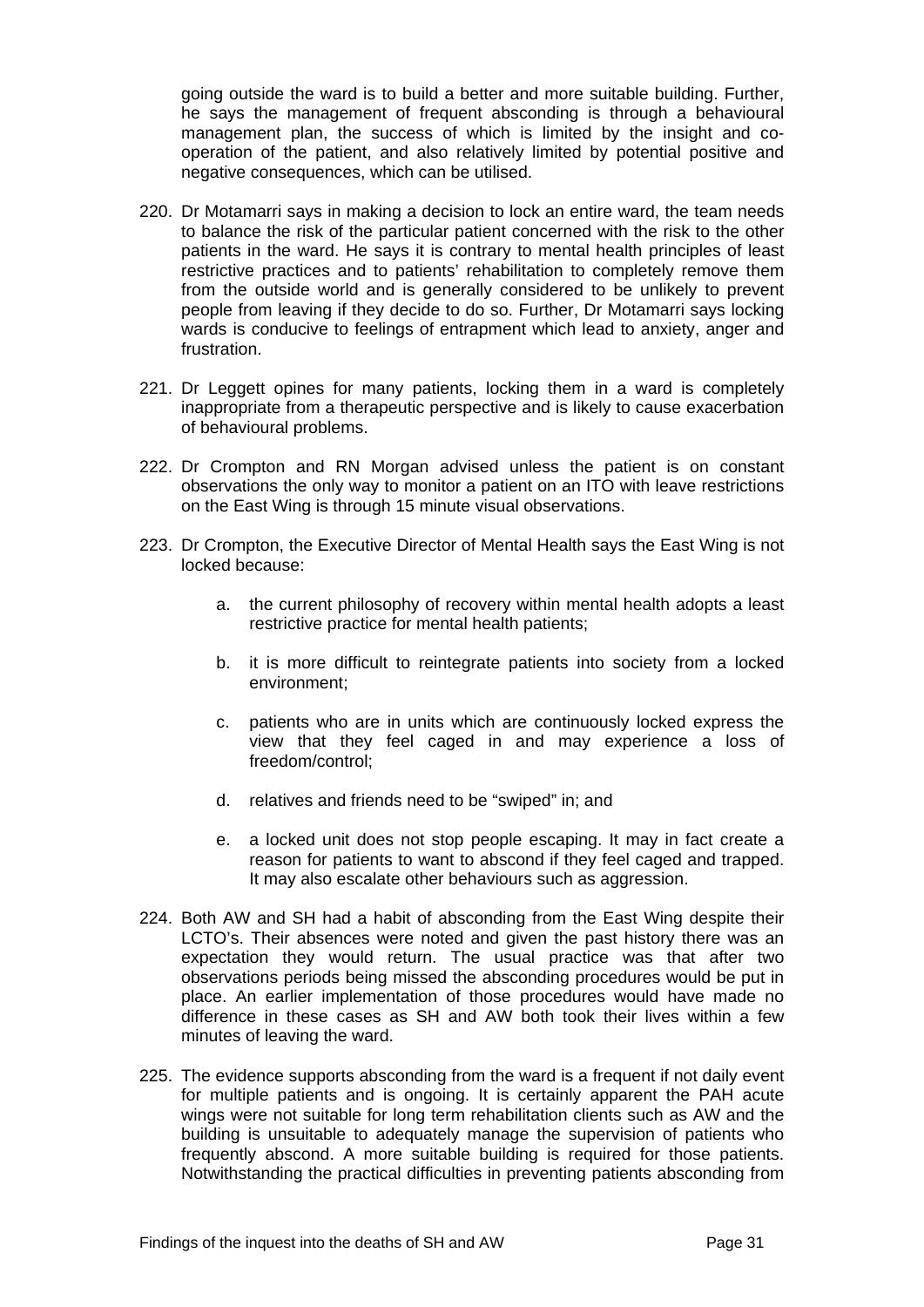this facility, given any new facility is some time off, it is still incumbent on PAH to review the circumstances surrounding leave entitlements and the monitoring of patient's leave. This is dealt with in the recommendations.

# <span id="page-32-0"></span>**AW's use of and access to alcohol and drugs whilst an in-patient in the PAH Mental Health Unit;**

- 226. On 24 September 2009, a behaviour management plan was developed for AW which was based on a PRIME audit. At the time there was only one incident concerning alcohol. The management plan did not address AW's alcohol usage.
- 227. The evidence shows, AW's increased intake and reliance on alcohol commenced in or around the end of October 2009. This continued to significantly escalate at the end of December 2009, beginning of January 2010. From 31 October 2009 to 10 January 2010, AW was intoxicated on eight occasions.
- 228. Dr Reddan was of the view AW would have benefited from a much more structured behavioural program with more clear boundaries and consequences for specific, identified behaviour. Further, Dr Reddan raised the issue of AW's access to money to purchase the alcohol.
- 229. Although it may be that management of alcohol and drugs in an open ward is difficult, AW's alcohol problem needed to be more actively managed. He came to the East Wing with a history of abuse of illicit drugs and became an alcoholic.

# <span id="page-32-1"></span>**The steps taken by the PAH to negotiate the erection of safety barriers at the Buranda car park;**

- 230. In February 2004, the Director General of Health established a Committee to undertake a review of fatal mental health sentinel events. The review was over the two year period 2002 to 2003. As a result of the review, the report 'Achieving Balance: Report of Queensland Review of Fatal Mental Health Sentinel Events' was produced.
- 231. Of those deaths reviewed, 26% (six) were as a result of jumping from a height. In four cases, patients had jumped from the hospital car park. One of the recommendations of the report states, "*The Princess Alexandra Hospital Health Service District reopen negotiations with the private owner of the multi-storey car park with a view to estimating the costs of erecting suitable barriers and, if necessary, contributing to the costs involved*".
- 232. As a result of the review, the implementation of the nine key recommendations was tasked to a steering committee over a four-year period. The relevant recommendation in relation to the car park is key recommendation 6 'Remove potential means of suicide wherever possible by implementing searching procedures in accordance with the *Mental Health Act 2000* and correcting potential structural factors in all inpatient mental health units and their immediate environment'. There is no reference to the Buranda car park in any subsequent Achieving Balance Updates.
- 233. Limson Investments Pty Ltd purchased the Buranda car park on 21 August 1991. Mr Limbada, a representative for the car park owner, says he recalls discussions being held with the PAH in 1993 to see if anything could be done to prevent suicides. He says ideas included bolstering security at the hospital to prevent patients from leaving the premises unauthorised, as well as erecting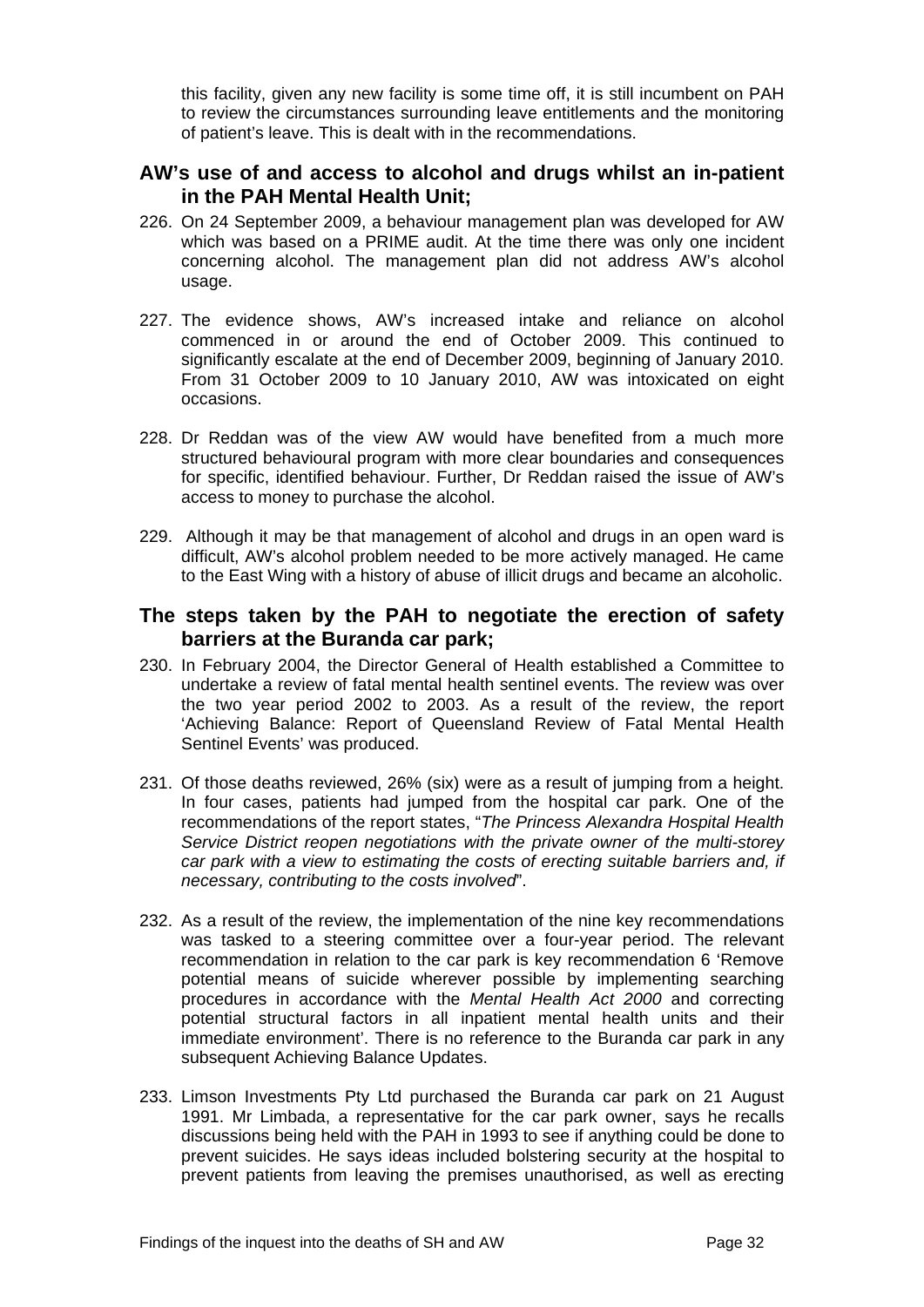barriers. Mr Limbada says he is not aware of the document 'Achieving Balance: Report of Queensland Review of Fatal Mental Health Sentinel Events' nor that any actions have been undertaken in relation to the recommendation.

- 234. On 5 January 2012, the Director General of Health advised that Metro South Health Service District had previously lobbied for the Buranda car park to be fenced but this has been unsuccessful on a number of occasions. He advised the then Minister for Health, had been briefed on the risk relating to the privately owned car park.
- 235. Subsequent to the correspondence from the Director General, the PAH has investigated this issue further and has provided additional information. I do not intend to detail the steps that have been taken, which have been set out in submissions. I am satisfied PAH has made genuine attempts to have the private car park owner enclose the car park. Unfortunately, the car park owner does not see it as its responsibility to install barriers to the car park to prevent future suicides. This is reprehensible on its part given that further lives are likely to be lost.
- 236. The new PAH multistorey car park on the PAH campus meets all the relevant standards and mental health legislative requirements.
- 237. Dr Reddan says that most mental health units or services become aware of what could be described as self-harm or suicide "hotspots" around them. She identifies the car park as such a hotspot and urges some structural alterations to the car park.
- 238. Dr Crompton is of the view that even if Queensland Health had the funds to pay for enclosing the car park, it would require ongoing maintenance, which would need to be budgeted for. Additionally, he says there is the issue with Queensland Health being required to pay for the installation of protective measures around other publically or privately owned facilities such as the shopping centre, Ipswich Road, the Story Bridge and the Dutton Park railway station.
- 239. Dr Leggett says the car park has accumulated a bad history and has achieved a symbolic cultural significance as a place of death for patients of the acute mental health service as well as others in the community. He is of the view the car park should have barriers put up to prevent people from jumping.
- 240. SH's father took photographs of the car park seven days following SH's death. They show a number of barriers placed sporadically around the perimeter of the building. Mr Limbada has advised Telstra installed the barriers in 1998 to protect their telecommunications equipment from vandalism. He says the barriers were only installed in areas where Telstra had telecommunications equipment and where there was a risk of vandalism. The barriers were erected at Telstra's costs. The barriers to the car park have not altered since SH's death.
- 241. In oral evidence, Mr Limbada recalled there have been nine to ten deaths since his company has owned the car park. He said his company generally does not have any involvement with the hospital following a death. Mr Limbada said the cashier from the car park usually rings QPS and security at the hospital when there has been an incident. The cashier is present from 6am to 11.30pm Monday to Friday and 12 to 8.30pm on weekends.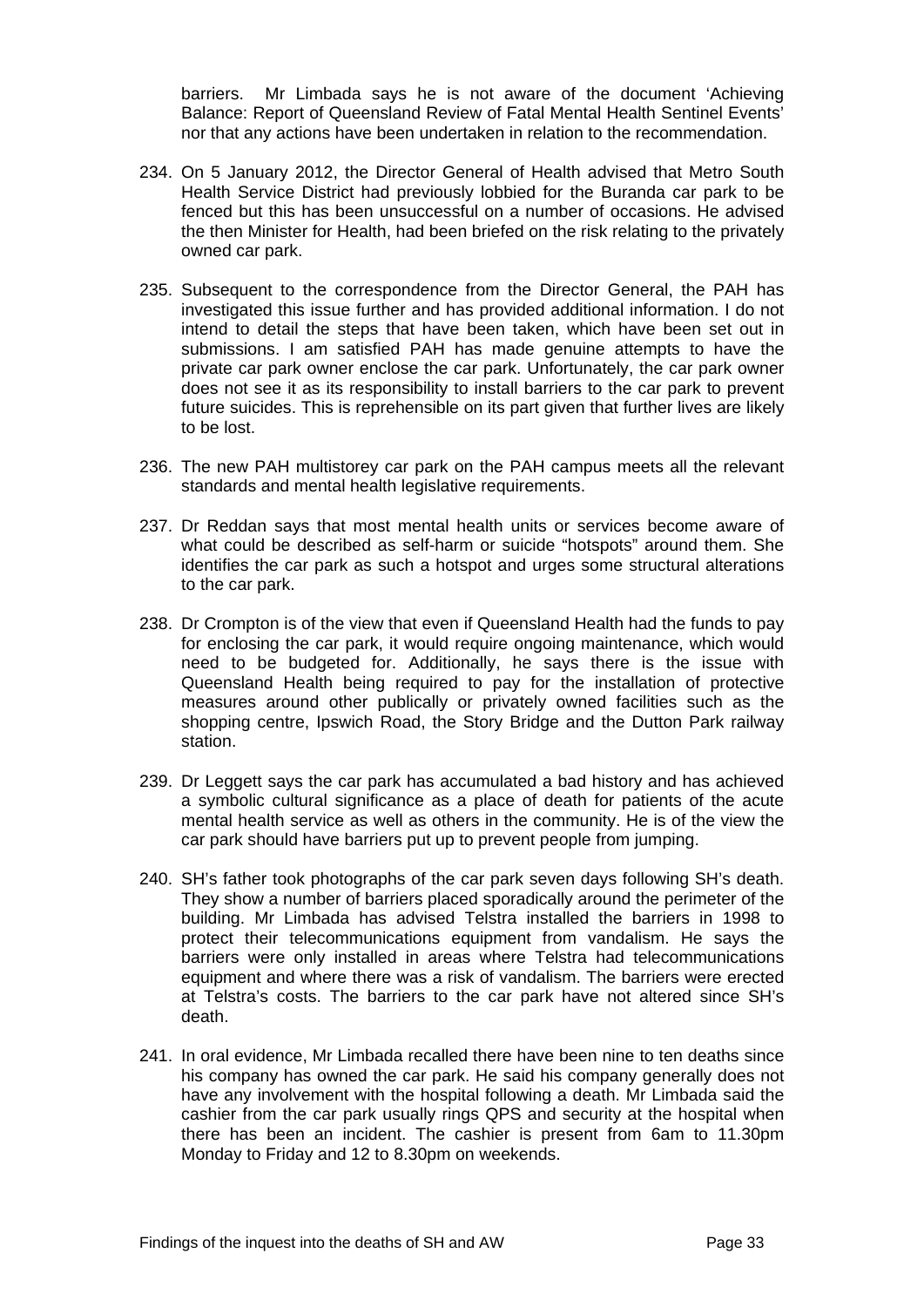- 242. Mr Limbada does not recall any discussions with the hospital after 1993 when the matter of the safety barriers was raised with him. The evidence would suggest this is not an accurate representation of the facts. He does remember some discussions in 2005 concerning closing the air bridge due to renovations at the hospital. He does not recall these discussions including anything about safety barriers for the car park. Mr Limbada said he has never obtained a quotation for installing barriers on levels 5 to 7. Mr Limbada said the closure of the air bridge in 2005 due to renovations at the PAH affected 30% of his revenue. However, in response to a suggestion that the air bridge be closed again, he said it would not affect his revenue, as people would cross over Ipswich Road
- 243. Mr Limbada confirmed he has never had an audit/risk assessment completed under the *Workplace Health and Safety Act 1995* but does a check list for his insurance company every year. Further, he has not made any enquiries with the Brisbane City Council about undertaking rectification work to the car park to install safety barriers as he left this to the responsibility of the PAH.
- 244. Mr Rebetzke, of Counsel has made an interesting and persuasive submission that the continued failure by the company to properly manage exposure to the risk by the installation of preventative barriers is a breach of the *Workplace Health and Safety Act 1995* and is arguably an offence. The risk is not only to those persons with a psychiatric illness who use the car park as a means to take their own lives, but the risk is also to the company's employees, customers and to those who are passing by.
- 245. I intend to refer the findings from this inquest to Workplace Health & Safety Queensland.

# <span id="page-34-0"></span>**The adequacy of the relevant Princess Alexandra Hospital policies and procedures**

### **Supervision of Patients**

246. RN Morgan advised if a patient goes missing, the usual practice is:

- a. Nursing staff will ask other team members if they know the whereabouts of the patient;
- b. If the patient cannot be located, the nurse in charge is notified whilst a more thorough search of the surrounds is completed;
- c. The patient is contacted on their mobile phone and their next of kin is contacted;
- d. The patient's psychiatrist or on call registrar is notified and a decision is made about what steps should be taken, depending on the perceived risk;
- e. If high risk, security is notified and conducts a search of the grounds, if low risk, the psychiatrist may give the patient a further 10-15 minutes to return to the ward before security and the paperwork for the police is completed;
- f. The Emergency Department is notified and a PRIME report commenced (usually staff have heard back from security at this time);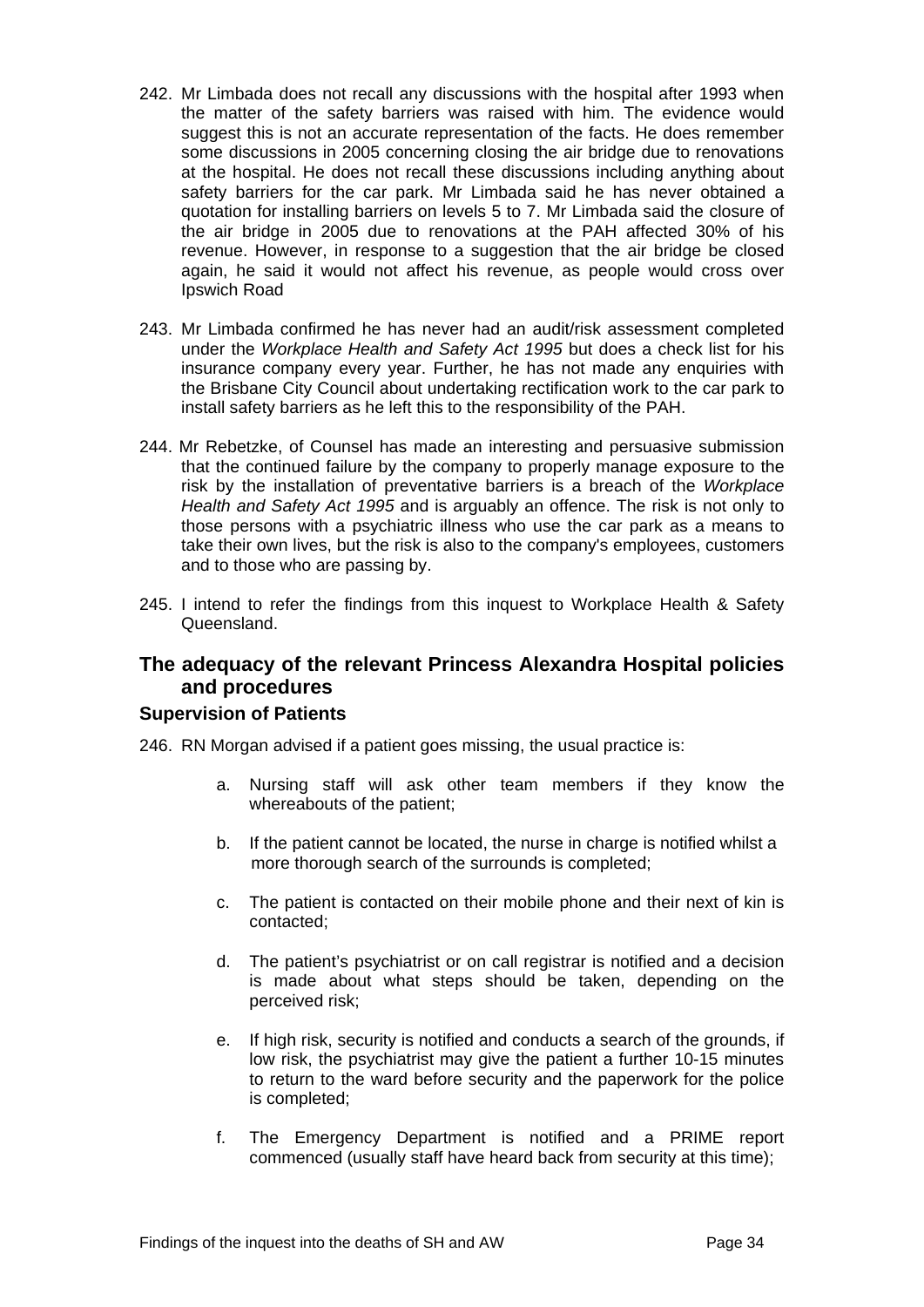- g. Depending on the discussions with the psychiatrist, if the patient has not returned within the allocated time a 'Return to Authorised Mental Health Service' form is completed by the allocated nurse in charge. signed by a medical practitioner, and faxed to the QPS Command Centre (there can be a delay in having the form signed by a doctor); and
- h. The QPS then becomes responsible for returning the patient to the ward.
- 247. RN Morgan estimates staff would usually complete at least one or frequently more 'Return to Authorised Mental Health Service' forms a day and often a number of times in relation to the same patient. Further, she advises that since PAH became a smoke free environment on 1 July 2012, the number of patients absent without leave and the time spent searching for patients has increased. This is due to there being no designated smoking area on the hospital grounds and patients being directed to go down to Ipswich Road or Cornwall Street to smoke. She states, "*There is quite a large area to search and searching takes nursing staff away form their other clinical duties within the ward for much longer periods"*.
- 248. The PAH Policy 'Missing Patient (Unauthorised Absence)' of January 2005 indicates if an involuntary patient is missing and not located within one visual observations check, security conduct a search of the grounds and buildings. The secondary action is for the nurse to contact the nurse in charge of the shift, the after hours nurse coordinators (who will notify the ADON and Executive Director of Medical Services) psychiatry registrar, any relevant third party where safety may be an issue, and police.
- 249. The PAH Policy 'Missing Patient (Unauthorised Absence)' of October 2009 is in effect the same but adds additional persons who are to be notified. Instead of police, it states the Dutton Park Police, the Warrant Bureau, the Police Communications and Princess Alexandra Hospital Mental Health Act Delegate, the Emergency Department Mental Health Team, and the Mental Health Triage.
- 250. Despite this policy it was generally not followed in practice. Dr Leggett states, "*when I am contacted about a missing patient, I make an informal subjective risk assessment. If a patient is high risk, an Authority to return is faxed immediately after a short but thorough search of the unit. However, with a low risk patient who is known to wander off for a cigarette, there is a little room for judgement and discretion. Efforts are made to contact the patient and/or their family. Staff members and Security will look around the hospital ground and smoking areas, now outside the hospital grounds*".
- 251. RN Tepairi said in oral evidence that 15 minutes was a short amount of time and that it could take that long to search the ward. She said that if the patient was not assessed as high risk it was common to allow 30 minutes as the patient may be out buying cigarettes. Further, RN Tepairi advised it was possible to have several frequent absconders on a ward and that patients can abscond more that once per shift.
- 252. RN Morgan acknowledged the current practice on the ward concerning absconding patients is inconsistent with the policy and that it is difficult for nursing staff to follow the policy. The policy did not reflect the practice at the time of AW and SH's death and does not reflect current practice.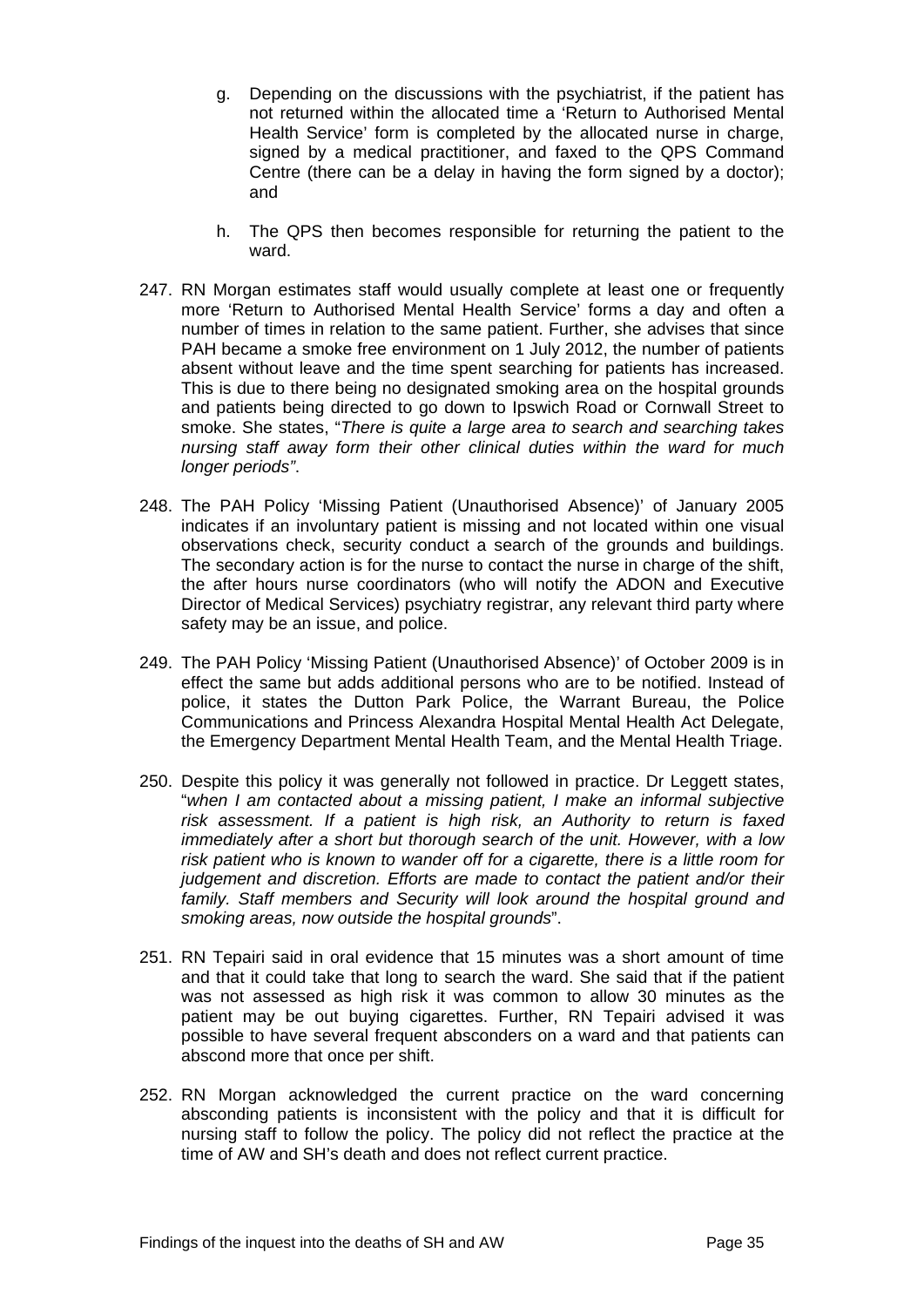### **Alcohol and Drugs**

- 253. Alcohol and Drugs are not permitted on hospital grounds. There is a sign at the main entrance of the ward that stipulates this. Upon admission to the ward patients are advised that drugs and alcohol are prohibited. This is also made clear in the Consumer Orientation booklet. During the admission process a patient's belongings are searched. After admission it is difficult for nursing staff to keep track of other items brought in by the patients or their visitors.
- 254. RN Morgan states, "*As many of the consumers in the East Wing of the Mental Health Unit have drug and/or alcohol problems, managing the use of those substances in an open ward is incredibly difficult particularly when a consumer's friends or families visit and can bring prohibited items into the East Wing of the Mental Health Unit without staff knowledge*".
- 255. If a visitor is found to be supplying drugs or alcohol they are asked to leave and can be banned from the ward. If staff members have reasonable suspicion that a patient has consumed drugs or alcohol, staff can search a patient's belongings. Two staff must be present during the search and if any contraband is found, it is reported to the nurse in charge. RN Morgan says a physical search does not occur on a frequent basis with no more than a dozen each year.
- 256. The policy at the time of AW's death and the current policy both indicate that a patient is informed they will be breathalysed if alcohol consumption is suspected and may subsequently be discharged. In AW's case this was not possible as he was on a Forensic Order. The policy also states, "*All consumers with alcohol co-morbidity will have an up to date recovery plan that includes referral to Dual Diagnosis services, regular risk screening and management of alcohol whilst an inpatient*".
- 257. In the last six weeks of AW's life his dependence and consumption of alcohol significantly increased. Whilst there was a referral to dual diagnosis there was no structured behavioural management plan instigated, including investigating where and how AW was obtaining alcohol.
- 258. Accepting there are practical difficulties to stop alcohol being brought into the ward, AW's consumption of alcohol was very significant. The continual breaches meant he was possibly never going to be able to satisfy the requirements of the MHRT and this needed to be addressed for his future. It was not.

# <span id="page-36-0"></span>**The adequacy of the patient handover between staff on the East Wing**

- 259. Evidence was heard that unless there was a specific concern about a patient their leave status was not generally handed over to staff. It was confirmed there is not a single updated document (that contains details for all patients) in existence that a nurse is able to access, to establish whether a patient is voluntary or involuntary nor the leave requirement for each particular patient.
- 260. RN Morgan advised that since the deaths of SH and AW a typed handover sheet is being used. Whilst this has the involuntary and voluntary status of the patient is recorded, it does not set out a patient's leave restrictions.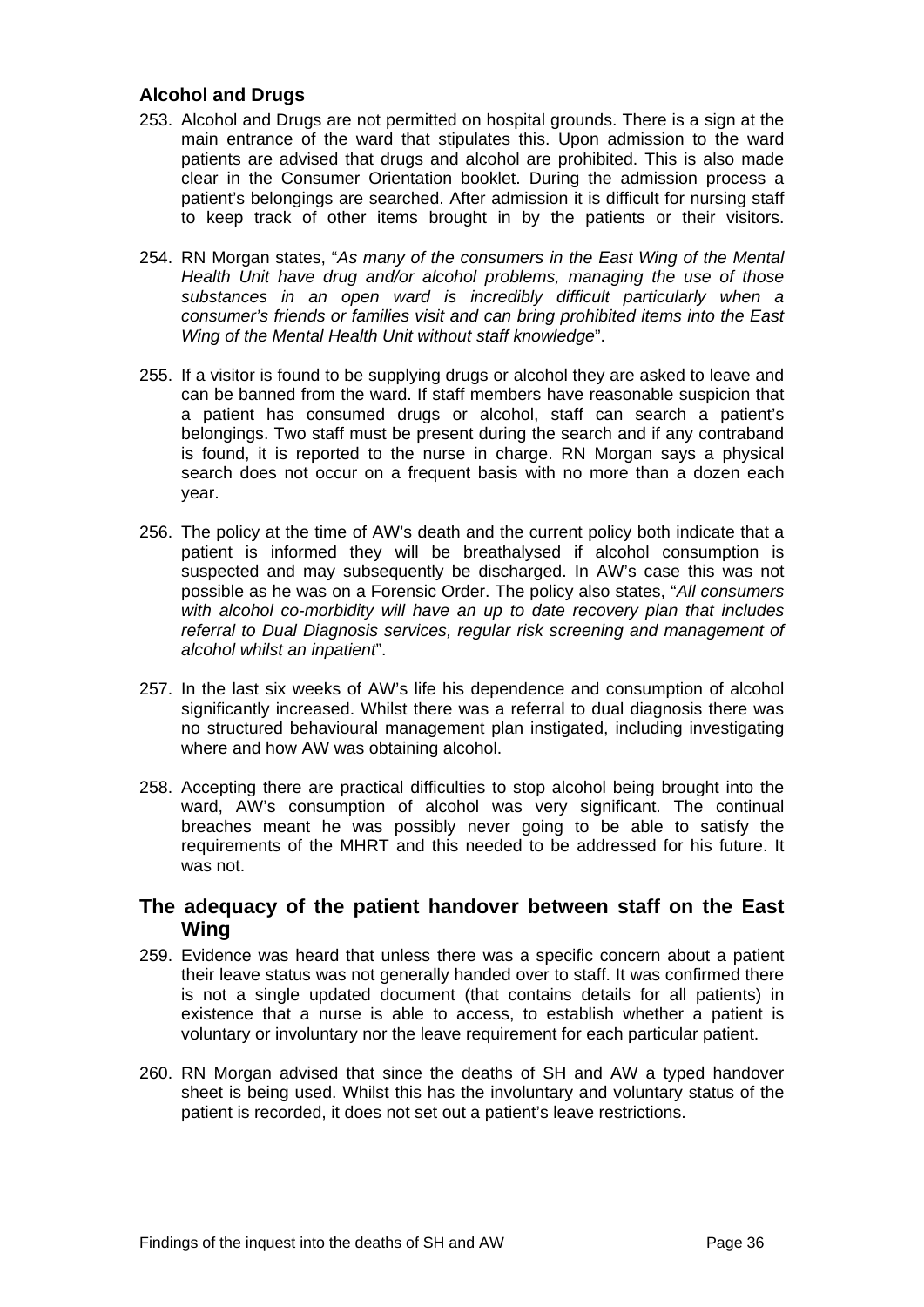261. Nursing and administration staff were not provided with pertinent information at the commencement of their shift and had to go to a separate folder in the unit to establish what leave entitlement a patient could or could not have.

# <span id="page-37-0"></span>**Nursing responsibilities when a patient threatens suicide**

- 262. RN Tepairi said it was sometimes common for patients to threaten to jump off the car park. She was of the opinion a doctor should always be notified in these cases. She felt this action was warranted even if the nurse thought it was an empty threat.
- 263. Acting CN McKenzie said the Nurse in Charge expects a nurse to inform them of any threats of suicide and could not think of an exception to this. He said even if the nurse thought the threat to be a hollow threat or said in anger, the patient needs to be assessed. He said he would seek a review by a psychiatrist, review the chart, and establish the context in which the threat has arisen in order to determine if the patient's mental health is deteriorating.
- 264. Dr Reddan and Dr Smith were of the opinion that if a patient makes a threat, the patient should be assessed. This did not occur in SH's case and it should have. Dr Reddan's opinion was nobody will ever know if such an assessment would have made any difference in the outcome for SH.

# <span id="page-37-1"></span>**The appropriateness of accommodation for forensic order patients**

- 265. Dr Motamarri believed that as AW became well, staying in hospital was counter productive and that it was countering the effects of his treatment. This was particularly in relation to AW's frustration, which became difficult to manage as an in-patient.
- 266. Dr Motamarri explained that AW's legal status was dictating his treatment and there were limited options. One alternative was placement in a medium secure unit, such as The Park. At the close of oral evidence, Dr Motamarri was asked to provide an additional statement concerning The Park.
- 267. Dr Motamarri has advised that The Park has medium and high secure units and caters for patients who have chronic mental illness. The aim of the facility is to assist with the rehabilitation process for chronic mental illness. He says from his experience that there is a long waiting list of about 12 months or more. Dr Motamarri explained the entertainment and leisure activities are very limited at the PAH and not conducive to rehabilitation. The medium secure unit at The Park is more open, has grassed area, has case workers to take patients into the community and offers rehabilitation programs.
- 268. Dr Hlincikova had previously worked at The Park. She advised that it was more conducive to rehabilitation, it was secure and therefore patients and visitors were searched on arrival, which reduced the problem of alcohol and drug misuse. Further, she advised there were greater rehabilitation resources, which included more staff, psychologists, occupational therapists and a number of different therapies. She believed AW would have met the criteria for medium security but acknowledged there was a waiting list due to the large catchment area The Park is required to cover.
- 269. Dr Crompton was of the opinion a medium secure unit would have been more appropriate for AW but said The Park supports a population of 1.75 million with only 25 to 30 beds available at any one time. Dr Crompton advised that the PAH mental health facility was not designed for long periods of stay and said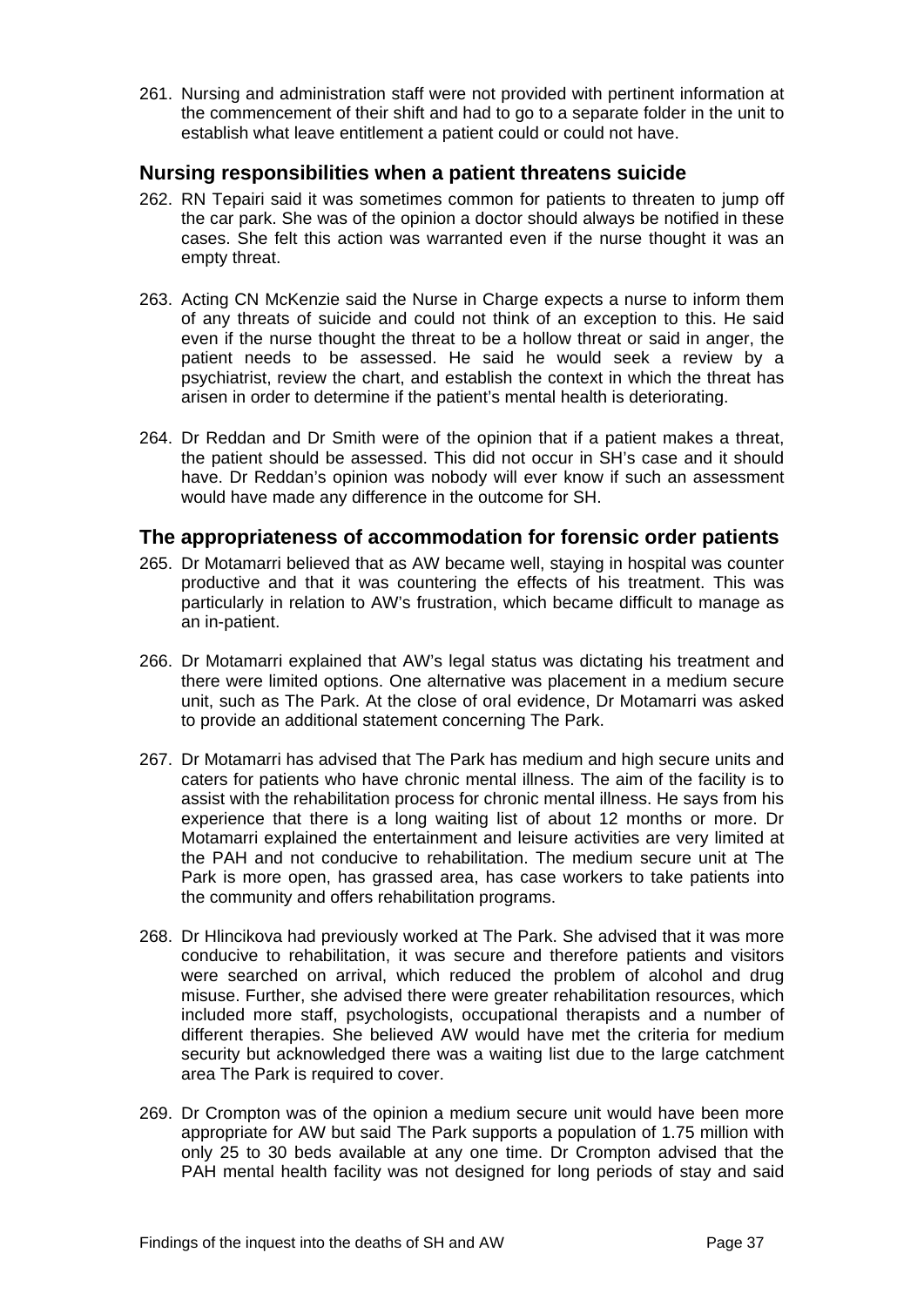the average length of stay was between 10.9 and 12.9 days. His preference would be for Forensic Order patients to be placed in a more suitable facility and that the  $2^{nd}$  stage of the Mental Health Plan was for a Medium Secure Unit in Metro South. Dr Crompton said he is unsure what will now occur with these proposed plans due to the recent changes which have occurred in Queensland Health.

- 270. Dr Reddan is of the opinion there should be more interaction between The Park and Mental Health Services when arranging the swapping of patients to encourage wise use of an expensive resource and that the Director of Mental Health needs to look into this. She considers AW would have benefited from The Park in the few months when he was psychotic, which may have enhanced his recovery and facilitated his transfer back to PAH for graduated leave.
- 271. The evidence supports a finding that the length of AW's stay in the acute mental health unit was counter productive to his recovery. There may have been difficulties given the orders of the MHRT and the resources available to them but interaction and engagement with the MHRT and The Park may have resulted in other options being considered for AW at an earlier stage in his hospitalisation.
- 272. Subsequent to the completion of the evidence at the inquest I requested PAH provide me with further information concerning The Queensland Plan for Mental Health 2007-2017. The plan recognises that access to the right care and support at the appropriate time is important for people living with mental illness.
- 273. A secure mental health rehabilitation unit (SMHRU) located at the PAH was not funded under stage one of the plan. The SMHRU for Metro South was identified as a high priority initiative in stage two in the preliminary evaluation conducted in 2010. This was intended to be included in the funding submission to the Queensland Government. It is understood that the evaluation study initially considered an option on the Princess Alexandra Hospital site although alternative sites within the Metro South Health Service District including a unit at Redland Hospital, Logan hospital and QE2 hospital were also identified.
- 274. Whatever is the case the East Wing was totally unsuitable for rehabilitation needs for AW. The only other suitable facility was The Park, which simply did not have sufficient beds to cover the whole population for the district. A medium secure unit was incorporated in the Queensland Plan for Mental Health for the district. It matters not whether it was at one particular hospital or another. What is important is that the facility is provided.
- 275. However it is understood Queensland Health has not yet been invited to provide a funding submission for stage two. That should be progressed as soon as possible.

# <span id="page-38-0"></span>**The appropriateness of accommodation for female psychiatric patients following the birth of a child**

276. Dr Leggett addressed the issue of the lack of access to a Specialised Mother and Infant Care Unit for public patients. He indicated such units allowed for patients with mental illness to care for their newborn babies with a high level of assistance and supervision with the necessary medical care for the babies and specialised therapeutic attention to attachment problems.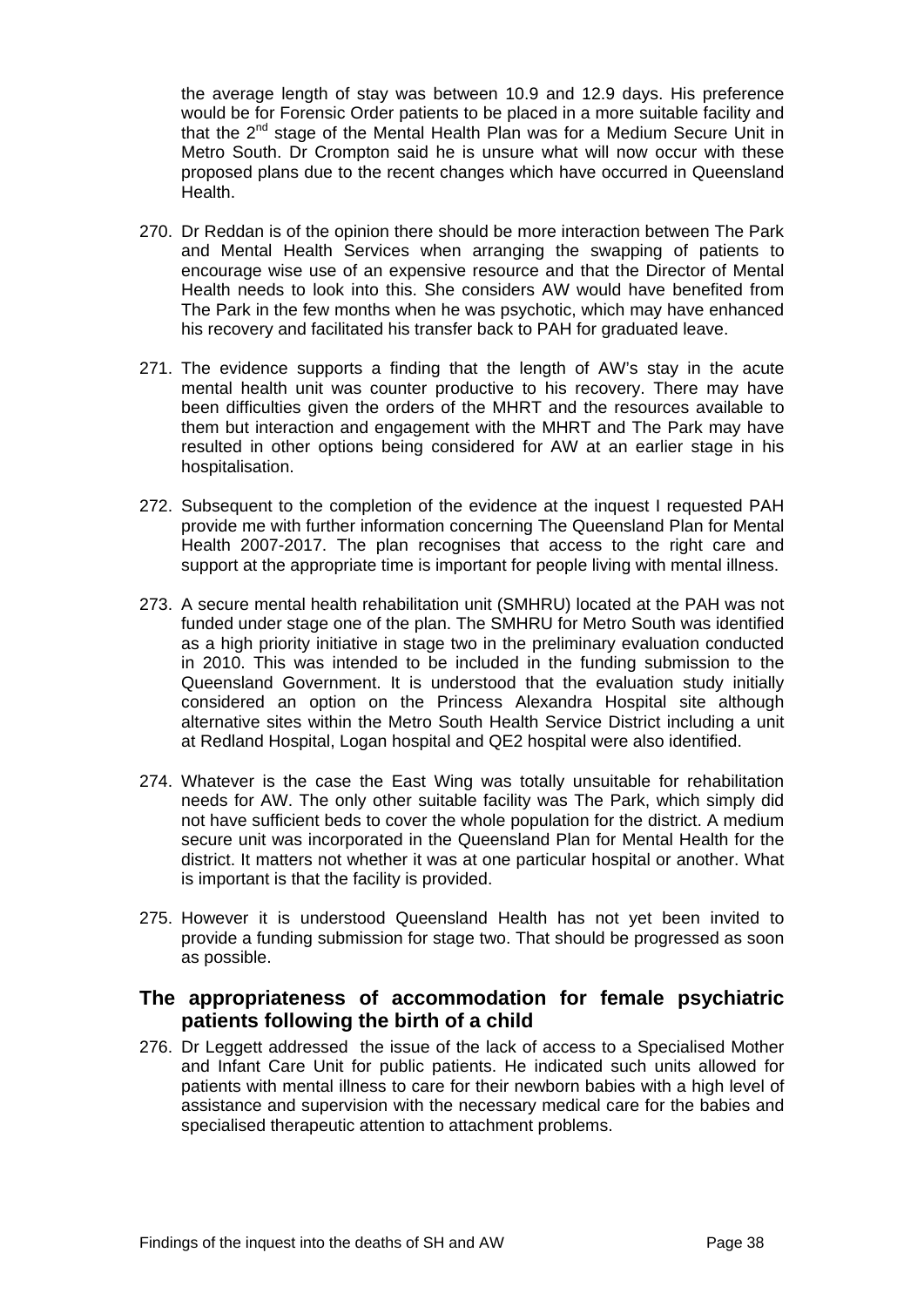- 277. Dr Leggett was of the opinion that what occurred with SH was not optimal and that she is likely to have required more assistance and supervision with bonding and infant care following such a traumatic separation as occurred.
- 278. Dr Leggett also raised the issue of the suitability of the unit generally having regard for the safety of young vulnerable women, given the unit was mostly populated by males, many on Forensic Orders, some with a history of aggression and violent offences. He considered the unit was a sub optimal therapeutic environment, particularly for a patient with a polysubstance abuse history.
- 279. Dr Crompton advised he is only aware of one Mother-Infant Unit which is at Belmont Private Hospital. He also thought there could be one at Prince Charles Hospital. Dr Smith advised there was such a unit at St John of God Hospital where he consulted. The idea of such units is for a nurse to remain in the room with the patient and her baby to supervise the interactions.
- 280. Dr Crompton said there have been other mothers who have been transferred from the PAH Mental Health Unit to the Mater to give birth and then return. He recalls one occasion where it was negotiated that the mother could stay at the Mater with a staff member from the PAH. He explained it was difficult to organise as PAH was separate to the Mater and there were difficulties in staffing and establishing responsibilities between the two organisations.
- 281. SH's mother advised that she and SH thought SH would be staying at the Mater after the birth of the baby and were surprised when she was transferred back to the PAH within hours of the birth. Dr Smith said this would have been a psychological blow to any mother. It is difficult to establish whether having some further time with her baby prior to transfer back to the PAH would have made any difference in the circumstances of this case.
- 282. It is noted that initial planning for stage two implementation of The Queensland Plan for Mental Health 2007-2017 identified the need to establish specialised mother-infant inpatient mental health units across Queensland. During a cost benefit analysis of the proposed health service expenditure a 14 bed facility at the Prince Charles Hospital was supported. That at least should be progressed as soon as possible.

# <span id="page-39-0"></span>*Conclusions*

- 283. These deaths have identified a multitude of complex and difficult issues. The investigation initially focused on the adequacy of the observations and supervision of SH and AW whilst they were the subject of Involuntary Treatment Orders and Forensic Orders. The inquest has revealed there are significant practical difficulties arising from the physical layout of the East Wing, and given it was an open unit this made it difficult to enforce orders that were meant to prevent SH and AW from leaving the ward. The evidence is that they both left the ward frequently but then returned.
- 284. The evidence supports a finding in relation to SH that more should have been done after she gave birth and particularly on the day she took her own life. She had a long-term serious mental illness. She had recently given birth to a child who had been removed from her within 3 hours of the birth. No-one considered that she might be susceptible to or be suffering from post-partum depression or psychosis or that her immediate removal from her baby would induce the same. She was returned to a different hospital to where the baby was being cared for.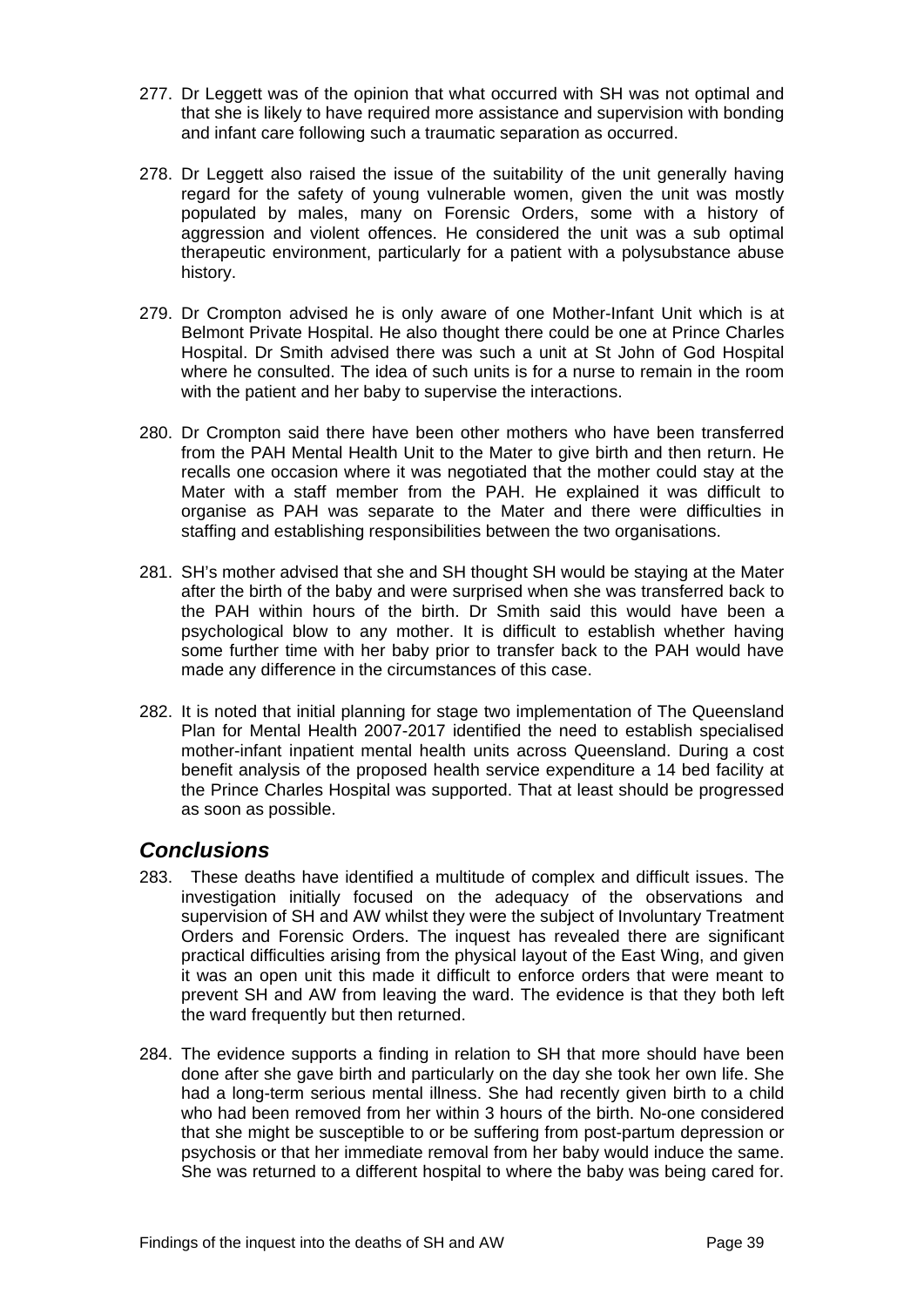She had a realistic expectation she was going to be released from hospital and that she and her mother were going to care for the baby. There was evidence of deterioration in her condition. There had been a recent change in medication. She was told that her expected discharge from hospital was to be delayed. She was angry about this. On the day of her death she told two nurses of a threat to jump off the Buranda car park. She had been a frequent absconder from the ward notwithstanding her leave orders required escorted leave and she was on a 15 min observation regime. No-one conducted a risk assessment that day and she was not reviewed by a psychiatrist or mental health nurse. Even with the benefit of hindsight it is surprising no-one thought to join all of these dots together and, consider escalating these issues.

- 285. What would have occurred as a result of any escalation or review is uncertain, but it should have been undertaken. It may have resulted in SH being placed under constant observations, which could have prevented her from leaving the ward on that day. It may have been as simple as opening up a dialogue between mental health staff and SH, which changed the course, at least on that day.
- 286. AW had been very unwell when he first entered the acute unit. To some extent his psychosis had receded but he was the subject of a Forensic Order which limited the options for the treating team until the order was changed. He remained in the acute unit for 462 days. The East Wing was an unsatisfactory physical and treatment environment for a young man such as AW. The average stay in the acute unit was 12 days. AW should have been treated much earlier in a medium secure unit which provided better rehabilitation facilities and was appropriately secure to prevent patients absconding. It would have been hoped, although it is difficult to be absolute about this, that rehabilitation in a more suitable facility could have seen his introduction to community treatment well before the day of his death. The only such facility was The Park but it was difficult to access this unit given it catered for a large population.
- 287. Although AW's psychosis abated during his stay at the unit, he became an alcoholic. As the East Wing was not a locked ward, staff appeared to be powerless to prevent him from frequently absconding and in the latter part of his stay, obtaining alcohol. This breached his Forensic Order in a number of respects. As a result the treating team was unable to obtain the necessary changes to the Forensic Order to permit his treatment in the community, where the treating team believed further improvement in his mental state and living skills would be best achieved.
- 288. Although the East Wing was an unsuitable environment for AW's appropriate rehabilitation, it is evident that given he was remaining there, something had to be done and more structured behavioural programs should have been implemented to assist in AW's alcohol problem. They were vaguely considered but not to the extent required to make any real progress.
- 289. On the day of his death AW was showing signs of anxiety and distress. He was to appear before the Mental Health Review Tribunal that afternoon and he would have been well aware it was unlikely there would be any change. It was not a coincidence that he took his own life that day in that context. I accept the signs were not sufficient to predict AW was going to take his own life that day, but earlier rehabilitation at a suitable facility and a more structured behavioural program may have meant he would not have been put in that position.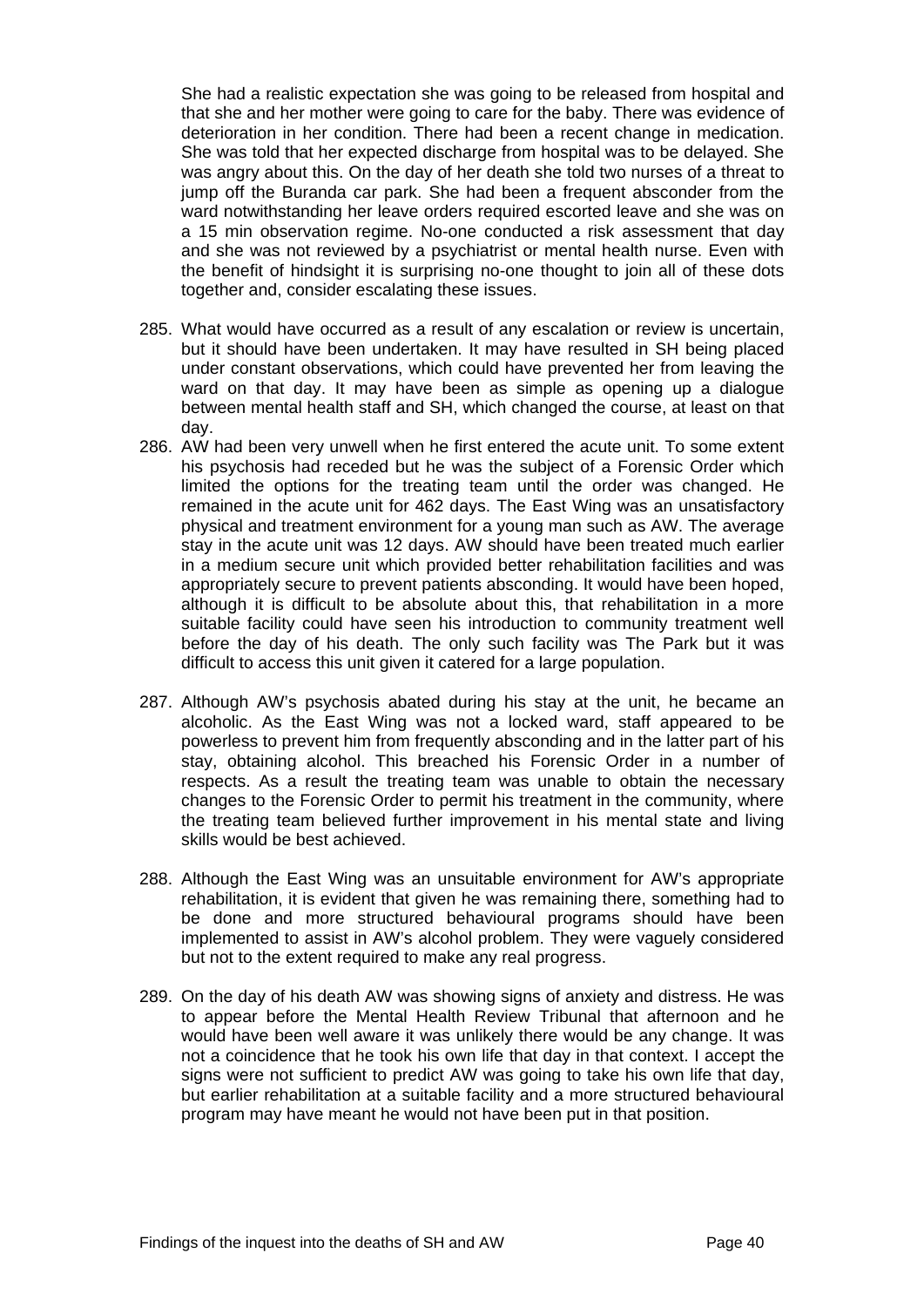# <span id="page-41-0"></span>*Findings required by s45*

- 290. In accordance with section 45 of the *Coroners Act 2003* ('the Act'), a coroner who is investigating a suspected death must, if possible, make certain findings.
- 291. On the basis of the evidence presented at the inquest, I am able to make the following findings:

# <span id="page-41-1"></span>**The Death of SH**

- a. the identity of the deceased person was SH;
- b. SH died as a result of suicide by jumping off the Buranda car park after suffering a prolonged mental illness. On the day of her death she had threatened this very event. She should have been reviewed by mental health staff as to her risk of suicide given her other vulnerabilities, but was not. There is no evidence of suspicious third party involvement directly into her death;
- c. the date of her death was 25 April 2009;
- d. the place of her death was the bottom of the Buranda car park located at 250 Ipswich Road, Woolloongabba, Brisbane;
- e. the cause of death was:
	- i. chest injuries, due to, or a consequence of;
	- ii. fall from height.

# <span id="page-41-2"></span>**The Death of AW**

- a. the identity of the deceased person was AW ;
- b. AW died as a result of suicide by jumping off the Buranda car park after suffering a prolonged mental illness. He had been treated in the acute East Wing for 462 days and was under a Forensic Order. The East Wing was an unsuitable facility for the treatment of a young man on a long term basis. He was anxious about his unlikely prospects of release from this facility as he was to appear before the Mental Health Review Tribunal later that day. It was in that context that he made a decision to take his own life;
- c. the date of death was 2 February 2010;
- d. the place of his death was the bottom of the Buranda car park located at 250 Ipswich Road, Woolloongabba, Brisbane;
- e. the cause of death was:
	- i. multiple injuries, due to, or a consequence of;
	- ii. fall from height.

# <span id="page-41-3"></span>*Recommendations in accordance with s46*

292. Section 46 of the Act provides that a coroner may comment on anything connected with a death that relates to: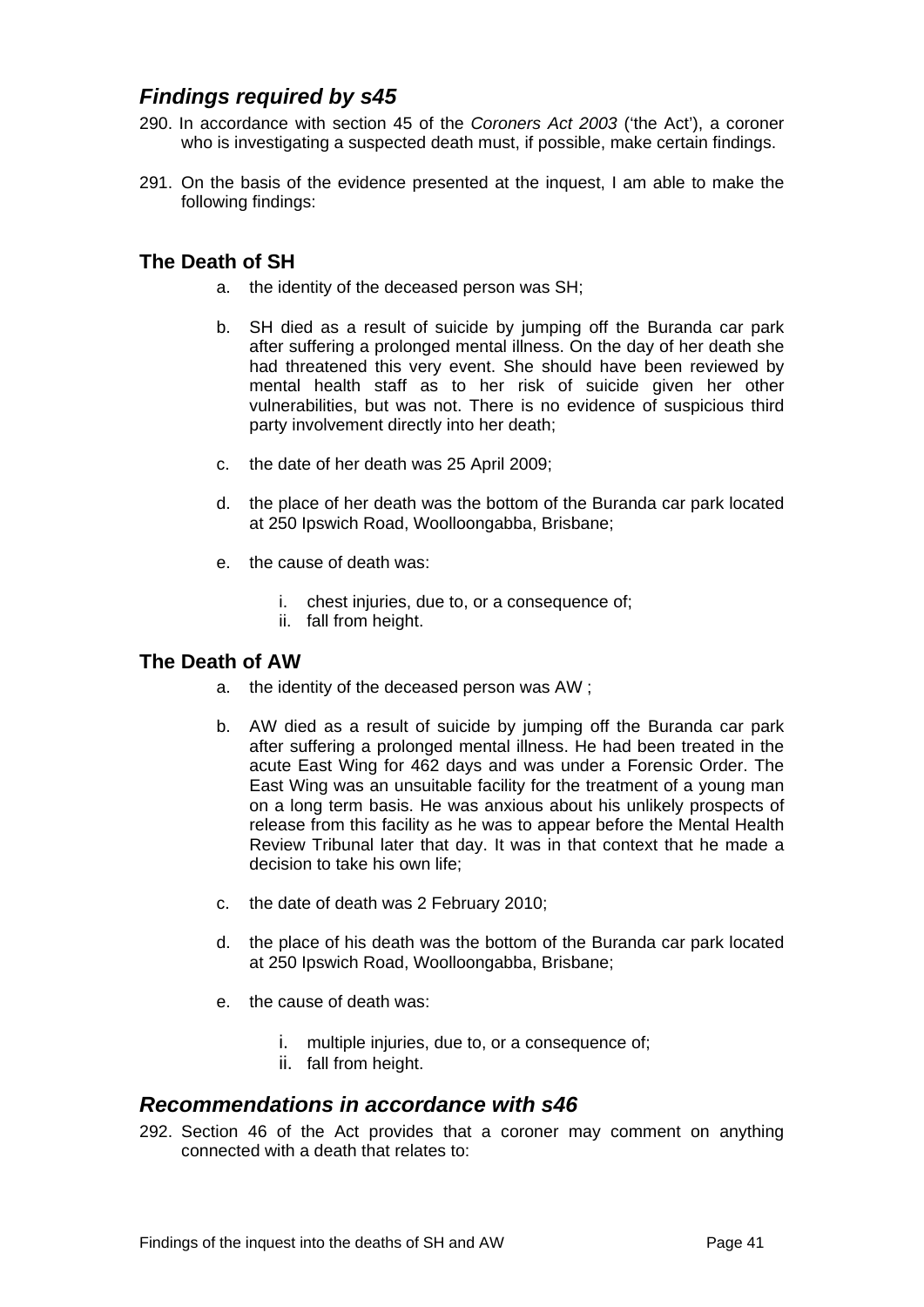- a. public health and safety,
- b. the administration of justice, or
- c. ways to prevent deaths from happening in similar circumstances in the future.
- 293. Ms Zerner provided a comprehensive and thoughtful list of recommendations that could be considered. I have also had the benefit of the other Counsels' submissions on these matters. In particular, Ms Callaghan has responded on behalf of the State of Queensland and Metro South on a number of the recommendations that impacted on it and broad agreement on Ms Zerner's suggested recommendations was reached. I am grateful for Metro South's consideration of and approach to the recommendations. There is disagreement with any proposed review of the no smoking policy. I accept that position. The policy needs to consider special management for the cohort of mental health patients who are not permitted unescorted leave and smoke, but otherwise there are not sufficiently good reasons to abandon it as a substantive policy.
- 294. Ms Callaghan also noted that the Queensland Mental Health Commission Bill was introduced to Parliament in November 2012, which includes proposed amendments to the *Mental Health Act 2000*. The proposed amendments include provisions to enable monitoring of a patient's location while on limited community treatment for those on forensic or classified orders. I agree with Ms Callaghan's submission that there may be strong policy reasons why any expansion of monitoring provisions should not include patients on involuntary treatment orders in an open ward environment.

# <span id="page-42-0"></span>**Metro South Mental Health Service**

295. It is therefore recommended that Metro South Mental Health Services:

- (1) Communicate with the Chief Psychiatrist in relation to the current policy for missing consumers (unauthorised absence) seeking advice as to whether this policy should be altered (anticipating that any change to the current policy may be linked to a review of the *Mental Health Act 2000*). In the meantime Metro South is to undertake a review of its current procedures in relation to implementing this policy with particular reference to strategies to assist in the management of repeat absconders, the management of the no smoking procedures within the service and the current escalation processes;
- (2) Conduct a three month trial of the provision of a leave book or register to be signed by each patient who is leaving the ward to ascertain whether any such changes modify patient behaviour and the capacity of staff to monitor and support the missing persons procedure;
- (3) Undertake a review into possible technological aides which could be used to assist staff in managing repeat absconders in an open ward environment (that is, providing some form of intermediate supervision between AOA/constant observations and an open ward environment);
- (4) Continue the clinical transformation process which is committed to the development and implementation of strategies to identify and manage the deteriorating patient with respect to their mental and physical health. I note that this process is well advanced and it is expected that a report will be provided to Metro South in early 2013. I welcome the offer of being provided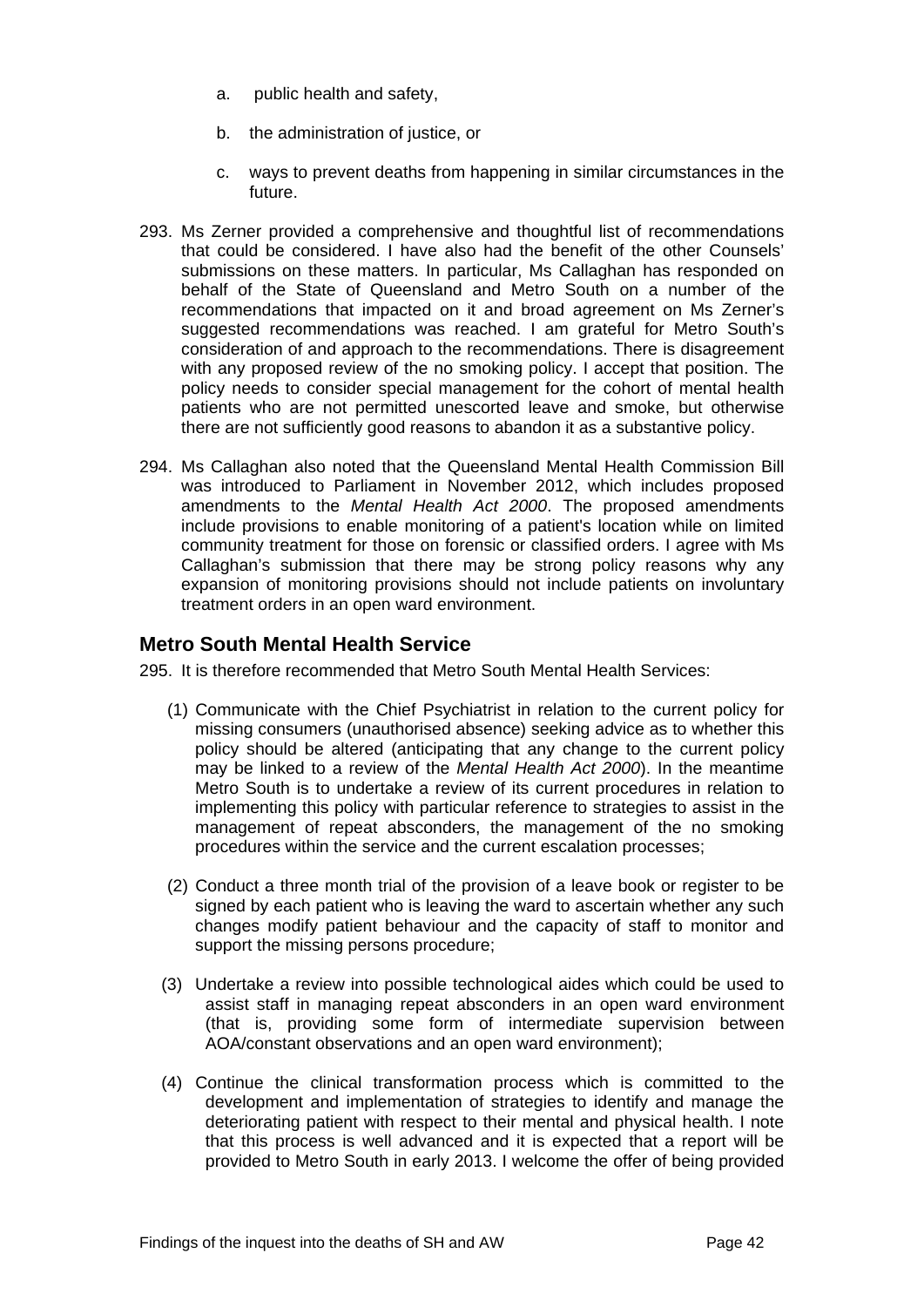a copy of the report and regular advice as to its implementation and training of staff;

- (5) It is noted that Metro South is awaiting the implementation of a journey board system providing online details with respect to a patient's admission status, expected date of discharge, Mental Health Act status and frequency of visual observations. Pending implementation the Director of Nursing will be requested to utilise a photographic identification process for patients with the requirement that this be connected to the handover sheet for each nurse, which document is also to include leave entitlements.:
- (6) Ensure any scheduled MHRT reviews are entered on the current whiteboard system and ultimately on the proposed journey board;
- (7) Review the practicality of providing reception staff with a copy of the visual observation photo board so they are aware of which patients can or cannot leave the ward;
- (8) Ensure there are specific individual behavioural management plans for excessive alcohol and drug use by those patients, who cannot be discharged. Such individual plans may include the clinical team implementing a structured program of searches, regular breathalysing, and limiting the patient's access to money (where there is a legal entitlement to do so);
- (9) Seek agreement by way of an MOU or similar agreement between Metro South Health Services and the Mater Hospital concerning the management of female psychiatric patients giving birth to promote mothers being able to stay with their baby for a reasonable period after the birth of a child;
- (10) Queensland Health is conducting in 2013 a review of the Mental Health Mortality Report. During that process Queensland Health, as well as Metro South should review the practical and legal implications for the inclusion of written statements from medical and nursing staff caring for the patient at the time of the death (to assist the RCA process and any subsequent investigations such as a coronial inquest).

# <span id="page-43-0"></span>**Stage 2 Queensland Plan for Mental Health 2007-2017**

- (11) It is recommended the Queensland Government progress Stage 2 of the Mental Health Plan to provide a Medium Secure Unit for Metro South Mental Health Services; and
- (12) It is recommended the Queensland Government progress Stage 2 of the Mental Health Plan to include the development of a Specialised Mother and Infant Unit for public psychiatric patients.

### <span id="page-43-1"></span>**Buranda Carpark**

- 296. It is recommended Limson Investments Pty Ltd install appropriate barriers to the Buranda car park in attempt to prevent future suicides from the car park.
- 297. A copy of these findings will be provided to the chief executive of Workplace Health and Safety Queensland pursuant to section 48(2)(b) by way of information in which I reasonably suspect a person has committed an offence.